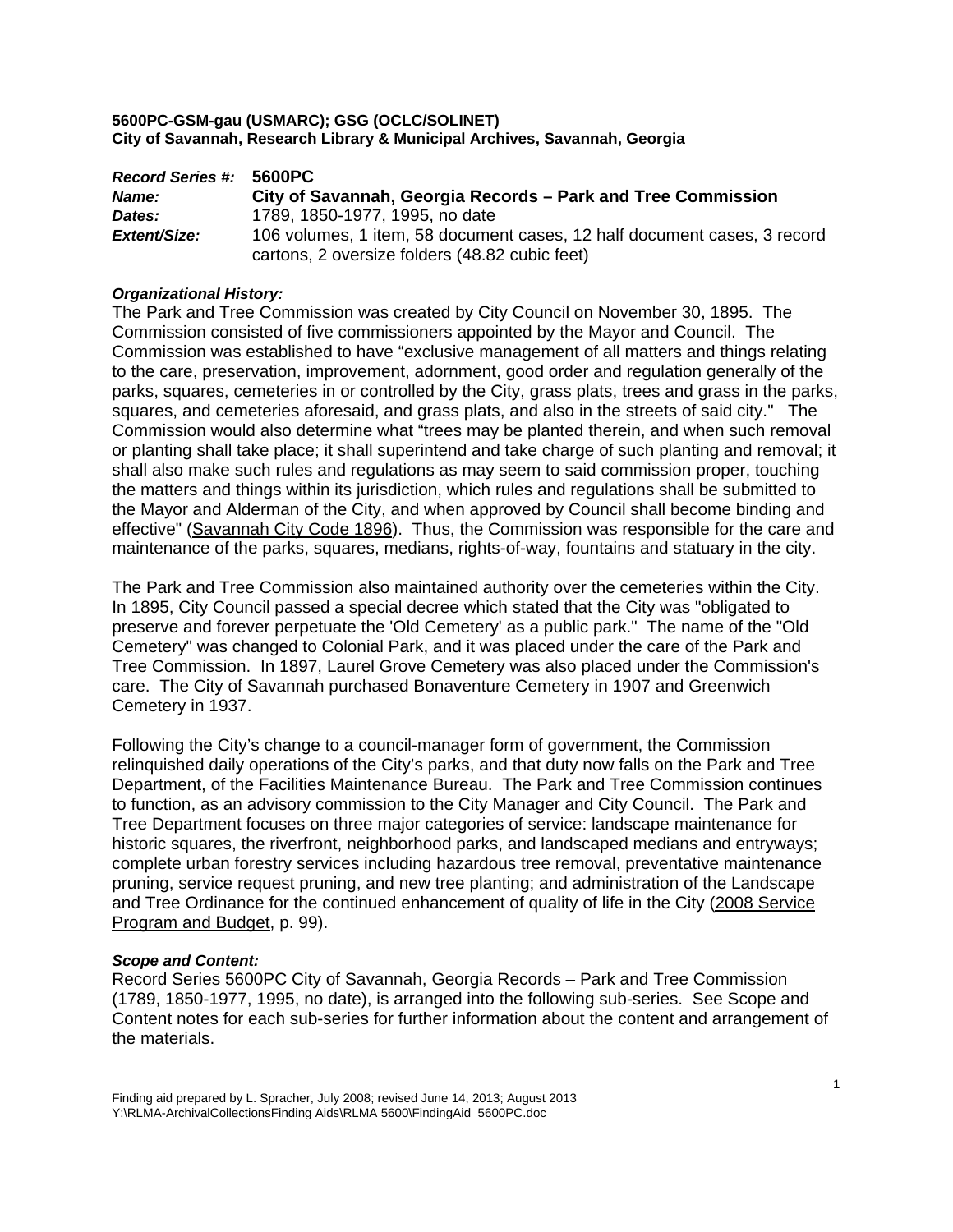| 5600PC-010 | Minutes of the Park and Tree Commission             |
|------------|-----------------------------------------------------|
| 5600PC-011 | Annual Reports of the Park and Tree Commission      |
| 5600PC-012 | Correspondence                                      |
| 5600PC-013 | <b>Administrative Files</b>                         |
| 5600PC-014 | <b>Financial Papers</b>                             |
| 5600PC-015 | <b>Daily Operations</b>                             |
| 5600PC-016 | <b>Voucher Registers and Records</b>                |
| 5600PC-017 | Receipts and Disbursements Ledger                   |
| 5600PC-018 | Accounts Receivable Register - Evergreen Cemetery   |
| 5600PC-019 | Accounts Receivable Register - Bonaventure Cemetery |
| 5600PC-020 | <b>Wood Request Book</b>                            |
| 5600PC-021 | Perpetuity Contract Book - Laurel Grove Cemetery    |
| 5600PC-022 | Perpetuity Contract Book - Bonaventure Cemetery     |
| 5600PC-023 | Daffin Park Tennis Court Register                   |
| 5600PC-024 | Journal - Donald G. Shuman [Tree Climber]           |
| 5600PC-025 | <b>Cemetery Lot Register</b>                        |
| 5600PC-026 | <b>Interment Permits</b>                            |
| 5600PC-027 | <b>Laurel Grove Cemetery Files</b>                  |
| 5600PC-028 | <b>Greenwich Cemetery Files</b>                     |
| 5600PC-029 | <b>Bonaventure Cemetery Files</b>                   |
| 5600PC-030 | Maps and Architectural Drawings                     |
| 5600PC-031 | <b>Transit/Burial Permits</b>                       |
| 5600PC-032 | Daily Cash Receipt Books                            |
| 5600PC-033 | <b>Receipt Book</b>                                 |
| 5600PC-034 | <b>Cemetery Ordinance</b>                           |
| 5600PC-035 | <b>Payroll Registers</b>                            |
| 5600PC-036 | Photographs and Prints                              |
| 5600PC-037 | <b>Related Organizations</b>                        |
| 5600PC-038 | <b>Publications</b>                                 |
| 5600PC-039 | Superintendent W.H. Robertson Papers                |

## *Related Series:*

5600CL City of Savannah, Georgia Records – Clerk of Council.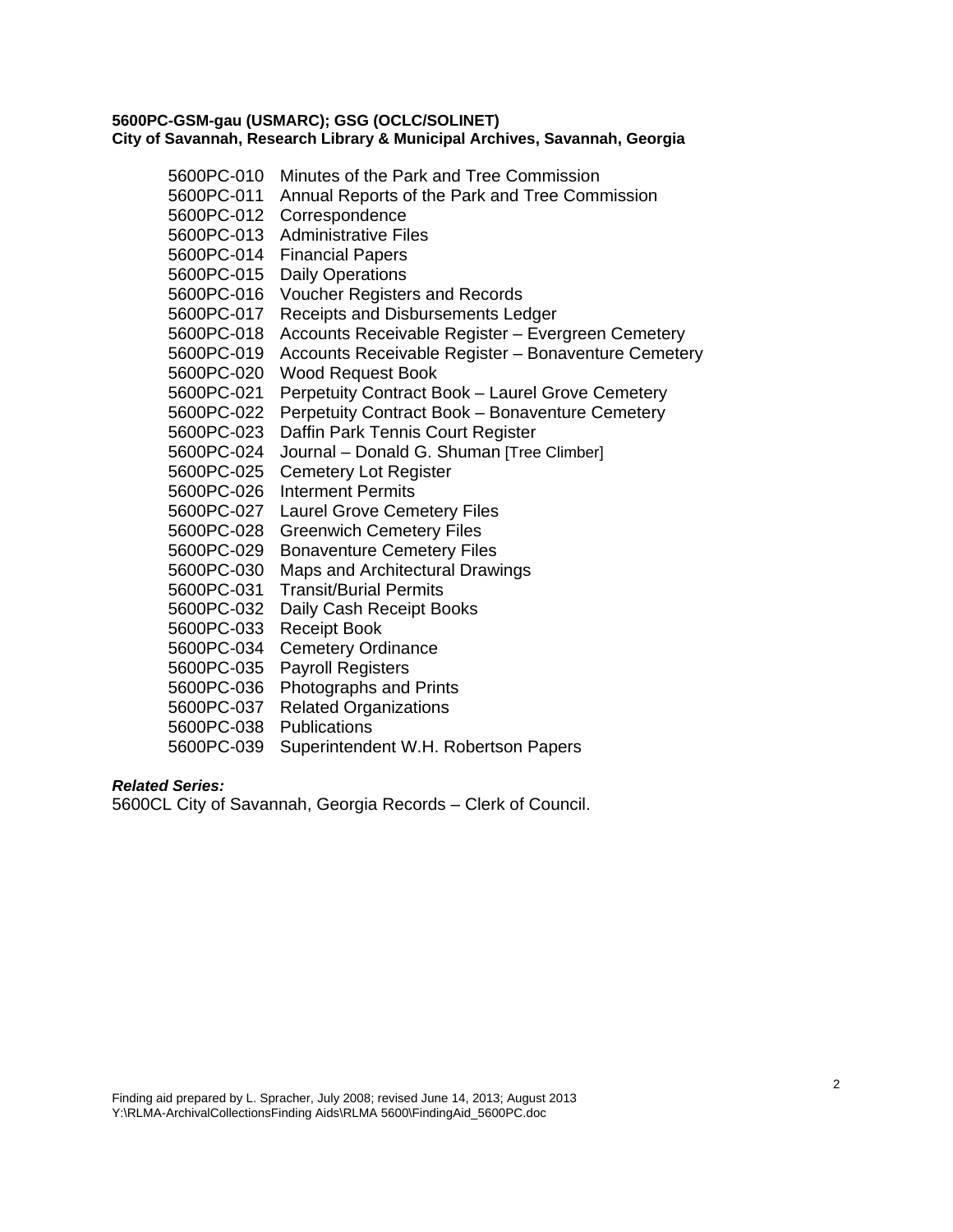*Sub-series #:* **5600PC-010** *Name:* **Minutes of the Park and Tree Commission**  *Dates:* 1896-1972, no date *Extent/Size:* 3 volumes, 1 document case and 1 half document case (2.0 cubic feet)

#### *Sub-series description:*

Sub-series 5600PC-010 Minutes of the Park and Tree Commission (1896-1972, no date) includes minutes of the Commission's regular and special meetings. The minutes include: names of commissioners; copies of the act of creation; oaths; financial reports; resolutions; reports on parks and squares; cemetery reports; personnel and payroll; committee reports; authorizations; and annual reports.

## *Arrangement:*

Chronological.

| 5600PC-010 Volume 1 | Minutes of the Park and Tree Commission, 1896-1908          |
|---------------------|-------------------------------------------------------------|
| 5600PC-010 Volume 2 | Minutes of the Park and Tree Commission, 1909-1929          |
| 5600PC-010 Box 1    | Minutes of the Park and Tree Commission, 1916-1945          |
| 5600PC-010 Box 2    | Minutes of the Park and Tree Commission, 1946-1969, no date |
| 5600PC-010 Volume 3 | Minutes of the Park and Tree Commission, 1956-1972          |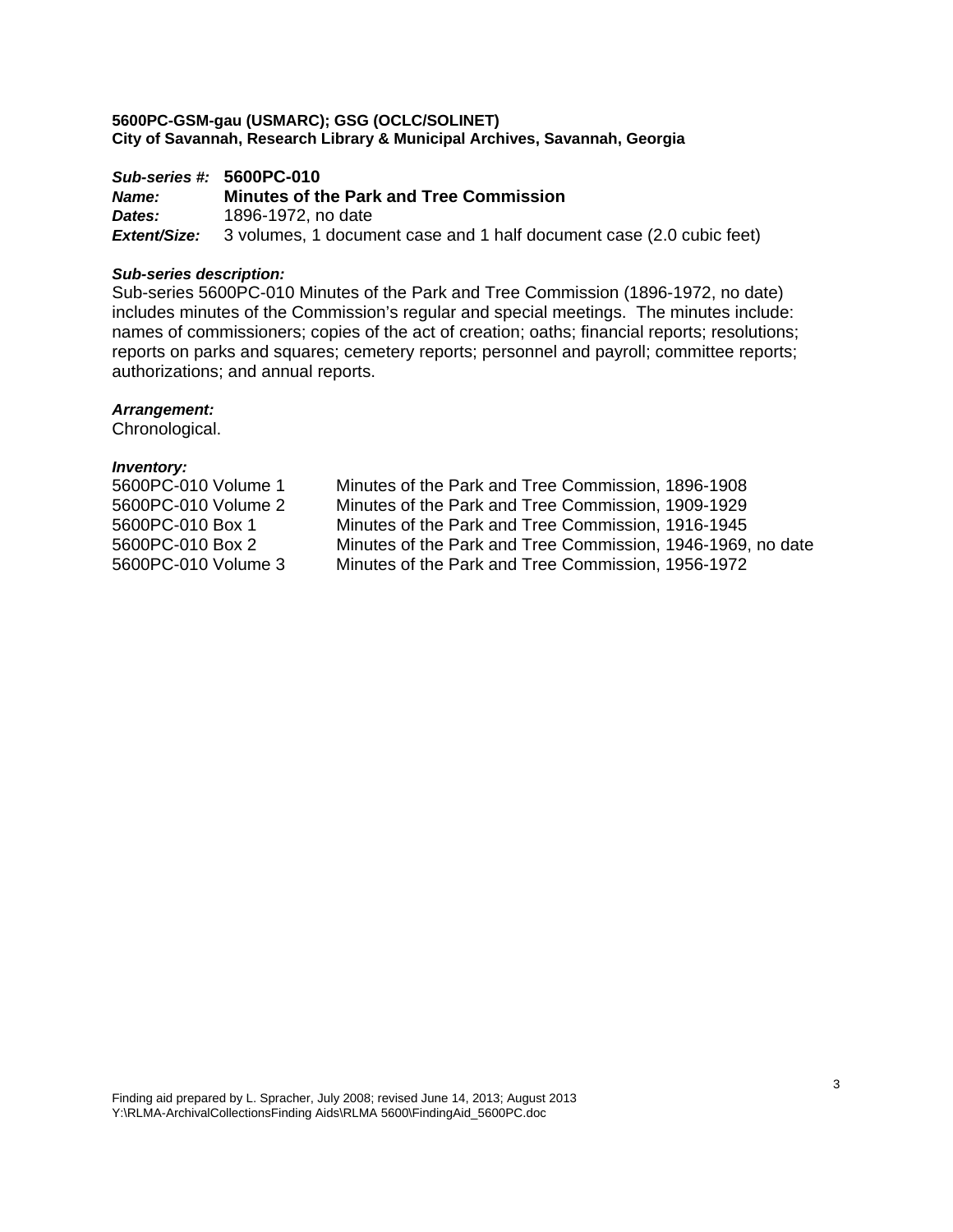*Sub-series #:* **5600PC-011** *Name:* **Annual Reports of the Park and Tree Commission**  *Dates:* 1918, 1921, circa 1937, 1938 *Extent/Size:* 1 half document case (0.25 cubic feet)

## *Sub-series description:*

Sub-series 5600PC-011 Annual Reports of the Park and Tree Commission (1918, 1921, circa 1937, 1938) includes annual reports of the Park and Tree Commission. The reports include: financial statements on all matters under management of the Commission, such as parks and squares, cemeteries, rent funds, trust funds, grass plats and trees; lists of officers and commissioners; work reports; and mortuary reports.

## *Arrangement:*

Chronological.

## *Inventory:*

5600PC-011 Box 1 Annual Reports of the Park and Tree Commission, 1917, 1921, circa 1937, 1938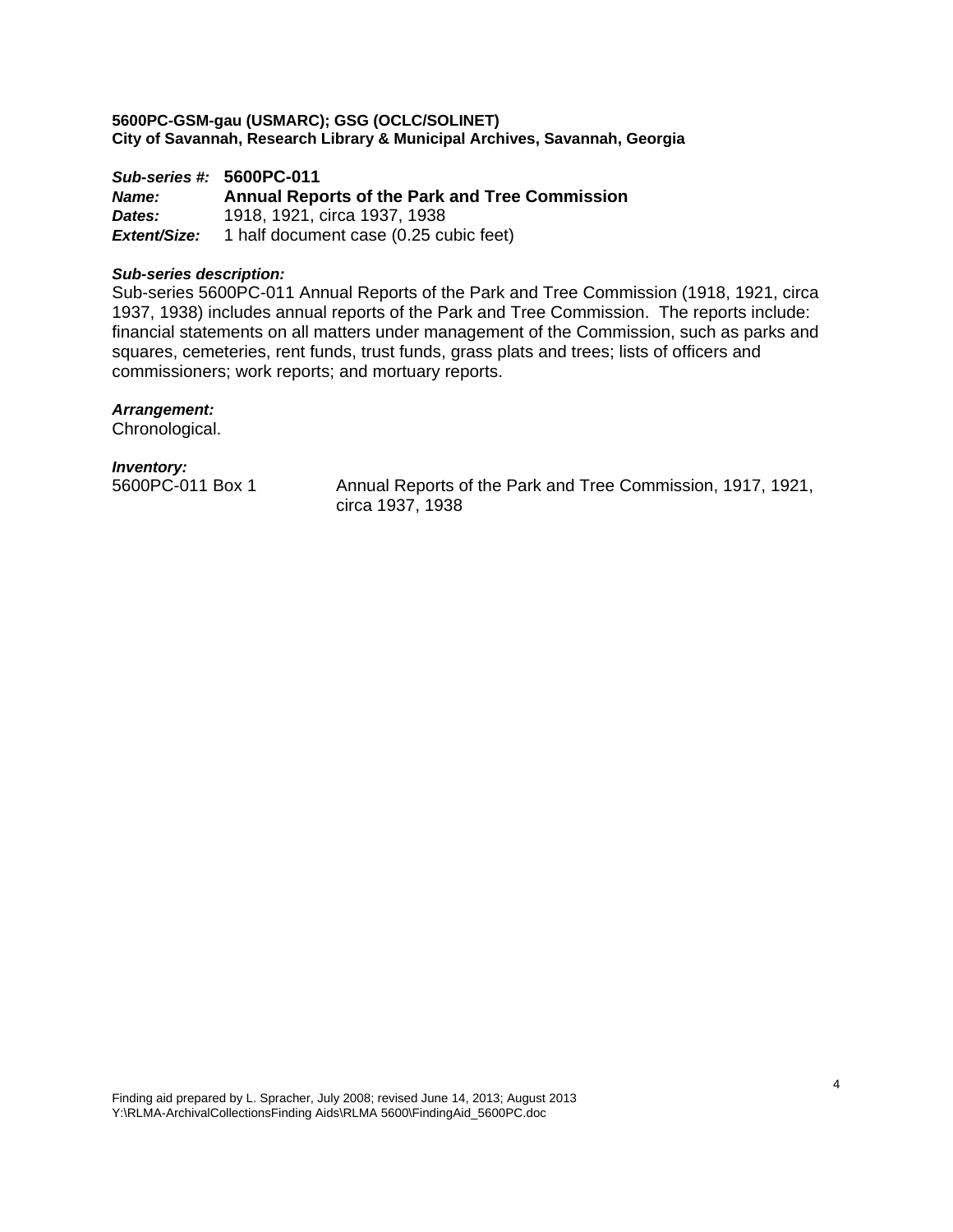## *Sub-series #:* **5600PC-012**

| Name:        | <b>Correspondence</b>                                         |
|--------------|---------------------------------------------------------------|
| Dates:       | 1850, 1895-1896, 1903-1973, no date                           |
| Extent/Size: | 28 document cases and 1 half document case (14.25 cubic feet) |

## *Sub-series description:*

Sub-series 5600PC-012 Correspondence (1850, 1895-1896, 1903-1973, no date) includes twenty-nine document cases of correspondence maintained by the Park and Tree Commission, including that of Superintendent William H. Robertson (1899-1955) and Chairman Philip D. Daffin (1896-1928). The correspondence covers all aspects of the Commission's business, including: trees; parks and squares; and cemeteries.

## *Arrangement:*

Chronological.

Box 28 included undated correspondence arranged alphabetically by the correspondent's name.

#### *Inventory:*

| 5600PC-012 Box 1  | Correspondence, 1850, 1895-1896, 1903-1915                |
|-------------------|-----------------------------------------------------------|
| 5600PC-012 Box 2  | Correspondence, 1916 January-1920 December                |
| 5600PC-012 Box 3  | Correspondence, 1921 January-1923 February                |
| 5600PC-012 Box 4  | Correspondence, 1923 March-1924 April                     |
| 5600PC-012 Box 5  | Correspondence, 1924 May-1925 December                    |
| 5600PC-012 Box 6  | Correspondence, 1926 January-1929 February                |
| 5600PC-012 Box 7  | Correspondence, 1929 March-1930 February                  |
| 5600PC-012 Box 8  | Correspondence, 1930 March-1931 January                   |
| 5600PC-012 Box 9  | Correspondence, 1931 February-1932 June                   |
| 5600PC-012 Box 10 | Correspondence, 1932 July-1933 December                   |
| 5600PC-012 Box 11 | Correspondence, 1934 January-1934 July                    |
| 5600PC-012 Box 12 | Correspondence, 1934 August-1935 December                 |
| 5600PC-012 Box 13 | Correspondence, 1936 January-1937 May                     |
| 5600PC-012 Box 14 | Correspondence, 1937 June-1940 December                   |
| 5600PC-012 Box 15 | Correspondence, 1941 January-1944 March                   |
| 5600PC-012 Box 16 | Correspondence, 1944 April-1945 April                     |
| 5600PC-012 Box 17 | Correspondence, 1945 May-1946 February                    |
| 5600PC-012 Box 18 | Correspondence, 1946 March-1946 December                  |
| 5600PC-012 Box 19 | Correspondence, 1946 December-1947 May                    |
| 5600PC-012 Box 20 | Correspondence, 1947 May-1948 July                        |
| 5600PC-012 Box 21 | Correspondence, 1948 August-1949 August                   |
| 5600PC-012 Box 22 | Correspondence, 1949 September-1950 November              |
| 5600PC-012 Box 23 | Correspondence, 1950 December-1952 February               |
| 5600PC-012 Box 24 | Correspondence, 1952 March-1952 November                  |
| 5600PC-012 Box 25 | Correspondence, 1952 December-1953 October                |
| 5600PC-012 Box 26 | Correspondence, 1953 November-1954 November               |
| 5600PC-012 Box 27 | Correspondence, 1954 December-1956 June                   |
| 5600PC-012 Box 28 | Correspondence, 1957 April-1973 April, no date            |
| 5600PC-012 Box 29 | Miscellaneous Papers, no date; John Wesley Monument, 1968 |

Finding aid prepared by L. Spracher, July 2008; revised June 14, 2013; August 2013 Y:\RLMA-ArchivalCollectionsFinding Aids\RLMA 5600\FindingAid\_5600PC.doc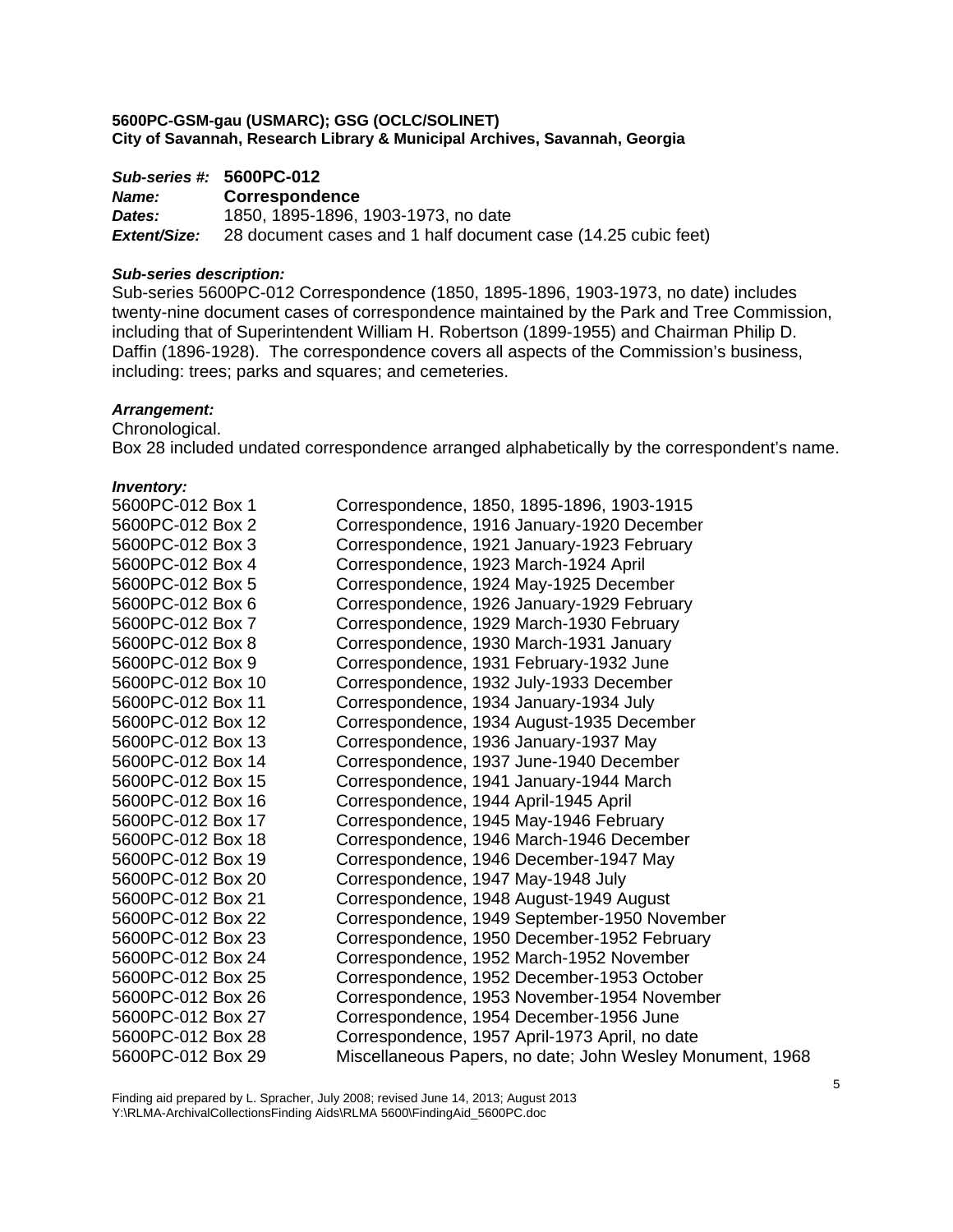|              | Sub-series #: 5600PC-013                                                       |
|--------------|--------------------------------------------------------------------------------|
| <b>Name:</b> | <b>Administrative Files</b>                                                    |
| Dates:       | 1896-1971, no date                                                             |
|              | <b>Extent/Size:</b> 1 document case and 2 half document cases (1.0 cubic feet) |

## *Sub-series description:*

Sub-series 5600PC-013 Administrative Files (1896-1971, no date) includes three document cases of miscellaneous administrative records of the Park and Tree Commission, including: affidavits; agreements; federal programs; insurance; inventories; legal actions; meeting notices; ordinances; clearing reports; resolutions; speeches; subpoenas; employee files; and cemeteries.

## *Arrangement:*

Alphabetical by subject.

| 5600PC-013 Box 1 | Administrative Files, 1908-1971, no date                            |
|------------------|---------------------------------------------------------------------|
| Folder 1:        | Affidavits, 1935                                                    |
| Folder 2:        | Agreements, 1908, 1925                                              |
| Folder 3:        | Federal programs - Federal Energy Administration                    |
| Folder 4:        | Federal programs – Legacy of Parks, 1971                            |
| Folder 5:        | Federal programs - Municipal Park Study, 1935                       |
| Folder 6:        | Federal programs - National Planning Board, 1933                    |
| Folder 7:        | Federal programs – National Resources Committee, 1935               |
| Folder 8:        | Federal programs – Report of ERA and Federal Service Projects, 1934 |
| Folder 9:        | Federal programs - South Atlantic Coastal Highway                   |
| Folder 10:       | Federal programs - War Department                                   |
| Folder 11:       | Federal programs – War Production Board, 1943                       |
| Folder 12:       | Federal programs - Works Progress Administration, 1938, 1944        |
| Folder 13:       | Forms, letterhead, etc.                                             |
| Folder 14:       | Insurance (fire), 1947, 1950                                        |
| Folder 15:       | Insurance premium, 1945                                             |
| Folder 16:       | Insurance surety bond for liabilities, 1943                         |
| Folder 17:       | Inventories, 1931                                                   |
| Folder 18:       | Inventories, 1934, 1944, no date                                    |
| Folder 19:       | Legal actions                                                       |
| Folder 20:       | Meeting notices and memorandum, 1924-1963                           |
| Folder 21:       | Ordinances, 1916-1949                                               |
| Folder 22:       | Real property transactions, 1910-1912                               |
| Eoldor 22.       | Clossing Donarte, Anril 1016                                        |

- Folder 23: Clearing Reports, April 1946
- Folder 24: Clearing Reports, July 1946
- Folder 25: Clearing Reports, August 1946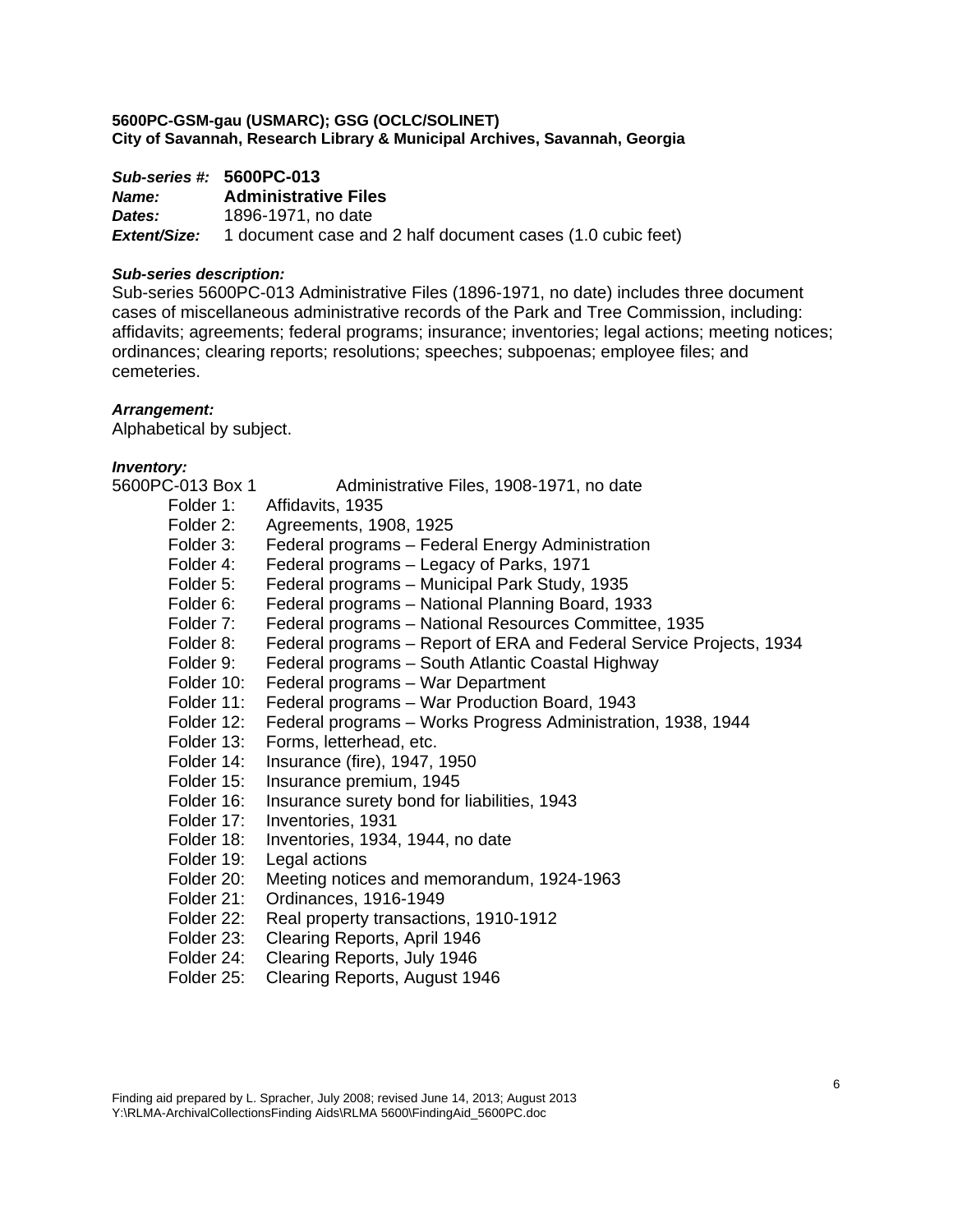5600PC-013 Box 2 Administrative Files, 1896-1954, 1970, no date

- Folder 1: Clearing Reports, September 1946
- Folder 2: Clearing Reports, October 1946
- Folder 3: Clearing Reports, November 1946
- Folder 4: Clearing Reports, December 1946
- Folder 5: Clearing Reports, June 1954
- Folder 6: Clearing Reports, July 1954
- Folder 7: Clearing Reports, August 1954
- Folder 8: Clearing Reports, September 1954
- Folder 9: Davey Tree Company Reports, 1944, 1947, 1949
- Folder 10: Resolutions, 1896-1946, no date
- Folder 11: Speeches, 1924, no date
- Folder 12: Subpoenas, 1953
- Folder 13: Clippings, 1970, no date
- Folder 14: Recreational Facility Reports, 1926, 1949

5600PC-013 Box 3 Administrative Files, 1908-1968, no date

- Folder 1A: Cash Book, 1909
- Folder 1: Cemeteries, Local, City, no date
- Folder 2: Cemeteries, Local, Non-city, no date
- Folder 3: Cemeteries, Non-local, no date
- Folder 4: Employee Leave, 1953-1959
- Folder 5 Employee Leave, 1960-1963, no date
- Folder 6: Employee Lists, circa 1945
- Folder 7: Job Descriptions, 1963-1968
- Folder 8: Payroll, 1924-1926
- Folder 9: Time Sheets, 1908, 1911-1912, 1916
- Folder 10: Time Sheets, 1920, 1922, 1924
- Folder 11: Time Sheets, 1928-1929
- Folder 12: Time Sheets, 1931, 1942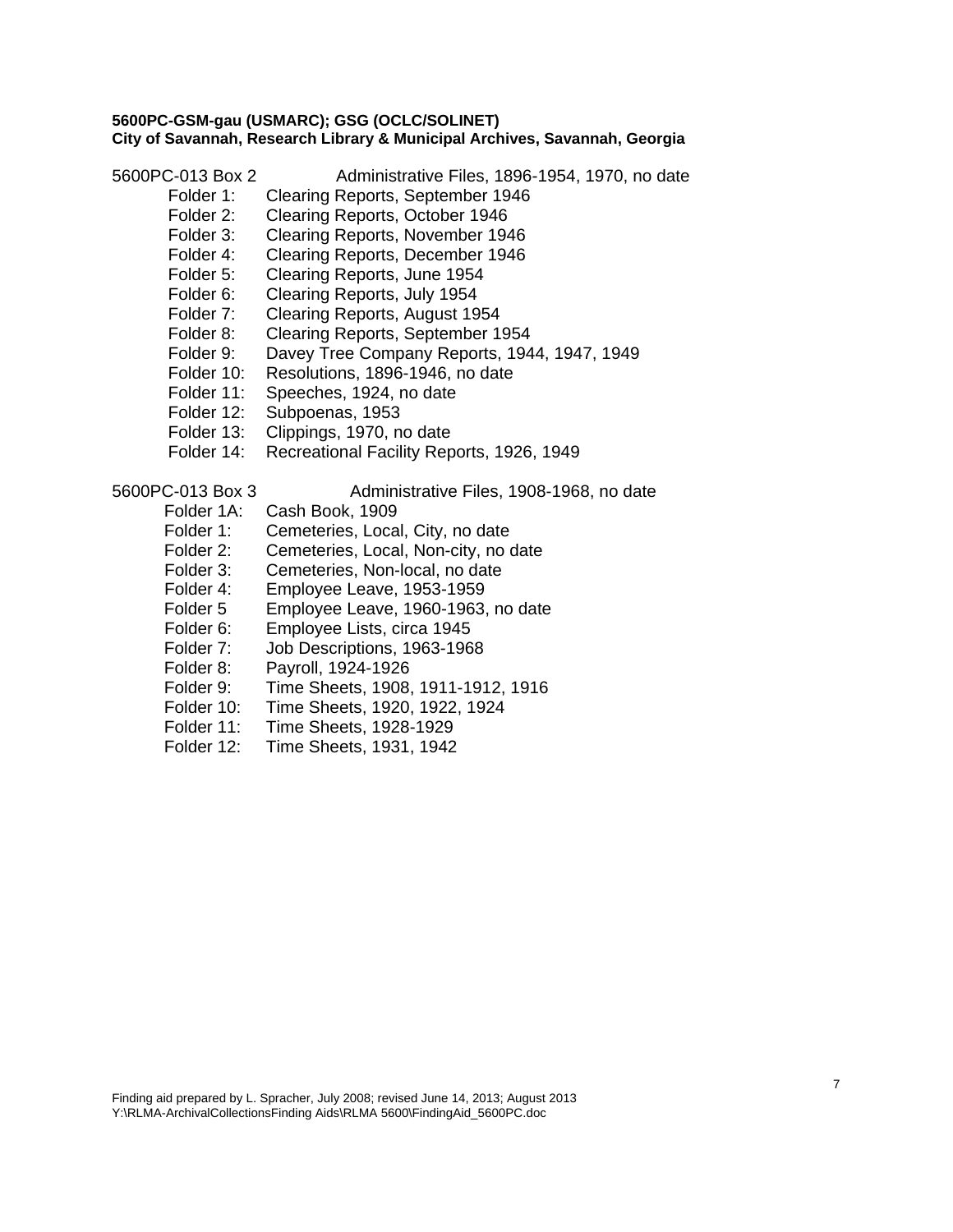|              | Sub-series #: 5600PC-014                                  |  |
|--------------|-----------------------------------------------------------|--|
| <b>Name:</b> | <b>Financial Papers</b>                                   |  |
| Dates:       | 1896, 1899-1965, 1968                                     |  |
| Extent/Size: | 2 document cases, 3 half document cases (1.75 cubic feet) |  |

## *Sub-series description:*

Sub-series 5600PC-014 Financial Papers (1896, 1899-1965, 1968) includes five document cases of financial records, including: statements; accounts payable; budgets; and recapitulations. The various types of records are divided into categories, including: payroll; parks and squares; tree planting; Bonaventure, Laurel Grove and Greenwich cemeteries; Daffin Park; Daffin Park tennis courts; and Forsyth Park comfort stations.

## *Arrangement:*

Chronological.

| 5600PC-014 Box 1 | Financial Statements by month, 1937-1948 |
|------------------|------------------------------------------|
| Folder 1:        | June 1937 - December 1937                |
| Folder 2:        | April 1938 - October 1938                |
| Folder 3:        | February 1939 - December 1939            |
| Folder 4:        | January 1940 - December 1940             |
| Folder 5:        | January 1941 - December 1941             |
| Folder 6:        | January 1942 - December 1942             |
| Folder 7:        | January 1943 - December 1943             |
| Folder 8:        | February 1944 - June 1944                |
| Folder 9:        | January 1948 - December 1948             |
| 5600PC-014 Box 2 | Financial Statements by month, 1950-1962 |
| Folder 1:        | January 1950 - December 1950             |
| Folder 2:        | February 1952 - August 1952              |
| Folder 3:        | January 1955 - December 1955             |
| Folder 4:        | January 1956 - October 1956              |
| Folder 5:        | January 1957 - December 1957             |
| Folder 6:        | February 1958 - December 1958            |
| Folder 7:        | January 1959 - December 1959             |
| Folder 8:        | January 1960 - December 1960             |
| Folder 9:        | January 1961 - December 1961             |
| Folder 10:       | January 1962 - May 1962                  |
| 5600PC-014 Box 3 | Accounts Payable, 1899-1969, no date     |
| Folder 1:        | Accounts Payable, 1929                   |
| Folder 2:        | Accounts Payable, 1930                   |
| Folder 3:        | Accounts Payable, 1943                   |
| Folder 4:        | Accounts Payable, 1944                   |
| Folder 5:        | Accounts Payable, 1945                   |
| Folder 6:        | Accounts Payable, 1946                   |
|                  |                                          |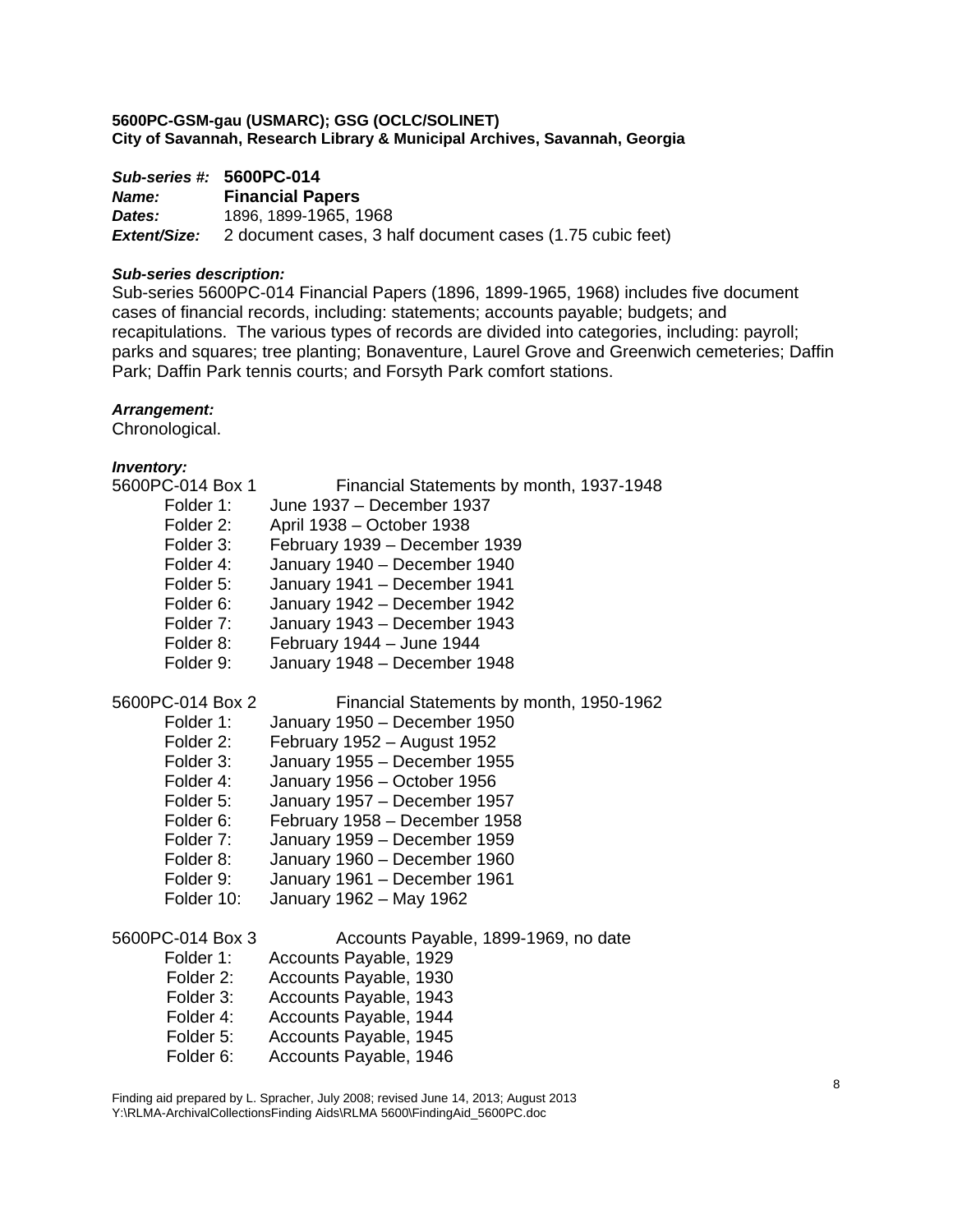- Folder 7: Accounts Payable, 1947 Folder 8: Accounts Payable, 1948 Folder 9: Accounts Payable, 1949 Folder 10: Accounts Payable, 1950 Folder 11: Accounts Payable, 1951 Folder 12: Accounts Payable, 1952 Folder 13: Accounts Payable, 1954 Folder 14: Accounts Payable, 1956 Folder 15: Accounts Payable, 1962 Folder 16: Accounts Payable, 1968 Folder 17: Accounts Payable, no date Folder 18: Expenditures Under Appropriations, 1899-1957, no date Folder 19: Account Books, 1908, 1914-1916, 1926 5600PC-014 Box 4 Budget and Recapitulations, 1924-1965, no date Folder 1: Budget, 1928 Folder 2: Budget, 1931 Folder 3: Budget, 1934 Folder 4: Budget, 1935 Folder 5: Budget, 1936 Folder 6: Budget, 1937 Folder 7: Budget, 1942 Folder 8: Budget. 1946 Folder 9: Budget, 1951 Folder 10: Budget, 1952 Folder 11: Budget, 1953 Folder 12: Budget, 1955 Folder 13: Budget, 1964 Folder 14: Budget, 1965<br>Folder 15: Budget, no da Budget, no date Folder 16: Recapitulations, 1924-1946 5600PC-014 Box 5 Receipts/Invoices, 1896-1962, no date Folder 1: Receipts/Invoices, 1896, 1900-1909 Folder 2: Receipts/Invoices, 1910-1919 Folder 3: Receipts/Invoices, 1920-1929 Folder 4: Receipts/Invoices, 1930-1939 Folder 5: Receipts/Invoices, 1940-1949 Folder 6: Receipts/Invoices, 1950-1959
	- Folder 7: Receipts/Invoices, 1961-1962
	- Folder 8: Receipts/Invoices, no date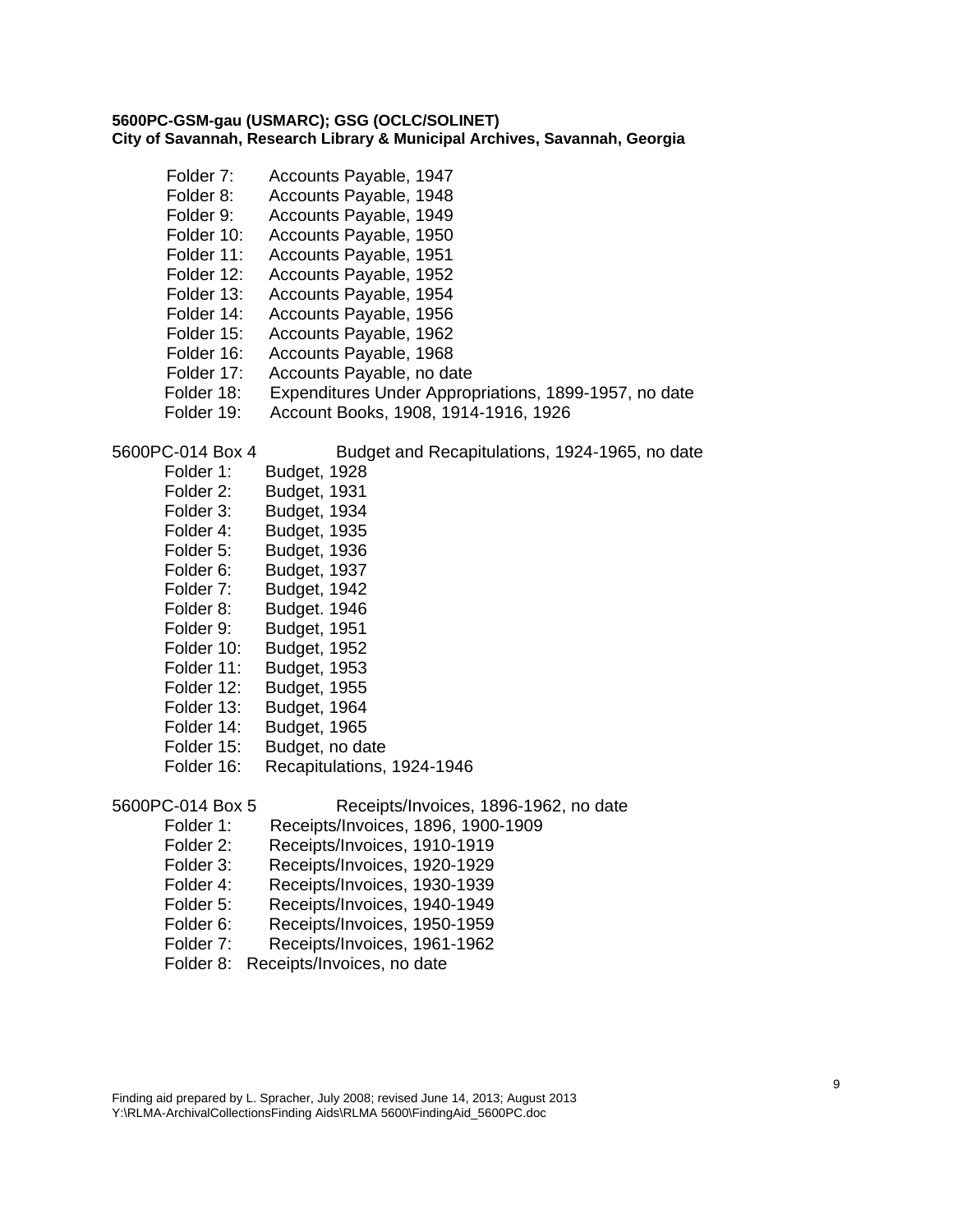*Sub-series #:* **5600PC-015** *Name:* **Daily Operations**  *Dates:* 1903-1977, no date *Extent/Size:* 4 document cases (2.0 cubic feet)

## *Sub-series description:*

Sub-series 5600PC-015 Daily Operations (1903-1977, no date) includes four document cases of records documenting the daily operations of the Park and Tree Commission. The records include: permission slips; tree trimming orders; work requests; requests/complaints; petitions; planting requests; replacement of dead trees; daily reports; monthly reports; estimates and proposals; parks and squares; vehicles; inventories; and horticultural information.

## *Arrangement:*

Chronological within each folder.

#### *Inventory:*

5600PC-015 Box 1 Daily Operations, 1912-1975

*Permission Slips, 1916-1953* 

Permission slips, from the departments of Buildings, Public Works, Engineering and Clerk of Council, authorizing the Park and Tree Commission to perform the jobs requested, including constructing sidewalks, planting and trimming trees, and planting flowers.

Folder 1: Permissions - Department of Buildings, 1924

Folder 2: Permissions - Engineering Department, 1916-1953

Folder 3: Permissions - Clerk of Council, 1924

Folder 4: Permissions - Department of Public Works, 1912-1951

## *Tree Trimming Orders, 1953-1975*

These orders are for work to be done by the Park and Tree Commission and contain: the date; description of work to be done; variety and number of trees to be trimmed; date work was completed; the total number trimmed; and the signature of the foreman.

Folder 5: Tree Trimming Orders, 1953-1964

Folder 6: Tree Trimming Orders, 1975 (February 12-August 26, 1975)

Folder 7: Tree Trimming Orders, 1975 (September 5-November 25, 1975)

## *Work Requests, 1948-1956*

Work requests, written on index cards, include: date of request; name and address where work was to be done; description of the job; and date work was completed.

Folder 8: Work Requests, 1948-1955

Folder 9: Work Requests, 1956 (January 3-February 29, 1956)

Folder 10: Work Requests, 1956 (March 1956)

Folder 11: Work Requests, 1956 (April 1956, May 27, 1956)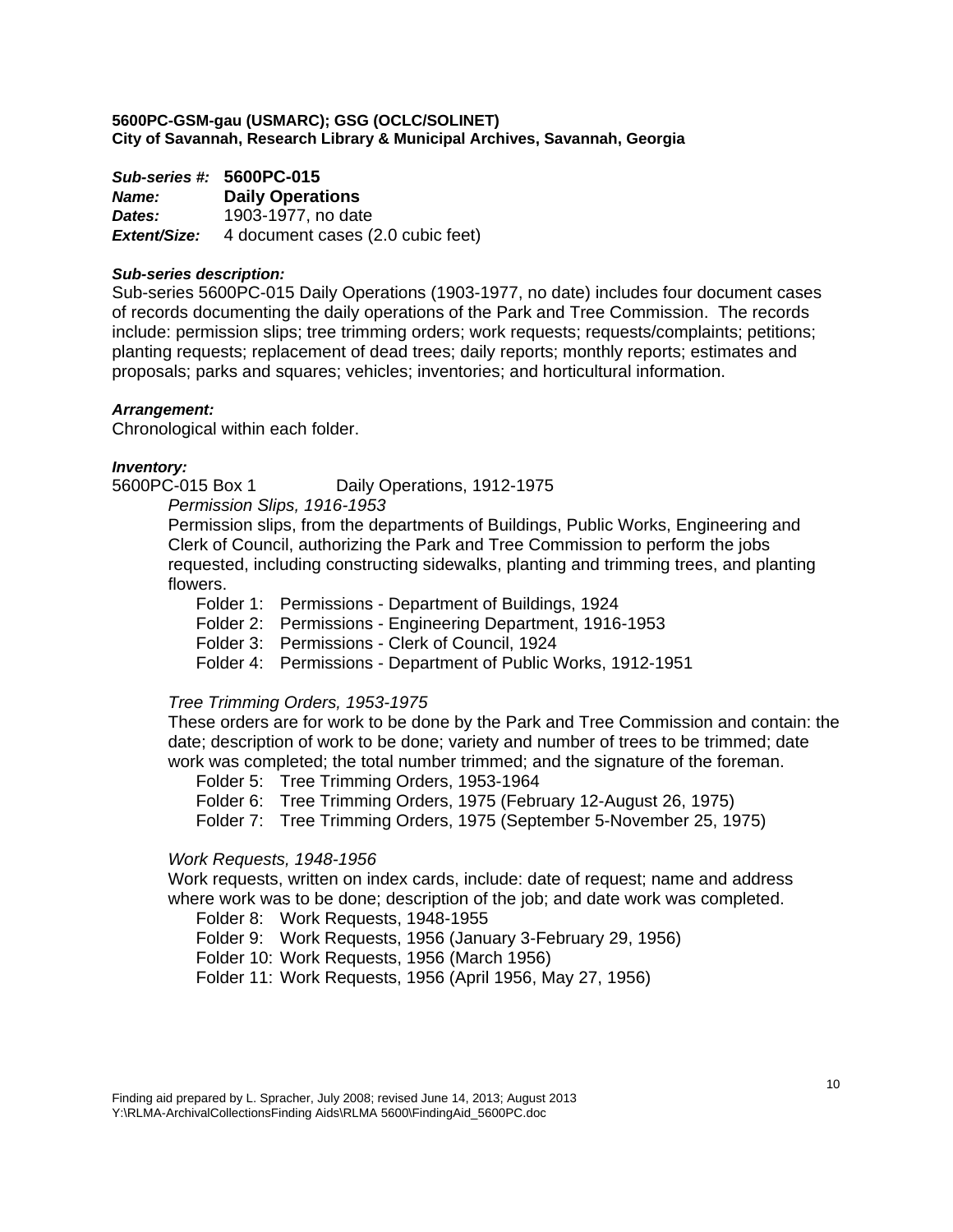#### *Requests/Complaints, 1916-1935*

These are complaints and requests submitted to the Park and Tree Commission regarding unsatisfactory work.

Folder 12: Requests/Complaints, 1916-1935

## 5600PC-015 Box 2 Daily Operations, 1910-1977, no date

*Petitions, 1923-1956, no date* 

These are petitions presented to the Park and Tree Commission regarding employment, appropriations, improvements and repairs, etc.

Folder 1: Petitions, 1923-1936

Folder 2: Petitions, 1936-1956

Folder 3: Petitions, no date

## *Planting Requests, 1933-1943, no date*

These are requests submitted to the Park and Tree Commission for the planting of trees, shrubs, and flowers.

Folder 4: Planting Requests, 1933-1943

Folder 5: Planting Requests, no date

## *Planting Requests - Replacement of Dead Trees, 1910-1912*

This volume records the replacement of dead trees for private individuals and the City of Savannah. It contains the date, name, location, number and type of trees. *Also see* 5600PC-015A Box 4.

Folder 6: Planting Requests - Replacement of Dead Trees, 1910-1912

## *Daily Reports, 1944-1977*

These are reports issued daily to the Park and Tree Commission by the foremen that managed the parks and squares, showing: date; name of employees; number of hours each employee worked on a particular job; description of jobs; employees on vacation or out sick.

Folder 7: Daily Reports, 1944-1962 (1944-February 1, 1962) Folder 8: Daily Reports, 1962-1973 (June 25, 1962-July 31, 1973) Folder 9: Daily Reports, 1973-1976 (August 1, 1973-January 15, 1976) Folder 10: Daily Reports, 1976 (January 16-March 31, 1976) Folder 11: Daily Reports, 1976 (April 1-July 30, 1976) Folder 12: Daily Reports, 1976 (August 2-September 17, 1976) Folder 13: Daily Reports, 1977 (April 18-May 20, 1977)

## *Monthly Reports, 1938-1943*

These are monthly reports of work completed by the Park and Tree Commission. Each report provides a detailed description of the work completed for each day of the month. Folder 14: Monthly Reports, 1938-1943 (October 1938-January 1943)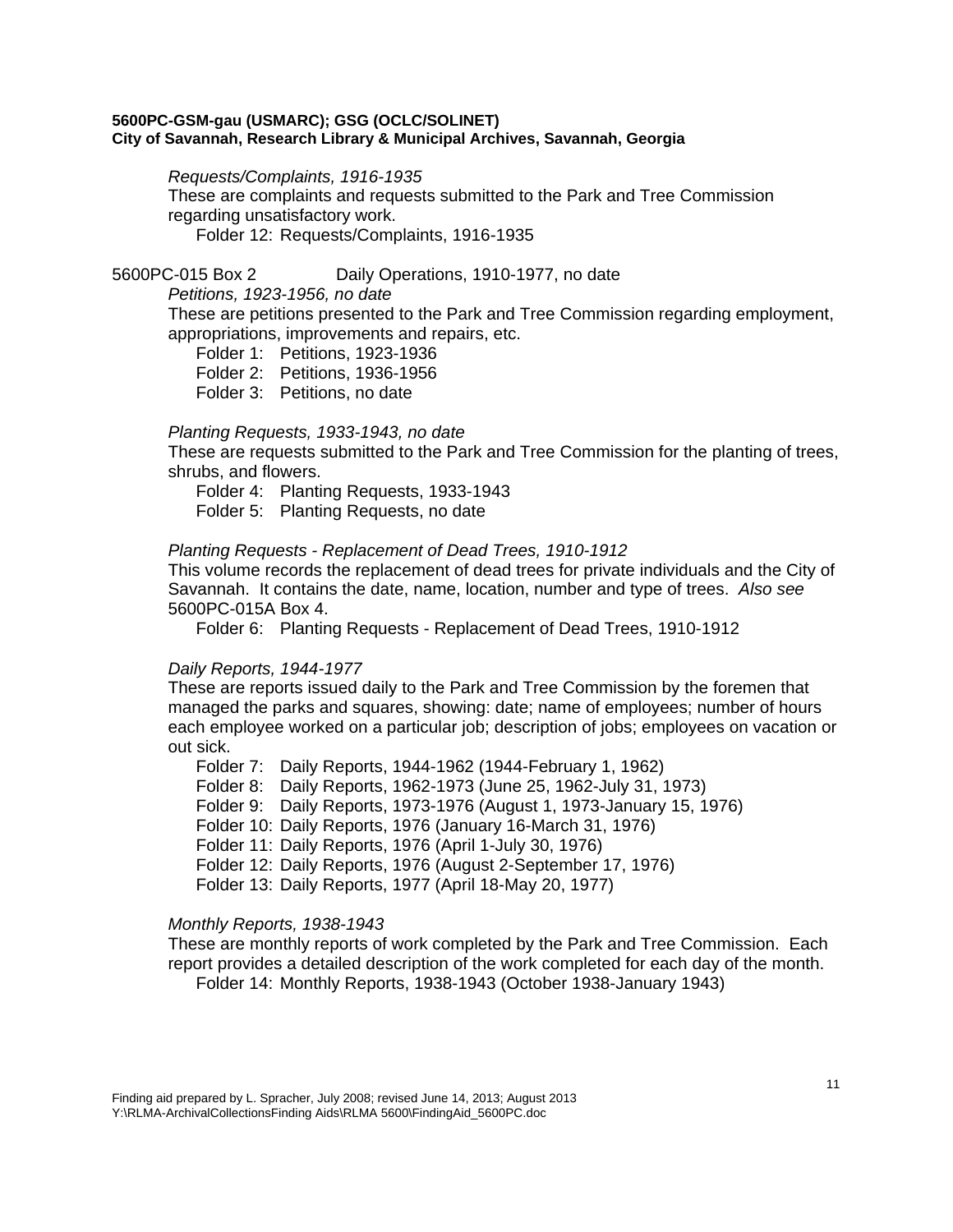5600PC-015 Box 3 Daily Operations, 1909-1956, no date

*Estimates and Proposals, 1909-1951, no date* 

These are estimates, bids, proposals and quotations submitted to the Park and Tree Commission for work to be done on parks and squares, tennis courts, equipment maintenance, street maintenance, etc.

Folder 1: Bids, 1930-1948

Folder 2: Estimates, 1909-1951

Folder 3: Proposals, 1930-1936, no date

Folder 4: Quotations, 1930-1946, no date

## *Parks and Squares, 1939-1956, no date*

This file contains information on the location of all parks, squares, and medians maintained by the Park and Tree Commission, including type of flowers, shrubs, and trees planted in each.

Folder 5: Parks and Squares, no date

*Vehicles, 1939-1956* 

This file contains information on fleet listings, applications for the purchase of vehicles/equipment, and an accident report for the Park and Tree Commission. Folder 6: Vehicles, 1939-1956

*Inventories, 1923-1954, no date* 

These are inventories for equipment, plants, shrubs, trees, vehicles, cemeteries, property, squares and medians, etc.

Folder 7: Inventories, 1923-1954, no date

*Horticultural Information, no date* 

This file contains miscellaneous pieces of horticultural information maintained by the Park and Tree Commission.

Folder 8: Horticultural Information, no date

5600PC-015A Box 4 Daily Operations, 1903-1923

*Also see* 5600PC-015 Box 2, Folder 6 for tree records.

- Folder 1: Distribution of Wood from Dead Trees, 1909
- Folder 2: Removing of Dead Trees, 1903-1905
- Folder 3: Removing of Dead Trees, 1908

Folder 4: Removing of Dead Trees, 1909

- Folder 5: Removing of Dead Trees, 1910
- Folder 6: Removing of Trees Blown Down by Storms, 1903-1905
- Folder 7: Removing of Trees Blown Down by Storms, 1909
- Folder 8: Removing of Trees Blown Down by Storms, 1910-1923
- Folder 9: Replacing of Dead Trees for City/Private Parties, 1903-1905
- Folder 10: Replacing of Dead Trees for City/Private Parties, 1908
- Folder 11: Replacing of Dead Trees for City/Private Parties, 1909
- Folder 12: Tree Planting for City, 1903-1905
- Folder 13: Tree Planting for City, 1908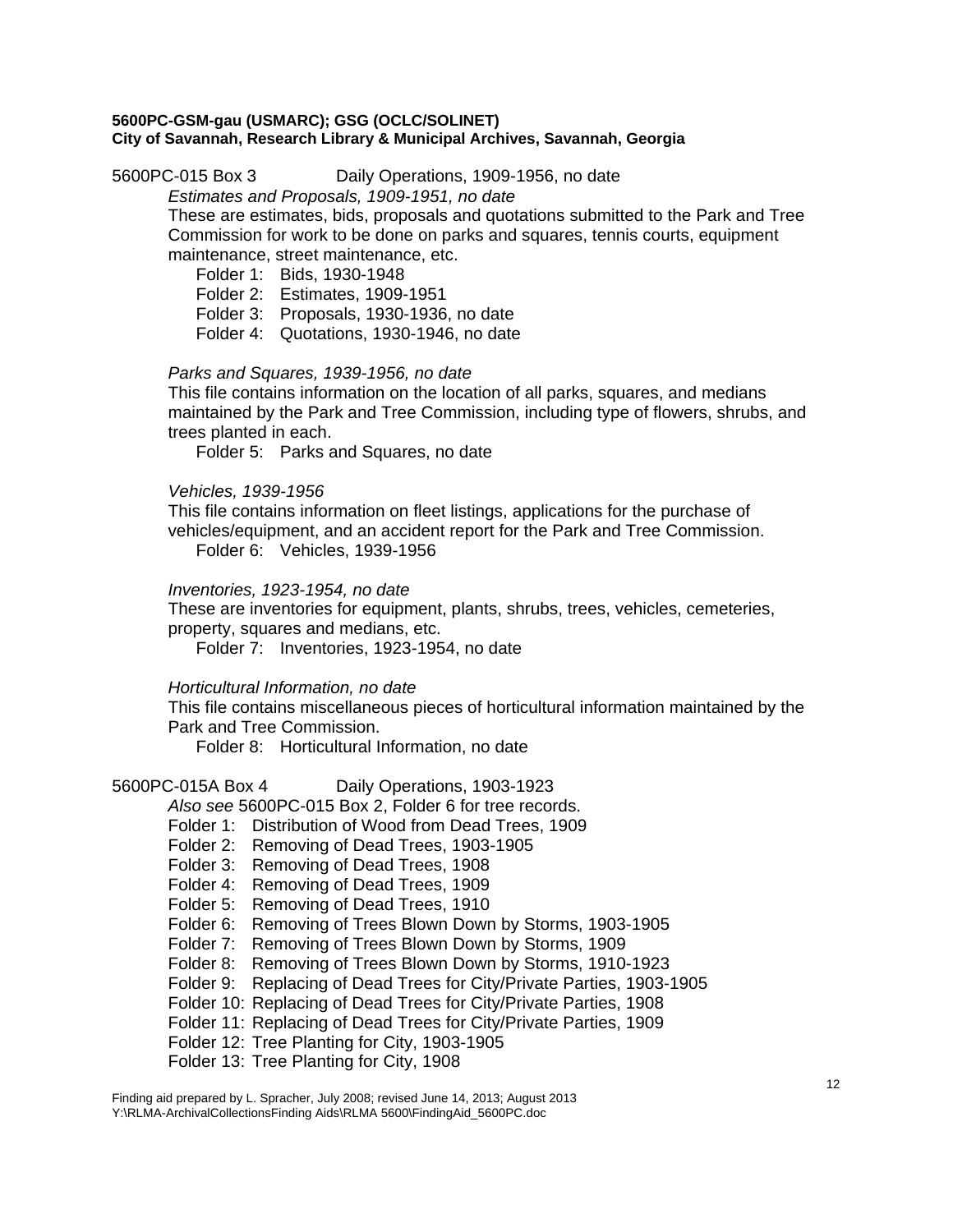Folder 14: Tree Planting for City, 1909 Folder 15: Tree Planting for City, 1910 Folder 16: Tree Planting for Private Parties, 1903-1905 Folder 17: Tree Planting for Private Parties, 1908

Finding aid prepared by L. Spracher, July 2008; revised June 14, 2013; August 2013 Y:\RLMA-ArchivalCollectionsFinding Aids\RLMA 5600\FindingAid\_5600PC.doc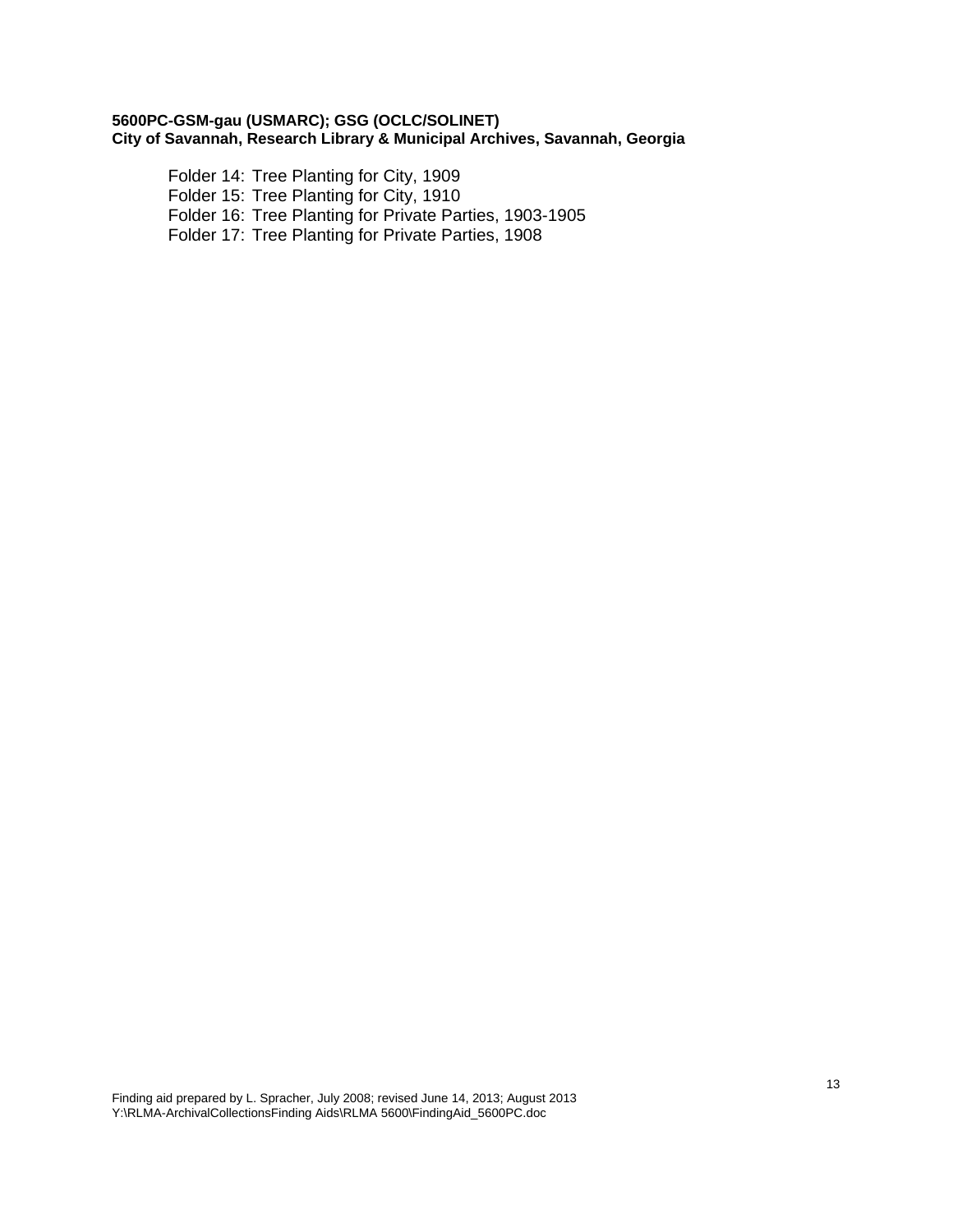*Sub-series #:* **5600PC-016** *Name:* **Voucher Registers and Records**  *Dates:* 1916-1977 *Extent/Size:* 5 volumes (1.0 cubic feet)

#### *Sub-series description:*

Sub-series 5600PC-016 Voucher Registers (1916-1977) includes five volumes of registers documenting the appropriation of funds for projects. The registers list vouchers approving payment for expenses related to: parks and squares; tree planting and maintenance; Bonaventure, Laurel Grove and Greenwich cemeteries; Daffin Park; and special projects, such as repairing residences, extending water mains, repairing roads, maintenance of parks in Ardsley Park, etc. The entries include: for whom voucher is written; account number; and amount.

#### *Arrangement:*

Chronological.

| 5600PC-016 Volume 1  | Voucher Register, 1916-1927                             |
|----------------------|---------------------------------------------------------|
| 5600PC-016 Volume 2  | Voucher Register, 1927-1937                             |
| 5600PC-016A Volume 1 | Voucher Records, 1938-1950 (January 1938-July 31, 1950) |
| 5600PC-016A Volume 2 | Voucher Records, 1950-1964 (August 1950-December 1964)  |
| 5600PC-016A Volume 3 | Voucher Records, 1964-1977 (February 1964-August 1977)  |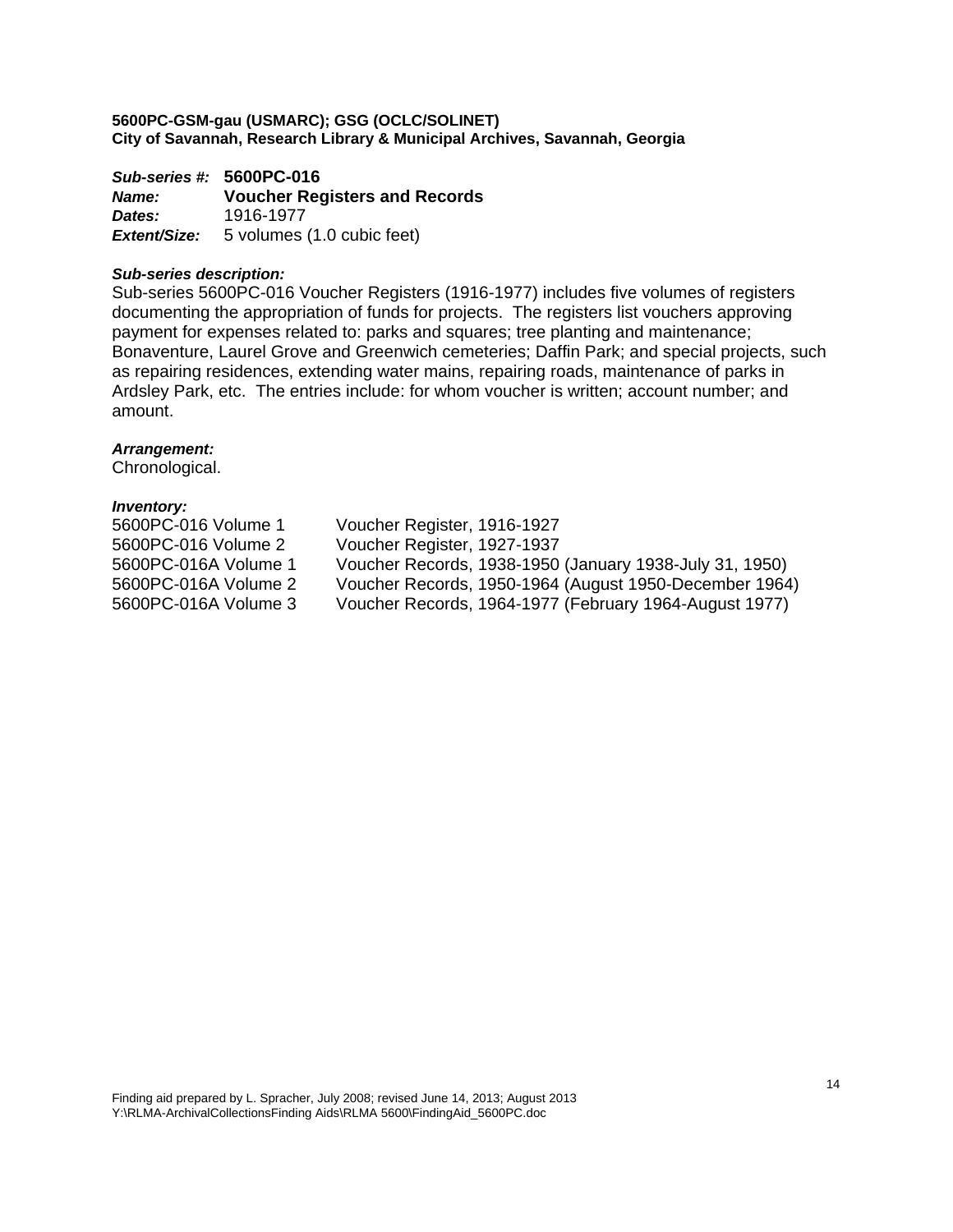*Sub-series #:* **5600PC-017** *Name:* **Receipts and Disbursements Ledger**  *Dates:* 1906-1913 *Extent/Size:* 1 volume (0.3 cubic feet)

## *Sub-series description:*

Sub-series 5600PC-017 Receipts and Disbursements Ledger (1906-1913) includes one ledger documenting receipts and disbursements for the Park and Tree Commission, including incoming funds from the sale of trees, and related expenses, such as freight and pesticides.

*Arrangement:* 

Chronological.

*Inventory:* 

5600PC-017 Volume 1 Receipts and Disbursements Ledger, 1906-1913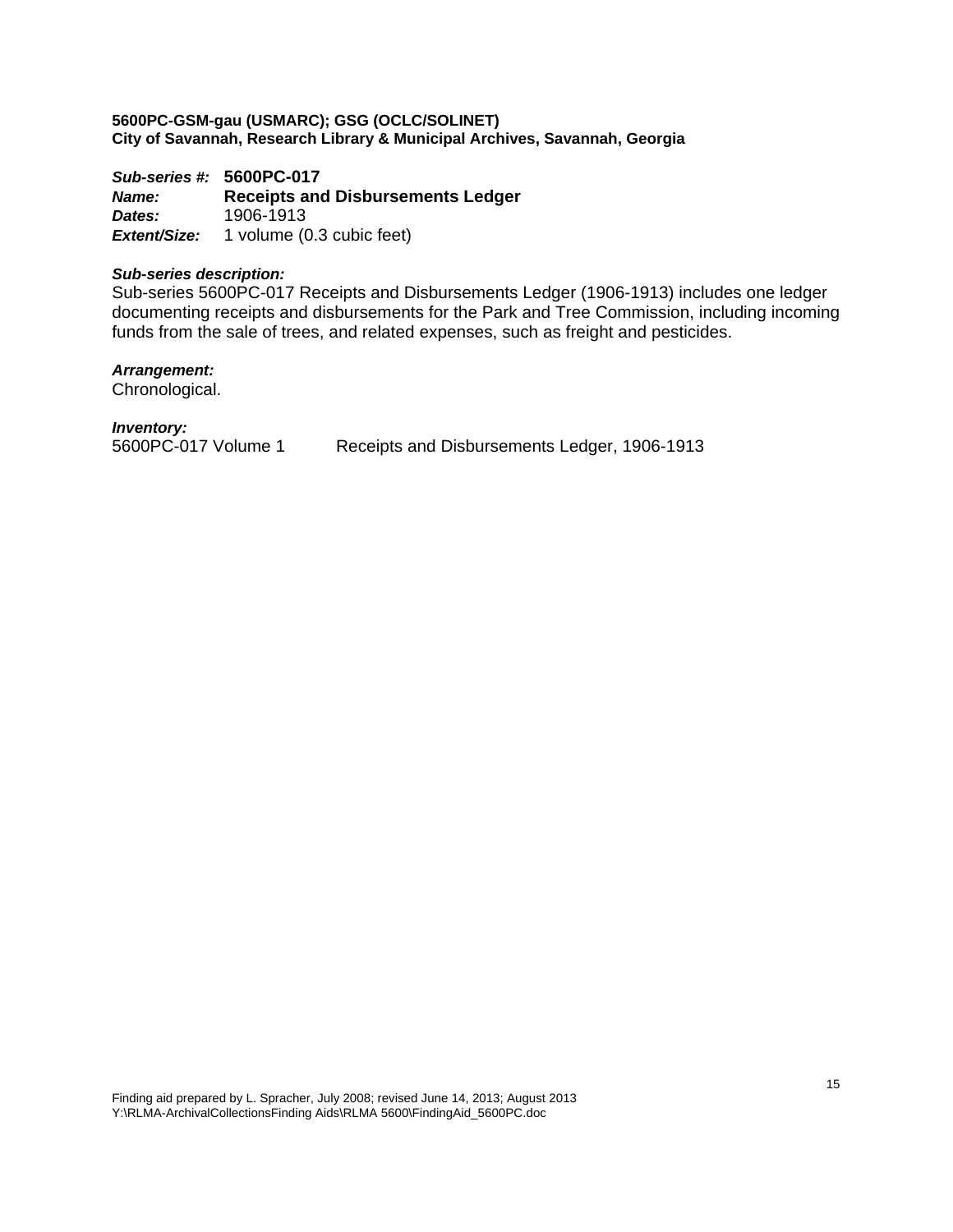*Sub-series #:* **5600PC-018** *Name:* **Accounts Receivable Register – Evergreen Cemetery**  *Dates:* 1904-1910 *Extent/Size:* 1 volume (0.3 cubic feet)

#### *Sub-series description:*

Sub-series 5600PC-018 Accounts Receivable Register – Evergreen Cemetery (1904-1910) includes one register recording bills rendered for the maintenance of Evergreen Cemetery lots. The entries include: date bill was rendered; name of lot owner; lot number; description of work; amount of water rent; care of lot; material; labor; and date the bill was paid.

#### *Arrangement:*

Chronological.

*Inventory:* 

5600PC-018 Volume 1 Evergreen Cemetery, 1904-1910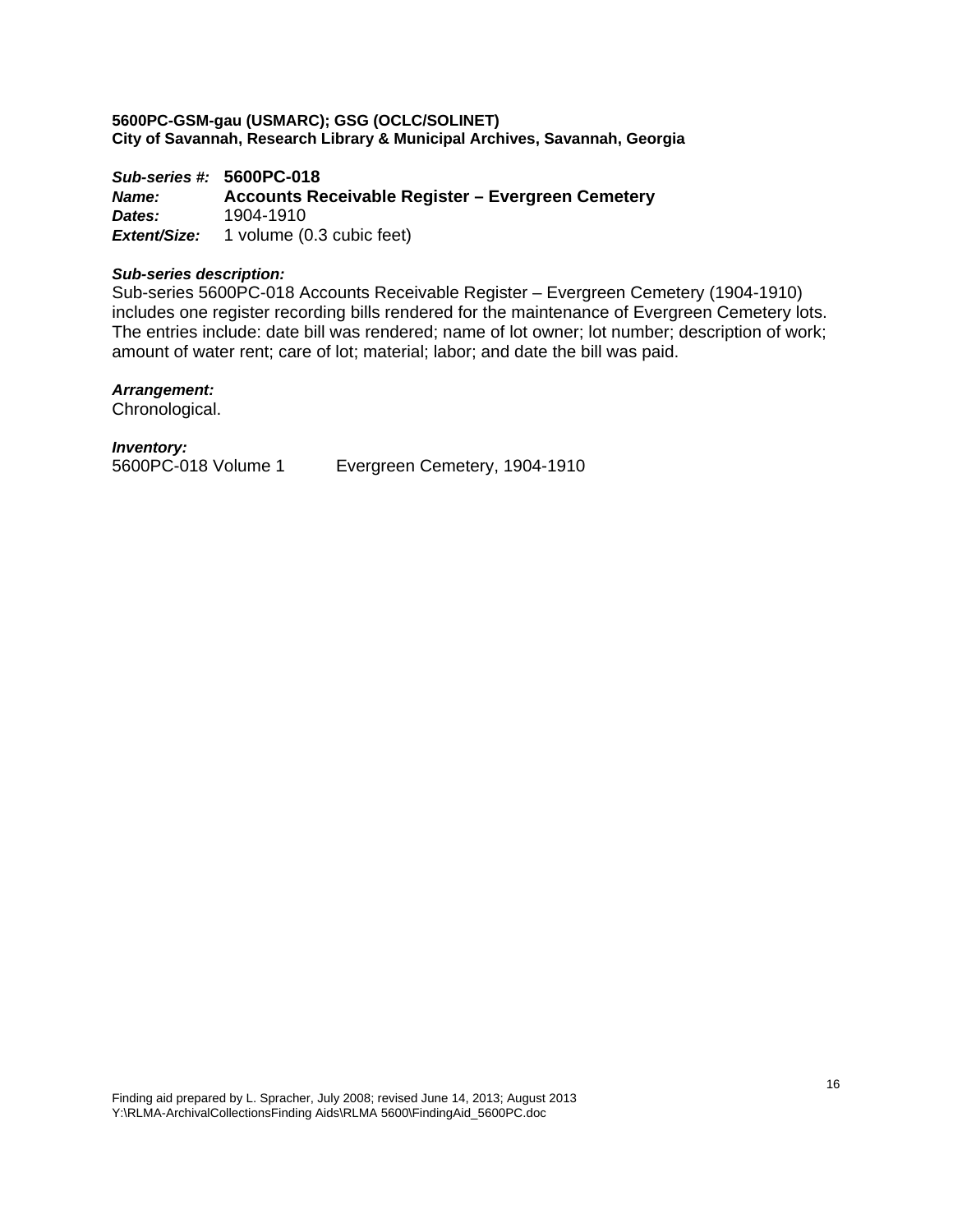*Sub-series #:* **5600PC-019** *Name:* **Accounts Receivable Register – Bonaventure Cemetery**  *Dates:* 1910-1936 **Extent/Size:** 4 volumes (1.2 cubic feet)

## *Sub-series description:*

Sub-series 5600PC-019 Accounts Receivable Register – Bonaventure Cemetery (1910-1936) includes four registers recording bills rendered for the maintenance of Bonaventure Cemetery lots. The entries include: date bill was rendered; name of lot owner; lot number; description of work; amount of water rent; care of lot; material; labor; and date the bill was paid.

#### *Arrangement:*

Chronological.

| 5600PC-019 Volume 1 | Bonaventure Cemetery, 1910-1915 |
|---------------------|---------------------------------|
| 5600PC-019 Volume 2 | Bonaventure Cemetery, 1916-1933 |
| 5600PC-019 Volume 3 | Bonaventure Cemetery, 1915-1936 |
| 5600PC-019 Volume 4 | Bonaventure Cemetery, 1916-1930 |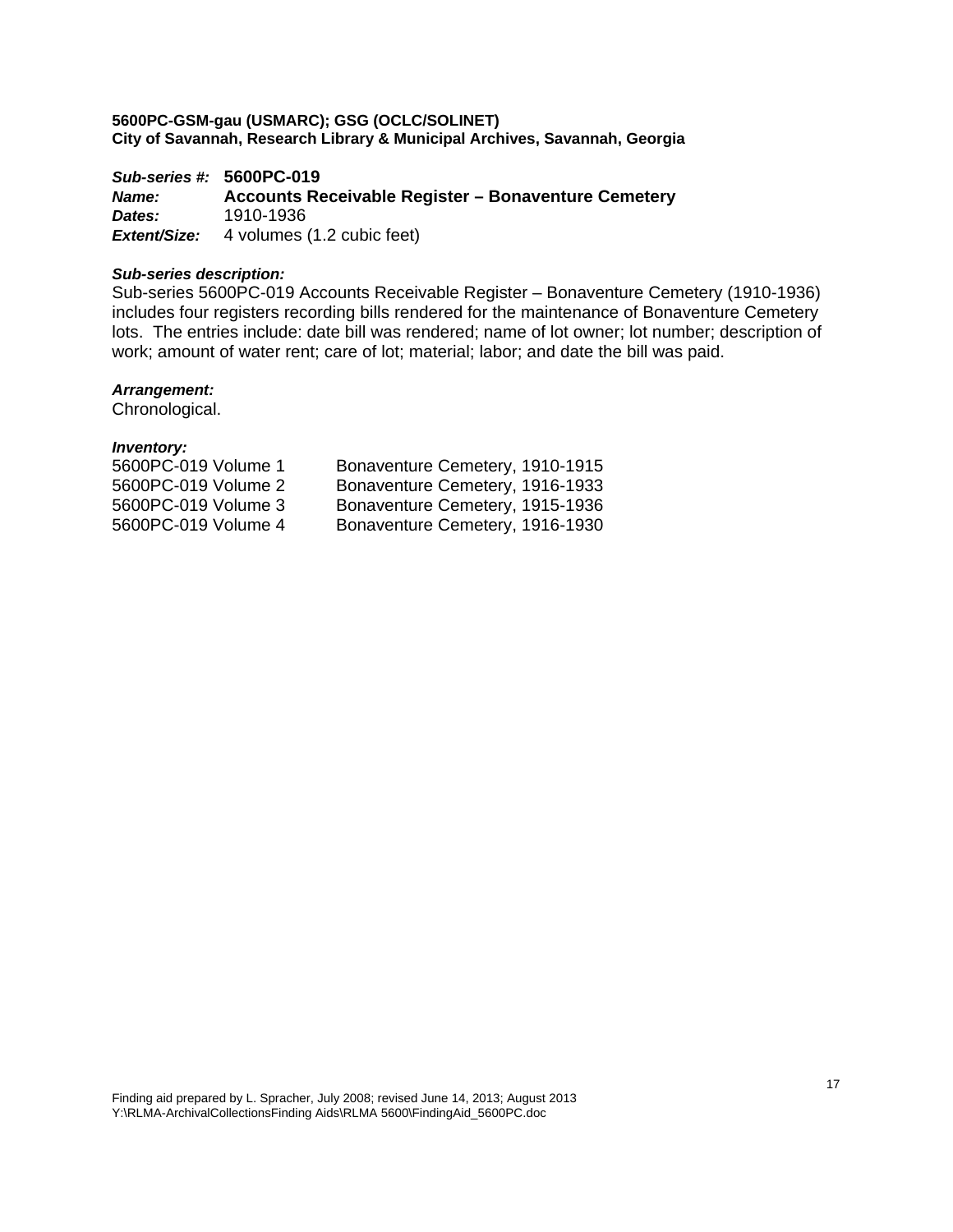*Sub-series #:* **5600PC-020** *Name:* **Wood Request Book**  *Dates:* 1915-1925 *Extent/Size:* 1 volume (0.3 cubic feet)

#### *Sub-series description:*

Sub-series 5600PC-020 Wood Request Book (1915-1925) includes one volume recording: the date wood was requested; name and address of the individual requesting wood; and date the request was filled by the foreman.

*Arrangement:* 

Chronological.

*Inventory:* 

5600PC-020 Volume 1 Wood Request Book, 1915-1925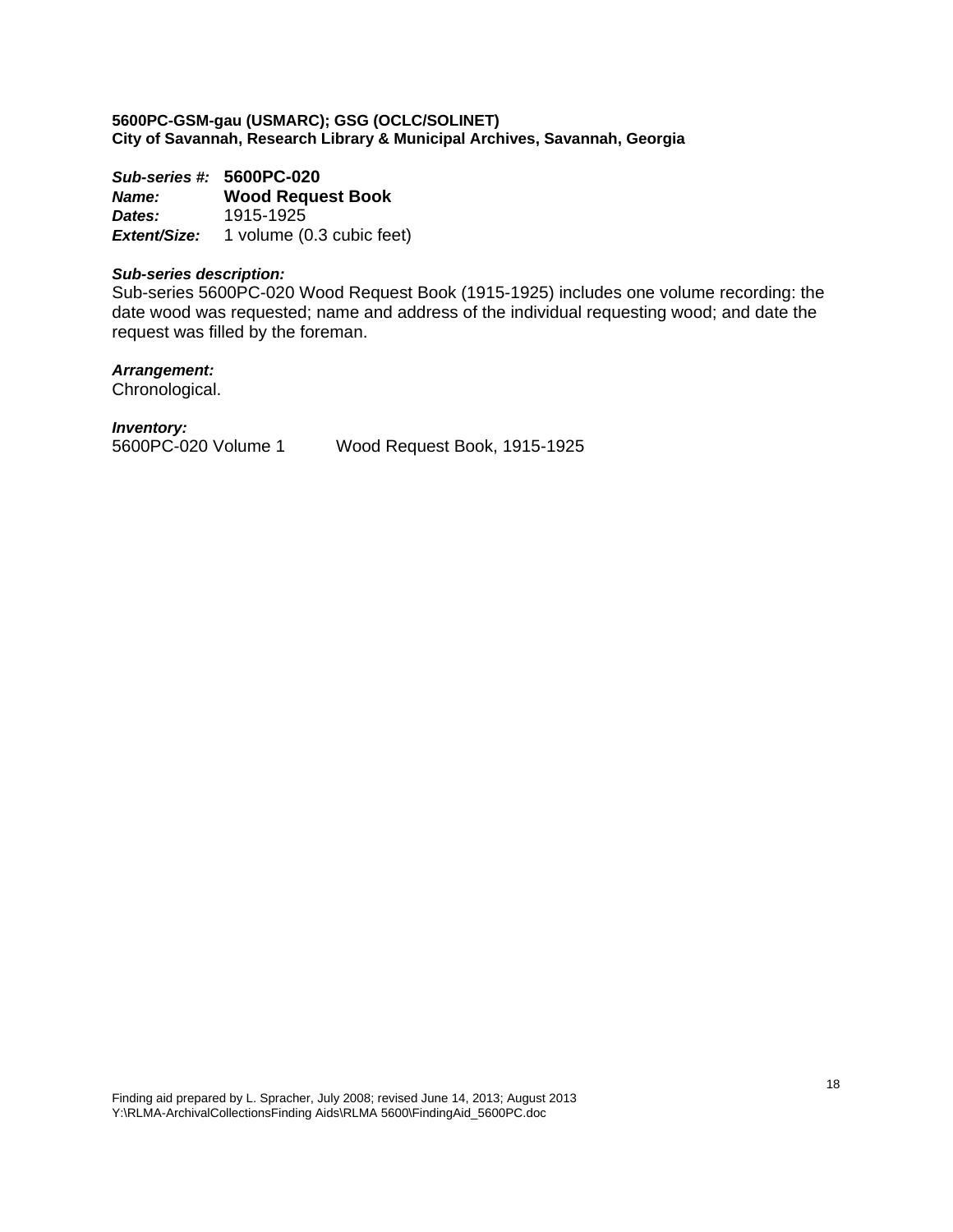*Sub-series #:* **5600PC-021** *Name:* **Perpetuity Contract Book – Laurel Grove Cemetery**  *Dates:* 1900-1938 *Extent/Size:* 1 volume (0.3 cubic feet)

## *Sub-series description:*

Sub-series 5600PC-021 Perpetuity Contract Book – Laurel Grove Cemetery (1900-1938) includes one volume recording perpetuity contracts for Laurel Grove Cemetery lots. The entries include: date; name and address of individual purchasing the contract; lot number; and amount paid.

#### *Arrangement:*

Chronological.

#### *Inventory:*

5600PC-021 Volume 1 Perpetuity Contract Book - Laurel Grove Cemetery, 1900-1938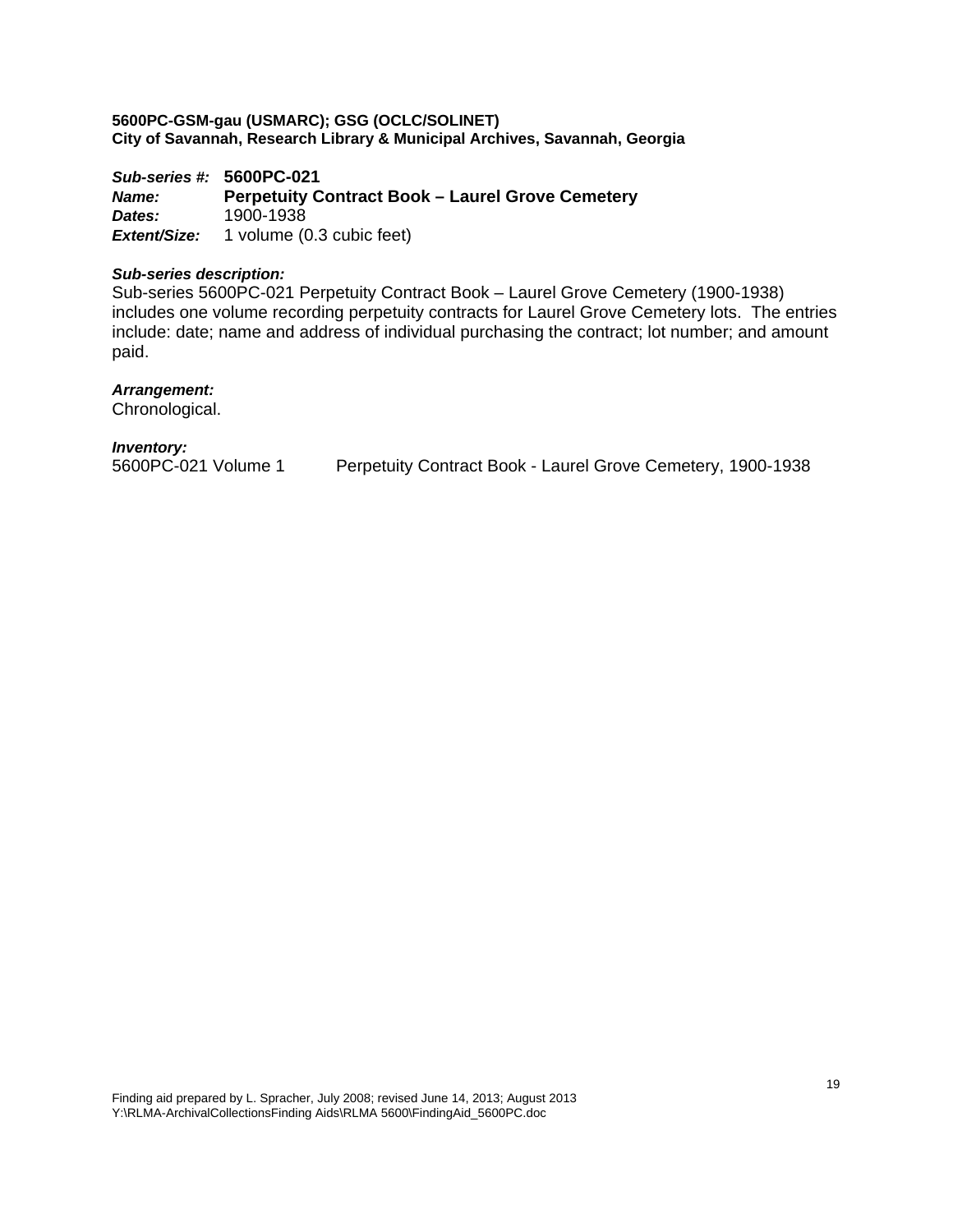*Sub-series #:* **5600PC-022** *Name:* **Perpetuity Contract Book – Bonaventure Cemetery**  *Dates:* 1870-1949 *Extent/Size:* 2 volumes (0.49 cubic feet)

## *Sub-series description:*

Sub-series 5600PC-022 Perpetuity Contract Book – Bonaventure Cemetery (1870-1949) includes two volumes recording perpetuity contracts for Bonaventure Cemetery lots. The entries include: date; name and address of individual purchasing the contract; lot number; and amount paid.

#### *Arrangement:*

Chronological.

| 5600PC-022 Volume 1  | Perpetuity Contract Book - Bonaventure Cemetery, 1870-1938 |
|----------------------|------------------------------------------------------------|
| 5600PC-022A Volume 1 | Perpetuity Contracts - Section N, Bonaventure, 1921-1949   |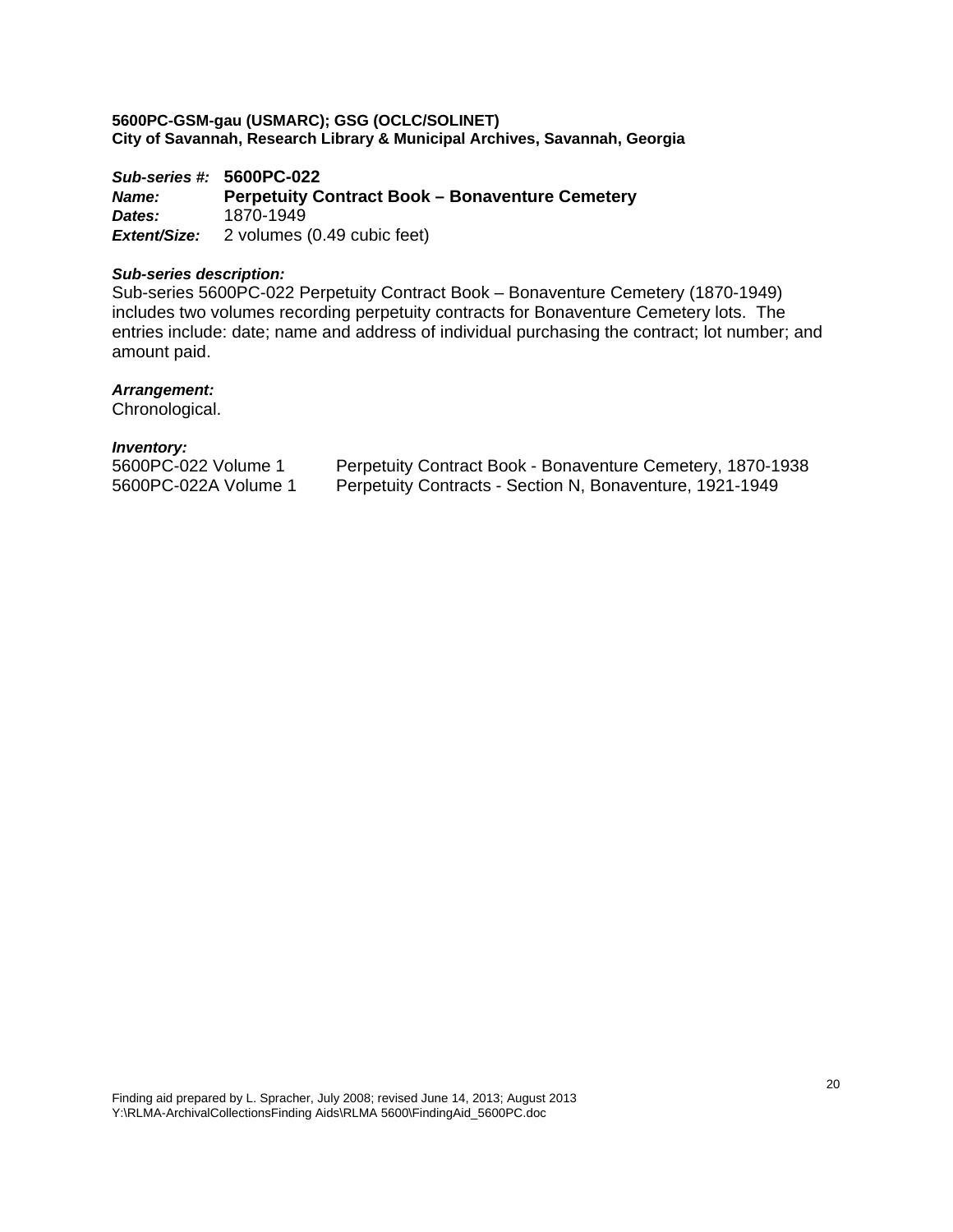*Sub-series #:* **5600PC-023** *Name:* **Daffin Park Tennis Court Register**  *Dates:* 1930-1931 *Extent/Size:* 1 volume (0.3 cubic feet)

#### *Sub-series description:*

Sub-series 5600PC-023 Daffin Park Tennis Court Register (1930-1931) includes one volume recording the name of individuals who used the Daffin Park tennis courts. The register includes total number of tennis players for each day and indicates days when it rained.

## *Arrangement:*

Chronological.

## *Inventory:*

5600PC-023 Volume 1 Daffin Park Tennis Court Register, 1930-1931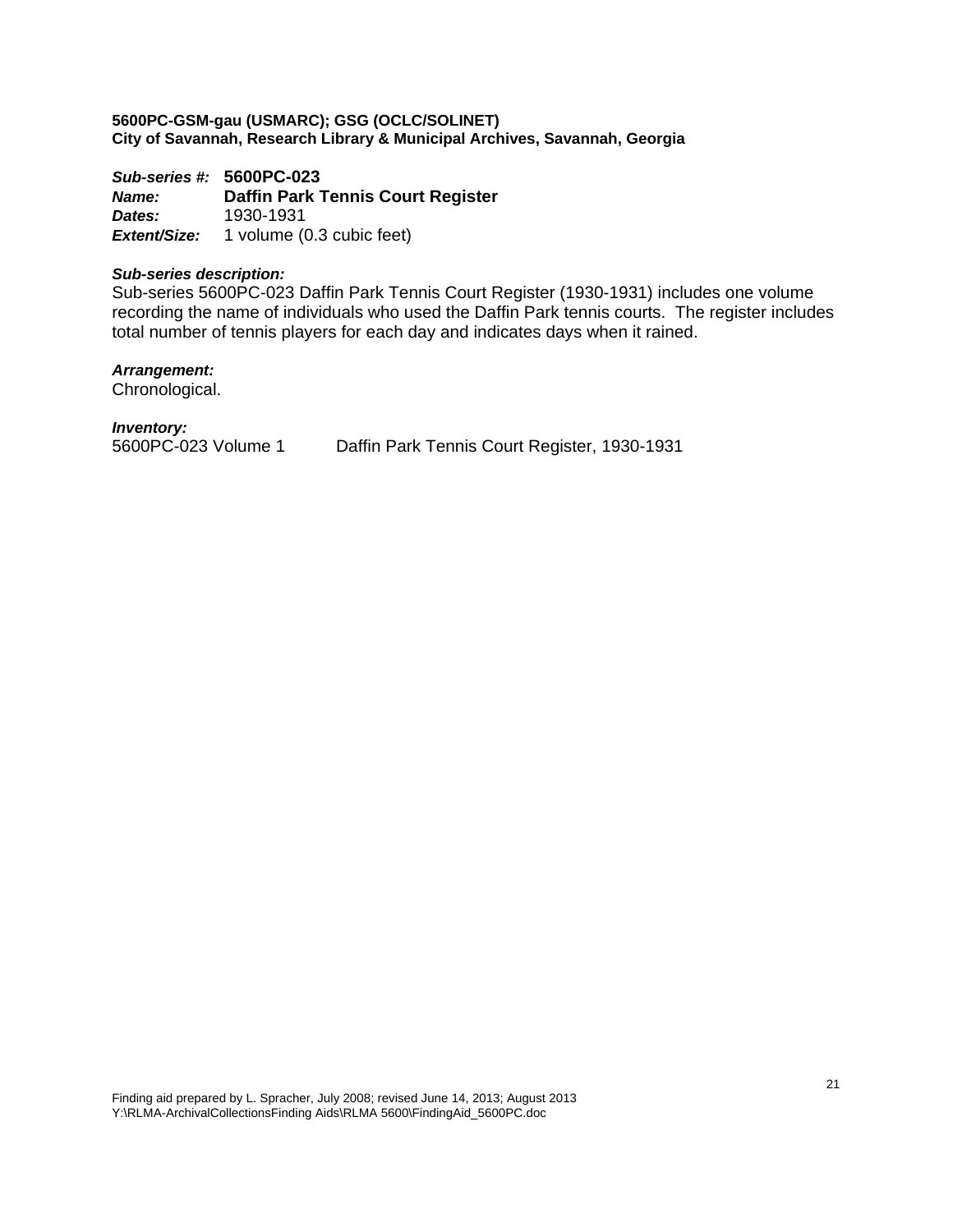*Sub-series #:* **5600PC-024** *Name:* **Journal – Donald G. Shuman [Tree Climber]**  *Dates:* 1963 *Extent/Size:* 1 volume (0.3 cubic feet)

#### *Sub-series description:*

Sub-series 5600PC-024 Journal – Donald G. Shuman [Tree Climber] (1963) is a journal kept by Donald G. Shuman, tree climber, about his experiences and job duties as a tree climber for the Park and Tree Commission.

## *Arrangement:*

Chronological.

#### *Inventory:*

5600PC-024 Volume 1 Journal - Donald G. Shuman, 1963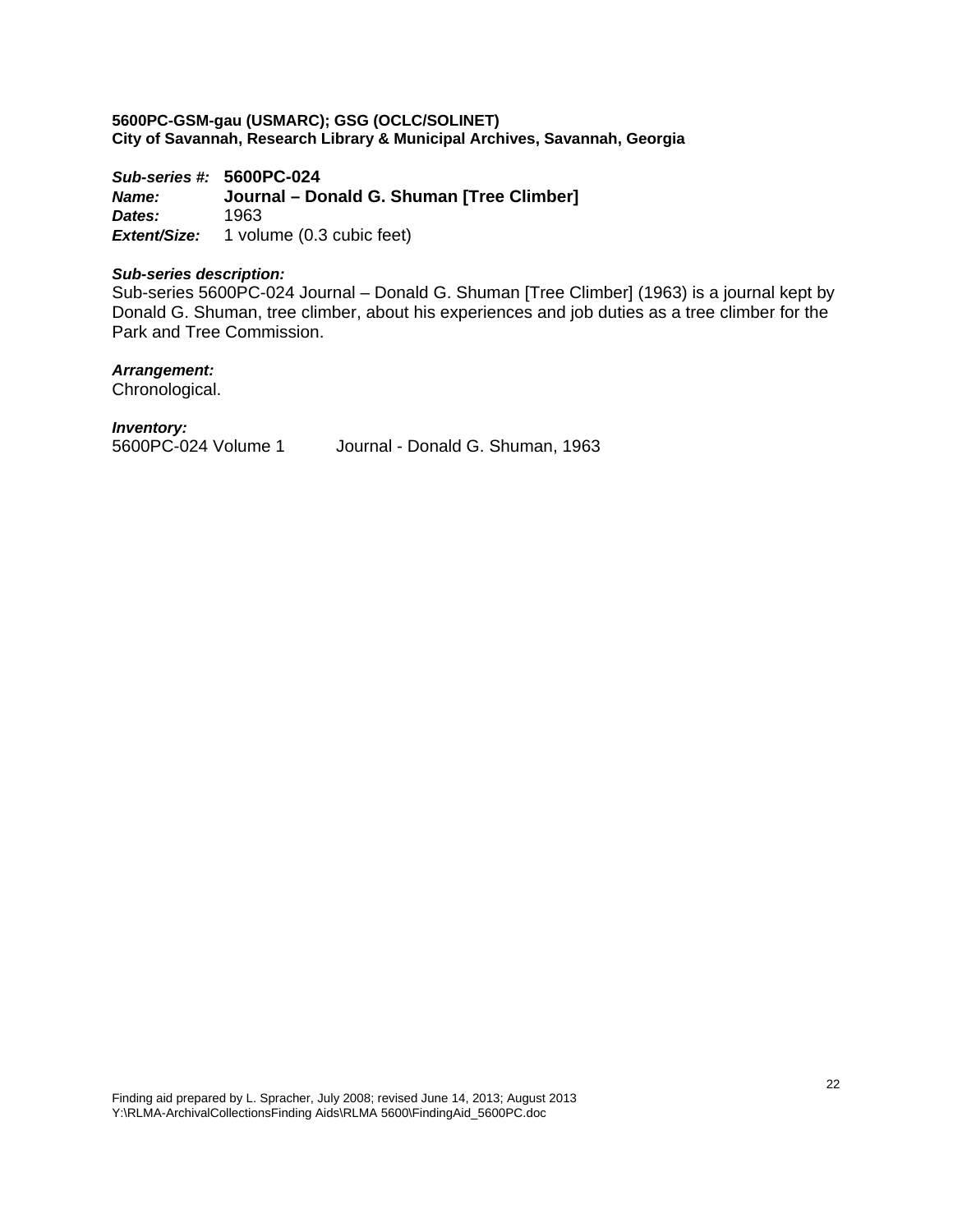*Sub-series #:* **5600PC-025** *Name:* **Cemetery Lot Register**  *Dates:* 1897-1907 *Extent/Size:* 1 volume (0.3 cubic feet)

### *Sub-series description:*

Sub-series 5600PC-025 Cemetery Lot Register (1897-1907) includes one volume of a register that appears to be recording the purchase of lots in Evergreen Cemetery. The entries include: date; names of lot purchasers; lot numbers and sections; size of lots; and amount paid for each lot.

#### *Arrangement:*

Chronological.

## *Inventory:*

5600PC-025 Volume 1 Cemetery Lot Register - Evergreen Cemetery (?), 1897-1907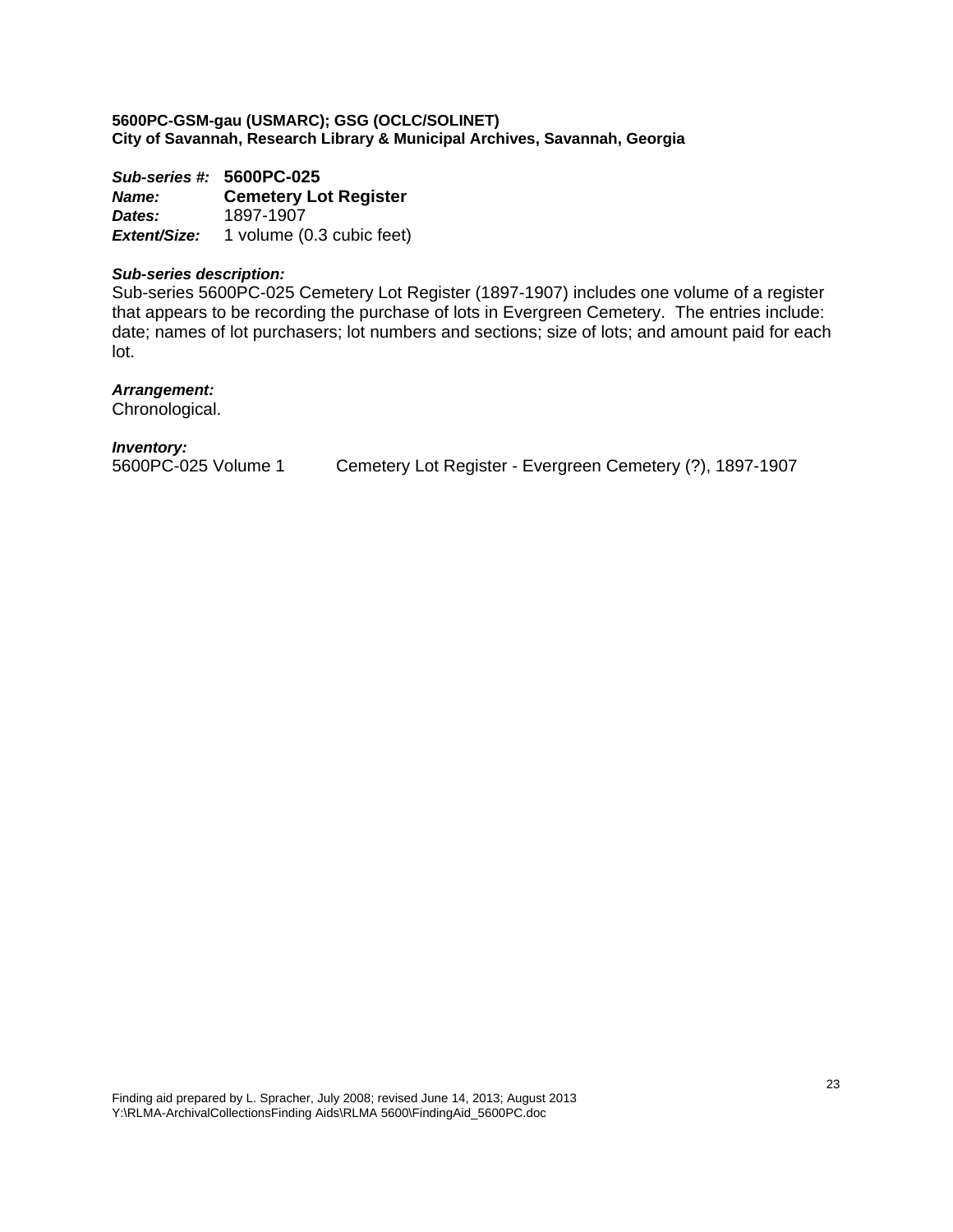|        | Sub-series #: 5600PC-026                              |
|--------|-------------------------------------------------------|
| Name:  | <b>Interment Permits</b>                              |
| Dates: | 1892-1943, no date                                    |
|        | <b>Extent/Size:</b> 3 document cases (1.5 cubic feet) |

#### *Sub-series description:*

Sub-series 5600PC-026 Interment Permits (1892-1943, no date) includes three document cases of burial permits. Each permit includes: name and address of individual requesting the permit; name of the deceased including age, sex, race and nationality; date of death; cause of death; residence at time of death; name of undertaker; name of physician; place and date of burial. Each permit is signed by the local registrar or the health officer.

## *Arrangement:*

Chronological according to date permit was requested.

| 5600PC-026 Box 1 |  | Interment Permits, 1892-1939 (1892-August 1939)               |
|------------------|--|---------------------------------------------------------------|
| 5600PC-026 Box 2 |  | Interment Permits, 1939-1941 (September 1939-July 1941)       |
| 5600PC-026 Box 3 |  | Interment Permits, 1941-1943 (August 1941-July 1943), no date |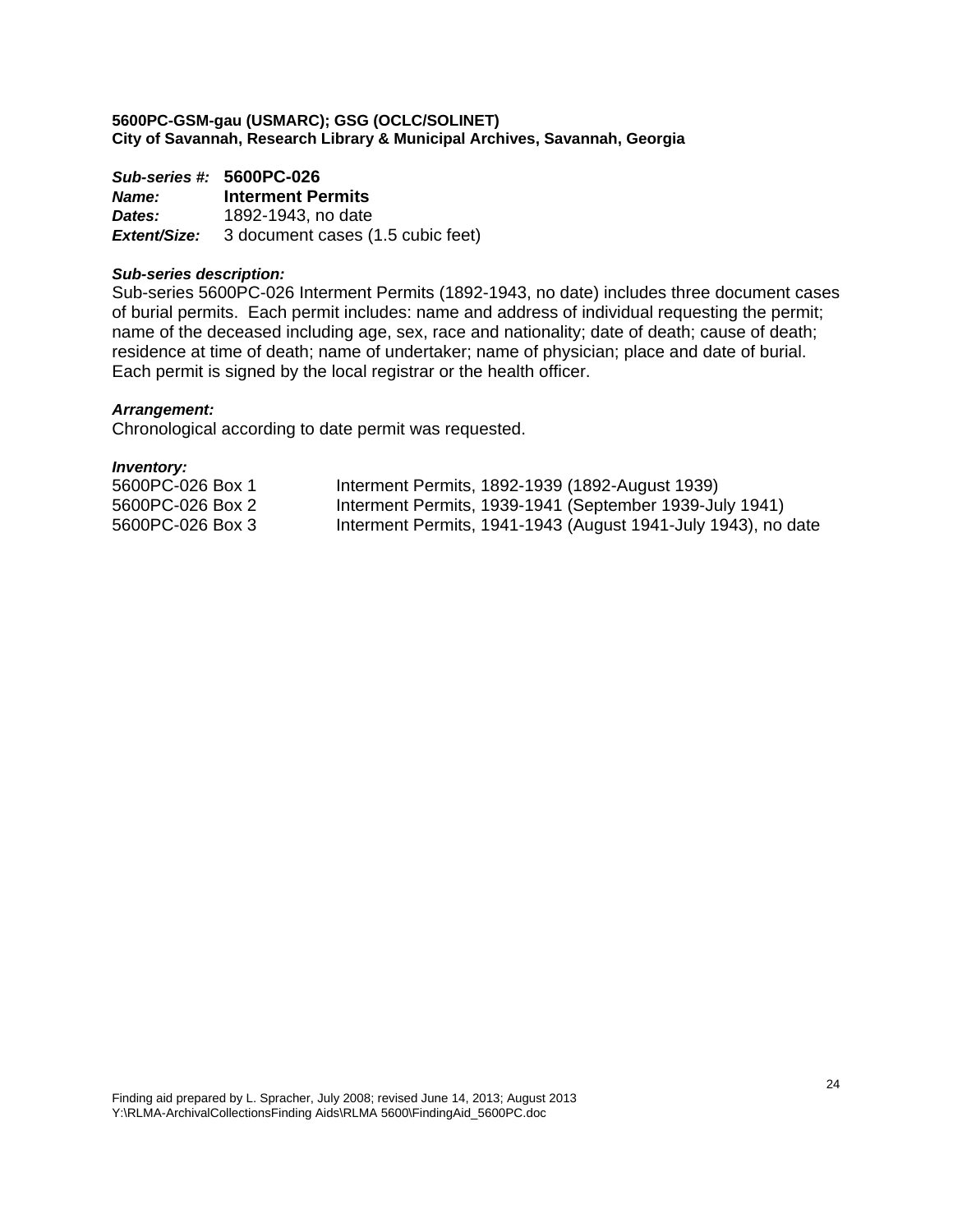*Sub-series #:* **5600PC-027** *Name:* **Laurel Grove Cemetery Files**  *Dates:* 1910-1963, no date *Extent/Size:* 6 document cases, 1 volume (2.84 cubic feet)

#### *Sub-series description:*

Sub-series 5600PC-027 Laurel Grove Cemetery Files (1910-1963, no date) includes six document cases and one volume of records regarding the maintenance of Laurel Grove Cemetery, including: correspondence; burial fees; equipment inventories; lot cleaning; lot sales; payroll; receipts; and miscellaneous financial. The correspondence includes: information on the removal of large trees and dead limbs; placing lots in perpetuity; monument companies requesting permits to erect monuments; requests to clean lots and markers; disinterments and re-interments; and titles granted to lots.

#### *Arrangement:*

Chronological.

#### *Inventory:*

| 5600PC-027 Box 1 | Correspondence, 1910-1936          |
|------------------|------------------------------------|
| 5600PC-027 Box 2 | Correspondence, 1937-1949          |
| 5600PC-027 Box 3 | Correspondence, 1950-1956, no date |

## 5600PC-027 Box 4

*Laurel Grove Cemetery Burial Fees, 1909-1941*

These records contain information on burial fees for Laurel Grove Cemetery, including: date of burial; funeral home handling burial; individual to be buried; lot number; and price of burial.

Folders 1A-9: Burial Fees, 1923-1941

Folder 10: Laurel Grove Cemetery buildings and equipment inventories, 1926-1927

## *Laurel Grove Cemetery Lot Cleaning, 1923-1940*

This file contains handwritten memoranda from A.M. Johnson, Superintendent of Laurel Grove Cemetery, to W.H. Robertson, Chairman of Park and Tree Commission. They include a list of lots to be cleaned and the fee to clean each lot.

Folder 11: Laurel Grove Cemetery lot cleaning, 1923-1940

## *Laurel Grove Cemetery Lot Sales, 1923-1936*

These files contain memoranda from A.M. Johnson to W.H. Robertson on the sale of lots in Laurel Grove Cemetery, including: date of sale; lot number; section; name of individual who purchased the lot; their race; and the price.

Folders 12-14: Laurel Grove Cemetery lot sales, 1923-1936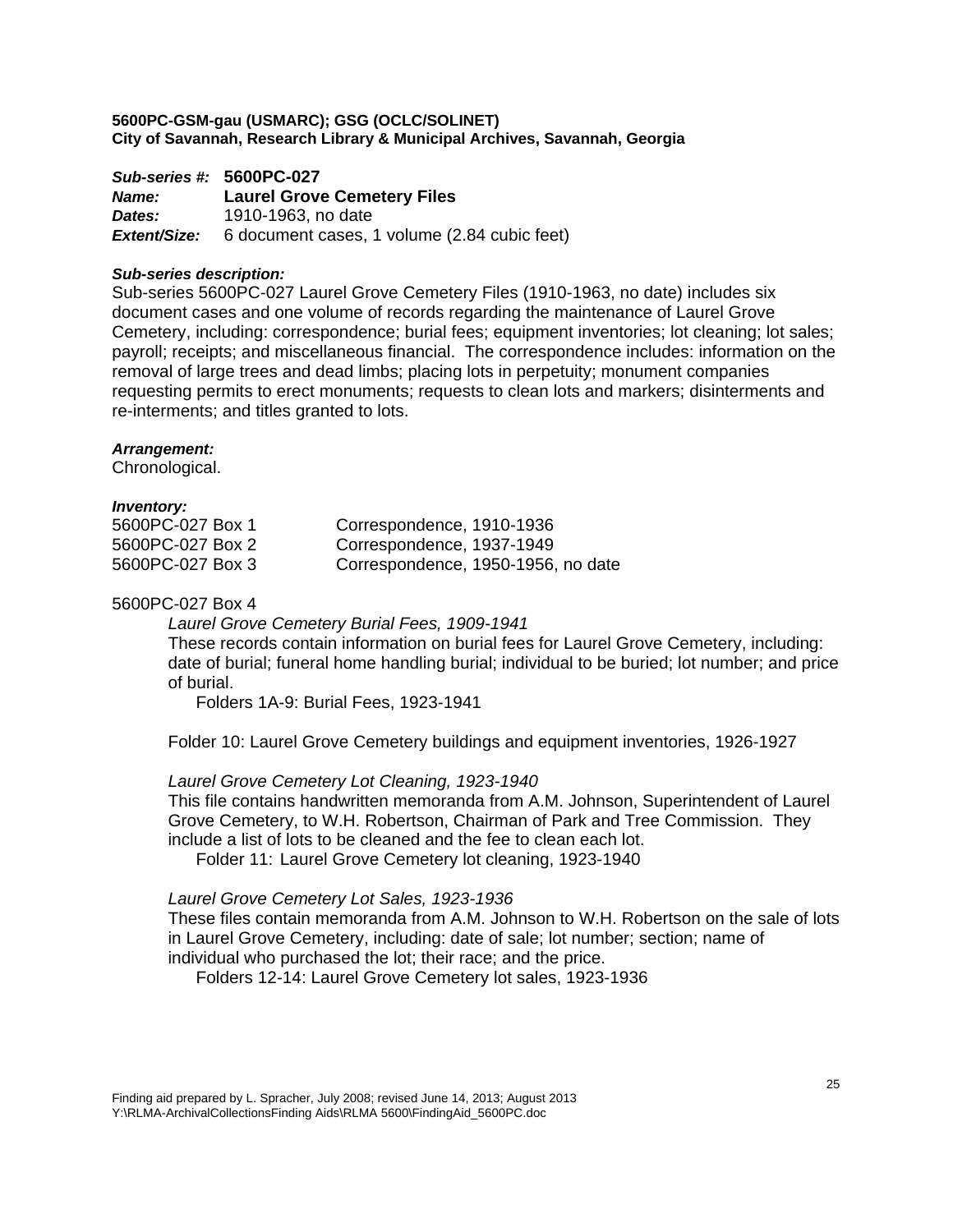5600PC-027 Box 5

Folders 1-6: Laurel Grove Cemetery lot sales, 1923-1936

*Payroll, 1938-1941* 

Payroll sheets include those for Fleming Ball and Herbert Thorpe, employees of the colored portion of Laurel Grove Cemetery (Laurel Grove South), and include: days worked; rate of pay; and total amount earned.

Folders 7-14: Laurel Grove Cemetery payroll, 1938-1941

*Receipts, 1920-1924* 

Receipts include those for a money order, for horseshoes, and for sacks of oats. Folder 15: Receipts, 1920-1924

*Miscellaneous Financial, 1920s-1936* 

These financial records include newspaper clippings, correspondence, and a ledger page dated January 15, 1936 for burial fees for Laurel Grove Cemetery, including: date; name of funeral home; name of lot owner; lot number; fee; and total. Folders 16 through 17: Miscellaneous Financial, 1920s-1936

| 5600PC-027A Box 1    | Burial Fees Money Receipt Book, Laurel Grove (Colored)<br>[arranged numerically], 1917-1926<br>Pay Records, Laurel Grove, early 1900s |
|----------------------|---------------------------------------------------------------------------------------------------------------------------------------|
| 5600PC-027A Volume 1 | Burial Fees Money Receipt Book, Laurel Grove (Colored)                                                                                |

[arranged numerically], 1942-1963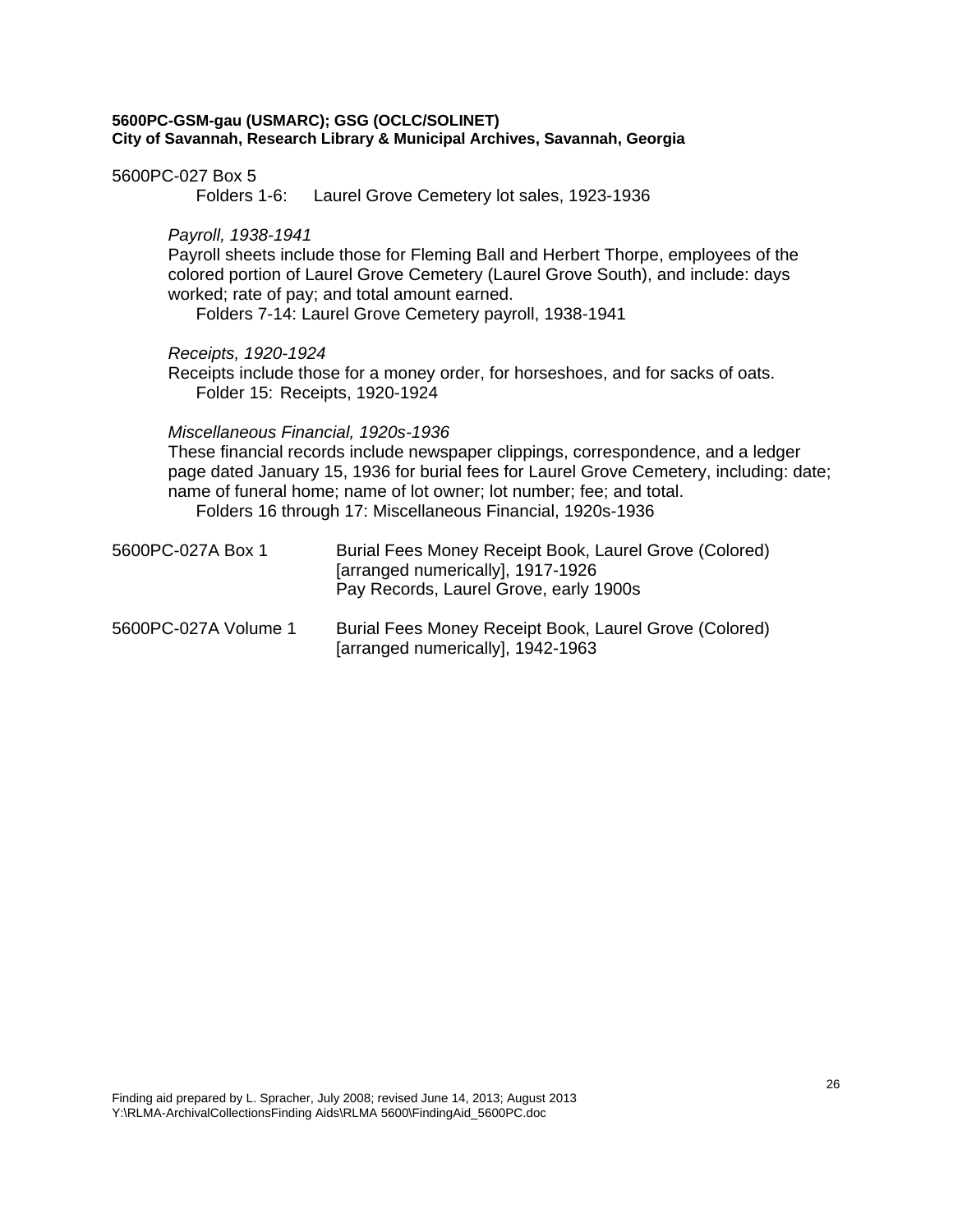*Sub-series #:* **5600PC-028** *Name:* **Greenwich Cemetery Files**  *Dates:* 1936-1956, 1962-1963, no date *Extent/Size:* 2 document cases (1.0 cubic feet)

#### *Sub-series description:*

Sub-series 5600PC-028 Greenwich Cemetery Files (1936-1956, 1962-1963, no date) includes two document cases of records pertaining to the maintenance of Greenwich Cemetery (an addition to Bonaventure Cemetery), including: correspondence; daily reports; a tree log; a lot schedule; and payroll.

#### *Arrangement:*

Chronological.

*Inventory:* 

5600PC-028 Box 1 Correspondence, 1936-1954

## 5600PC-028 Box 2

Folders 1-5: Correspondence, 1955-1956, no date

Folder 6: Agreement for South Atlantic Gas Company to supply Greenwich Cemetery with gas, 1950

#### *Daily Reports, 1962-1963*

Daily reports were submitted to the Park and Tree Commission by the foreman of the Greenwich section. The reports include: date; name of each employee; number of hours each employee worked on a particular job; description of work; those on vacation; and those out sick.

Folder 7: Daily Reports, 1962-1963 (July 20, 1962 - February 28, 1963) Folder 8: Daily Reports, 1963 (March 1, 1963 - September 7, 1963)

Folder 9: Log of Trees (inventory of trees planted in Greenwich Cemetery, including size and type), no date

Folder 10: Lot schedule (schedule of prices of lots in Greenwich Cemetery, including perpetuities, improvements, etc.), no date

Folder 11: Payroll (including name of employees, hours worked, rate of pay, amount of pay, pension deduction, and total), 1942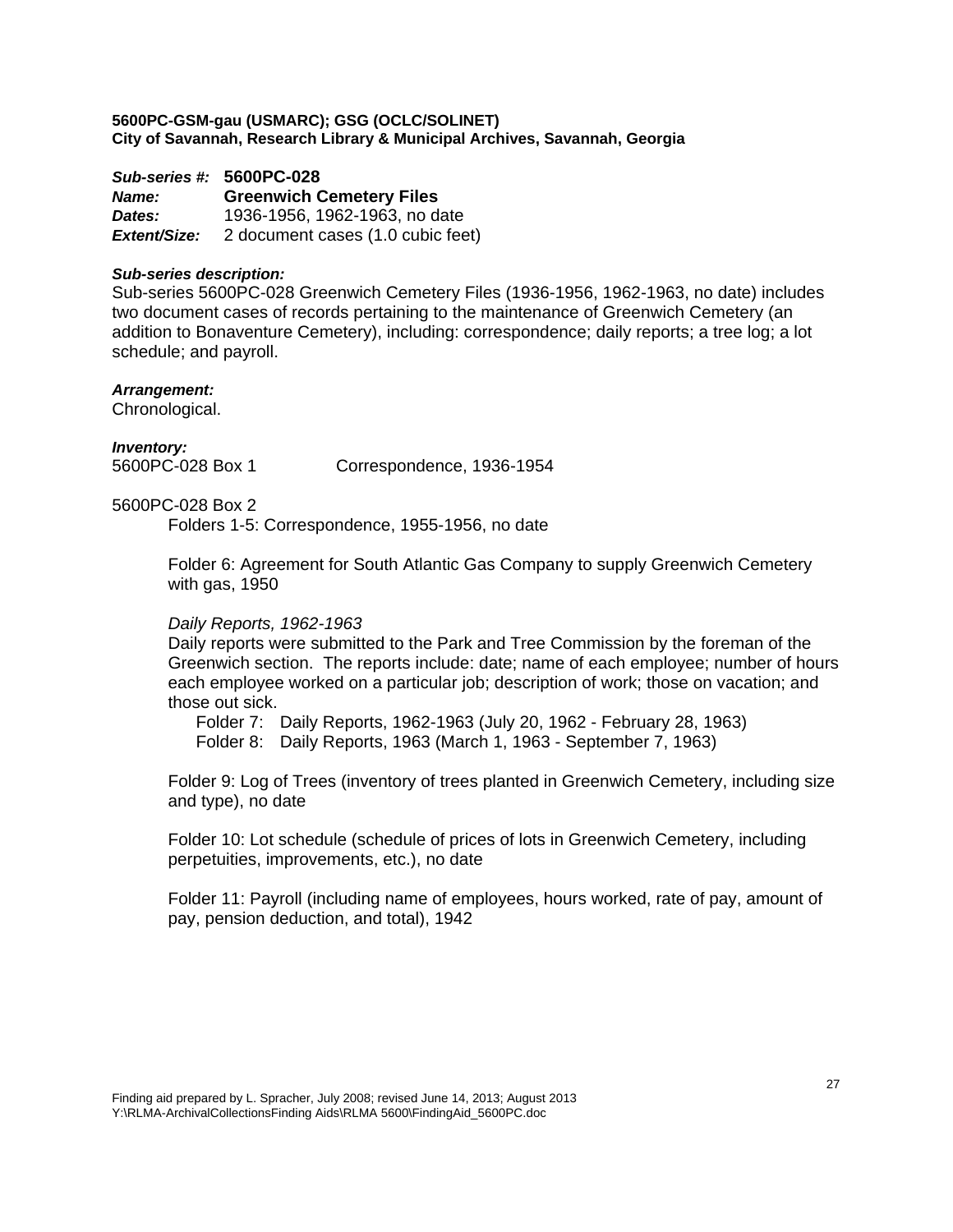|              | Sub-series #: 5600PC-029                       |
|--------------|------------------------------------------------|
| <i>Name:</i> | <b>Bonaventure Cemetery Files</b>              |
| Dates:       | 1850-1972, no date                             |
| Extent/Size: | 61 volumes, 8 document cases (7.54 cubic feet) |

#### *Sub-series description:*

Sub-series 5600PC-029 Bonaventure Cemetery Files (1850-1972, no date) includes sixty-one volumes and eight document cases of records documenting the maintenance of Bonaventure Cemetery, including: correspondence related to the sale and care of lots, and overall maintenance of the cemetery; agreements and contracts for cemetery maintenance and construction, and purchase of lots; bills paid for maintenance and supplies; daily reports including employee names and job descriptions; a tool and supply inventory; maintenance fee ledger; payroll; and receipts.

#### *Arrangement:*

Chronological.

## *Inventory:*

| 5600PC-029 Box 1       | Correspondence, 1911-1927, no date                                                                                                                                                                    |
|------------------------|-------------------------------------------------------------------------------------------------------------------------------------------------------------------------------------------------------|
| 5600PC-029 Box 2       | Correspondence, 1927-1932                                                                                                                                                                             |
| 5600PC-029 Box 3       | Correspondence, 1932-1938                                                                                                                                                                             |
| 5600PC-029 Box 4       | Correspondence, 1939-1946                                                                                                                                                                             |
| 5600PC-029 Box 5       | Correspondence, 1946-1949                                                                                                                                                                             |
| 5600PC-029 Box 6       | Correspondence, 1950-1951                                                                                                                                                                             |
| 5600PC-029 Box 7       | Correspondence, 1952-1956                                                                                                                                                                             |
| 5600PC-029 Box 8       | Bonaventure Cemetery Files, 1908-1963                                                                                                                                                                 |
| Folder 1:              | Agreements and Contracts, 1923-1955                                                                                                                                                                   |
| Folder 2:              | Bills Paid, 1962                                                                                                                                                                                      |
| Folders 3-4:           | Daily Reports, 1962-1963                                                                                                                                                                              |
| Folder 5:              | Tool and Supply Inventory, 1935                                                                                                                                                                       |
| Folder 6:              | Maintenance Fee Ledger page (includes date, name and address of lot<br>owner, lot number, maintenance completed and fee), January 28, 1913                                                            |
| Folder 7:              | Payroll, September 15 and 30, 1942                                                                                                                                                                    |
|                        | Folders 8-11: Receipts (for maintenance of lots and deeds for lots), 1908-1949                                                                                                                        |
| Folder 12:             | Perpetuity Contracts, 1944-1945, no date                                                                                                                                                              |
| 5600PC-029A.1 Volume 1 | Register of Lots – Bonaventure, 1850-1958 (alphabetical list of<br>names with lot numbers and section bought; includes a numbered<br>list with date sold, name, dimensions, area rate, price paid and |

remarks)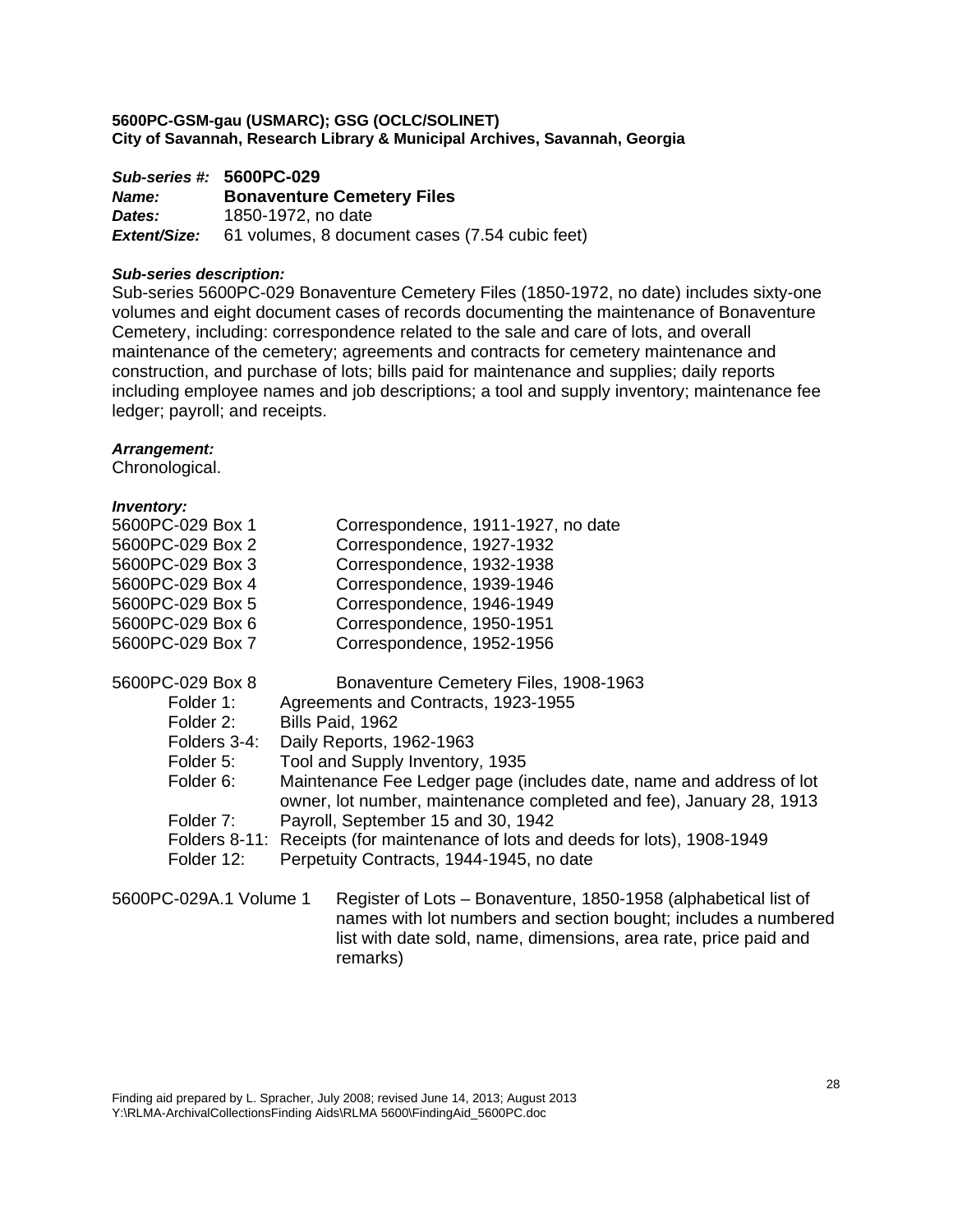*Revenue Books* 

These volumes record revenue from the sale of lots and burial fees.

| 1904-1912 (January 4, 1904-July 15, 1912)                  |
|------------------------------------------------------------|
| 1911-1912 (January 17, 1911-October 27, 1912)              |
| Daybook, 1912-1919 (July 23, 1912-September 19, 1918)      |
| 1918-1925 (September 20, 1918-September 30, 1925)          |
| 1925-1935 (October 1, 1925-May 3, 1935)                    |
| Sale of Lots, Burial Fees, and Miscellaneous Work, 1927-   |
| 1944 (November 1, 1927-February 20, 1944)                  |
| Journal, 1945-1951 (October 16, 1945-December 31,<br>1951) |
|                                                            |

## 5600PC-029A Box 9

*Time Books* 

These volumes contain records of days worked by employees. They list the employee by name, hourly rate and total wages. The volumes contain a table of wages calculated for ten, nine and eight-hour work days. Later books calculate hourly wages. Volume 27 is labeled "Water Mains" and describes the location and configuration of water pipes installed at Tatnall and Palmetto streets, 1914.

| 5600PC-029A.3 Volume 1  | 1912-1913 (October 5, 1912-December 20, 1913)        |
|-------------------------|------------------------------------------------------|
| 5600PC-029A.3 Volume 2  | 1914-1915 (June 1914-August 1915)                    |
| 5600PC-029A.3 Volume 3  | 1915-1917 (September 1915-April 1917)                |
| 5600PC-029A.3 Volume 4  | 1948-1950 (June 15, 1948-October 31, 1950),          |
|                         | <b>Bonaventure</b>                                   |
| 5600PC-029A.3 Volume 5  | 1953-1955 (January 1, 1953-June 30, 1955), Greenwich |
| 5600PC-029A.3 Volume 6  | 1953-1955 (June 1, 1953-June 30, 1955), Bonaventure  |
| 5600PC-029A.3 Volume 7  | 1955-1957 (July 1, 1955-May 18, 1957), Bonaventure   |
| 5600PC-029A.3 Volume 8  | 1955-1957 (July 1, 1955-May 18, 1957), Greenwich     |
| 5600PC-029A.3 Volume 9  | 1957-1958 (May 20, 1957-June 29, 1958), Bonaventure  |
| 5600PC-029A.3 Volume 10 | 1957-1958 (May 20, 1957-June 29, 1958), Greenwich    |
| 5600PC-029A.3 Volume 11 | 1958-1959 (June 30, 1958-October 31, 1959),          |
|                         | Bonaventure and Greenwich                            |
| 5600PC-029A.3 Volume 12 | 1959-1960 (November 7, 1959-December 31, 1960)       |
| 5600PC-029A.3 Volume 13 | 1963 (May 14, 1963-August 31, 1963)                  |
| 5600PC-029A.3 Volume 14 | 1963-1965 (September 1, 1963-January 2, 1965)        |
| 5600PC-029A.3 Volume 15 | 1965 (January 1965-December 1965)                    |
| 5600PC-029A.3 Volume 16 | 1966-1967 (January 1966-April 30, 1967)              |
| 5600PC-029A.3 Volume 17 | 1967-1968 (January 28, 1967-May 17, 1968)            |
| 5600PC-029A.3 Volume 18 | 1967-1968 (May 1, 1967-August 30, 1968)              |
| 5600PC-029A.3 Volume 19 | 1968-1969 (May 24, 1968-October 3, 1969)             |
| 5600PC-029A.3 Volume 20 | 1968-1969 (September 1, 1968-December 27, 1969)      |
| 5600PC-029A.3 Volume 21 | 1969-1971 (October 10, 1969-January 29, 1971),       |
|                         | Greenwich                                            |
| 5600PC-029A.3 Volume 22 | 1969-1971 (December 29, 1969-February 19, 1971),     |
|                         | <b>Bonaventure</b>                                   |
| 5600PC-029A.3 Volume 23 | 1971 (February 1, 1971-August 28, 1971), Greenwich   |
|                         |                                                      |

Finding aid prepared by L. Spracher, July 2008; revised June 14, 2013; August 2013 Y:\RLMA-ArchivalCollectionsFinding Aids\RLMA 5600\FindingAid\_5600PC.doc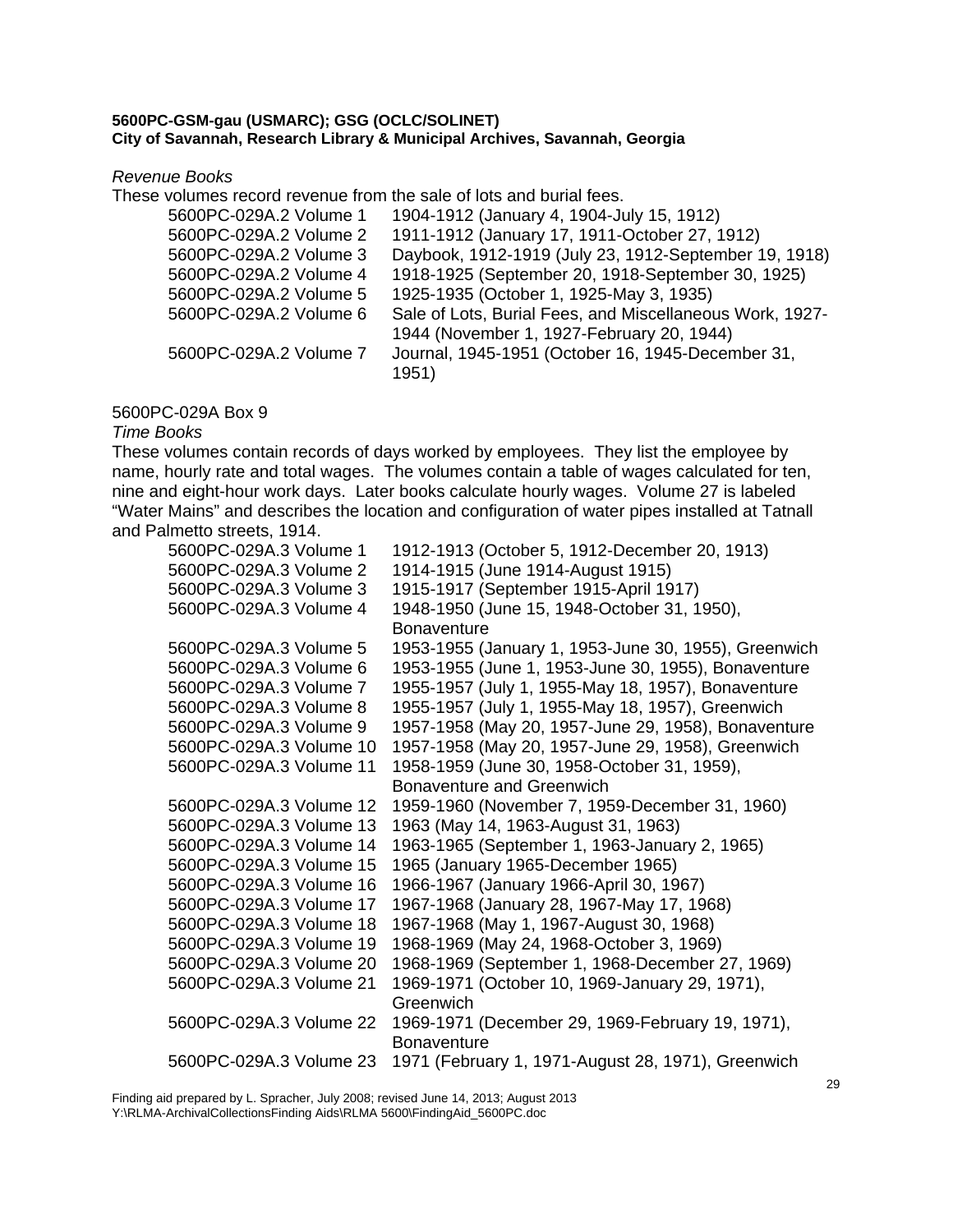| 5600PC-029A.3 Volume 24 1971-1972 (February 22, 1971-April 28, 1972),       |
|-----------------------------------------------------------------------------|
| <b>Bonaventure</b>                                                          |
| 5600PC-029A.3 Volume 25 1972 (June 16, 1972-August 18, 1972), Clark, E.O.A. |
| 5600PC-029A.3 Volume 26 no date [illegible; possibly 1923] March-August     |
| 5600PC-029A.3 Volume 27 Water Mains, 1914                                   |
|                                                                             |

## *Requisition Books*

These volumes record the costs of goods and services, for instance equipment repair, oats, hay, and horseshoes.

| 5600PC-029A.4 Volume 1 | 1914-1915 (June 9, 1914-January 1, 1915)       |
|------------------------|------------------------------------------------|
| 5600PC-029A.4 Volume 2 | 1916-1917 (January 7, 1916-March 21, 1917)     |
| 5600PC-029A.4 Volume 3 | 1917-1918 (March 27, 1917-December 2, 1918)    |
| 5600PC-029A.4 Volume 4 | 1918-1921 (December 16, 1918-January 31, 1921) |

## 5600PC-029A Box 10

## *Receipt Books*

These volumes contain receipts for burial lots and fees at Greenwich and Bonaventure. The receipts include date, signature and City Treasurer's stamp.

| 5600PC-029A.5 Volume 1  | 1910-1914 (December 31, 1910-December 31, 1914)                   |
|-------------------------|-------------------------------------------------------------------|
| 5600PC-029A.5 Volume 2  | 1915-1917                                                         |
| 5600PC-029A.5 Volume 3  | 1918-1920                                                         |
| 5600PC-029A.5 Volume 4  | 1920-1922                                                         |
| 5600PC-029A.5 Volume 5  | 1922-1928                                                         |
| 5600PC-029A.5 Volume 6  | 1929-1931                                                         |
| 5600PC-029A.5 Volume 7  | 1931-1933                                                         |
| 5600PC-029A.5 Volume 8  | 1931-1939                                                         |
| 5600PC-029A.5 Volume 9  | 1933-1936                                                         |
| 5600PC-029A.5 Volume 10 | 1939-1942                                                         |
| 5600PC-029A.5 Volume 11 | 1940-1941 (May 1, 1940-October 16, 1941)                          |
| 5600PC-029A.5 Volume 12 | 1943-1946                                                         |
| 5600PC-029A.5 Volume 13 | 1948-1955 (November 10, 1948-October 17, 1955)                    |
| 5600PC-029A.5 Volume 14 | 1958-1964 (May 27, 1958-April 16, 1964)                           |
| 5600PC-029A.5 Volume 15 | 1958-1964 (November 3, 1958-June 15, 1964)                        |
| 5600PC-029A.5 Volume 16 | 1961-1965 (January 9, 1961-January 27, 1965)                      |
| 5600PC-029A.5 Volume 17 | 1961-1965 (August 9, 1961-May 20, 1965)                           |
| 5600PC-029A.5 Volume 18 | 1965-1967 (February 10, 1965-October 21, 1967)                    |
| 5600PC-029A.5 Volume 19 | 1965-1967 (June 7, 1965-May 15, 1967)                             |
| 5600PC-029A.6 Volume 1  | Water Rent Ledger - Bonaventure, 1956-1970 (arranged              |
|                         | alphabetically with amounts and remarks)                          |
|                         | also see 5600PC-029A.8 Volume 1                                   |
|                         |                                                                   |
| 5600PC-029A.7 Volume 1  | Cemetery Maintenance Book, 1955-1966 (arranged alphabetically     |
|                         | by payee; date, folio number, amount of water rent, cost of care, |

Finding aid prepared by L. Spracher, July 2008; revised June 14, 2013; August 2013 Y:\RLMA-ArchivalCollectionsFinding Aids\RLMA 5600\FindingAid\_5600PC.doc

and total provided)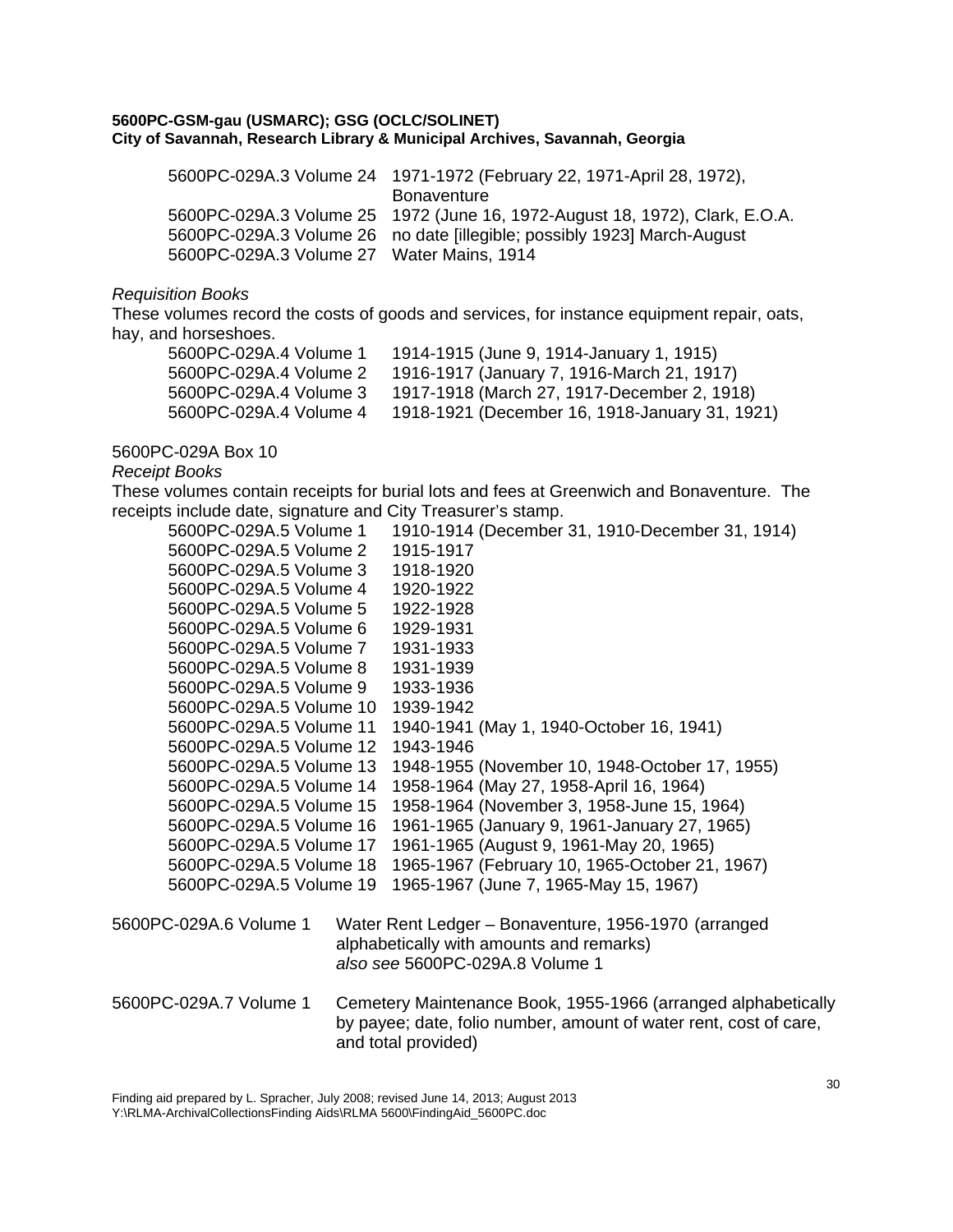5600PC-029A.8 Volume 1 Bonaventure Water Rents, 1942-1962 (arranged alphabetically with amounts and remarks) *also see* 5600PC-029A.6 Volume 1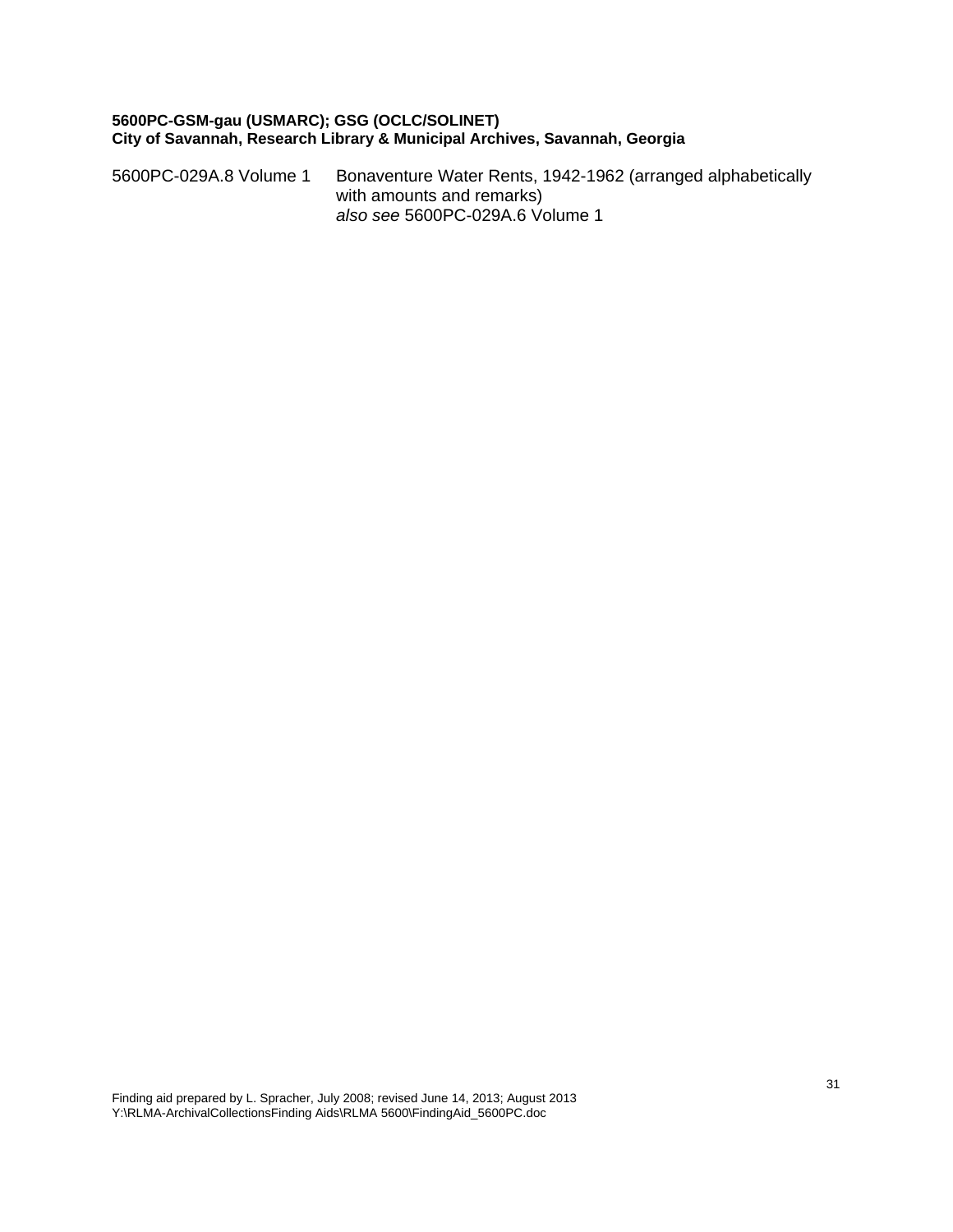*Sub-series #:* **5600PC-030** *Name:* **Maps and Architectural Drawings**  *Dates:* 1907, 1921-1954, no date *Extent/Size:* 1 document case (0.5 cubic feet)

## *Sub-series description:*

Sub-series 5600PC-030 Maps and Architectural Drawings (1907, 1921-1954, no date) includes twenty-seven folders of miscellaneous maps and drawings prepared by or for, or collected by, the Park and Tree Commission. The drawings include plans for Daffin Park, plantings in local cemeteries and parks, and miscellaneous buildings throughout Savannah.

## *Arrangement:*

None.

#### *Inventory:*  5600P

| <sup>2</sup> C-030 Box 1 |                                                                                                      |
|--------------------------|------------------------------------------------------------------------------------------------------|
| Folder 1:                | Proposed building at Habersham and 41st Streets, Savannah, GA, 1953                                  |
| Folder 2:                | Proposed planting plan for Raymond M. Demere plot, Bonaventure                                       |
|                          | Cemetery, drawing by Clermont H. Lee, 1953                                                           |
| Folder 3:                | Pencil drawing of marker "In memory of Moravian Colonists who died in                                |
|                          | Savannah", no date                                                                                   |
| Folder 4:                | Laurel Grove Cemetery (?) showing proposed location of sewer near lots<br>2214, 2215, and 2161, 1935 |
| Folder 5:                | Portion of section N, 1943 (2 copies)                                                                |
| Folder 6:                | CreoSoting Company, New York, drawings of Simple boundary fence,                                     |
|                          | composite bolted fence, extra heavy paddock fence, and special paddock<br>fence, no date             |
| Folder 7:                | Plat of 5 acre lots at Savannex lying south of the City of Savannah, GA as                           |
|                          | subdivided by Urbannex Corporation, 1921                                                             |
| Folder 8:                | Revamping service station, Victory Drive and Waters Avenue, 1934                                     |
| Folder 9:                | Planting drawings for Franklin Square, Liberty Square, and Elbert Square, no                         |
|                          | date                                                                                                 |
| Folder 10:               | Marking insignia for Savannah Gas Company holder, 1930                                               |
| Folder 11:               | Plant plan for Golden Age Club, no date                                                              |
| Folder 12:               | Proposed entrance to building at Gwinnett and West Broad Streets, no date                            |
| Folder 13:               | Proposed plan for building between Coastal Highway and Kollock Streets, no                           |
|                          | date                                                                                                 |
| Folder 14:               | Drawing with elevation of granite base for Spanish War Memorial, Savannah,                           |
|                          | GA, 1931                                                                                             |
| Folder 15:               | Hillcrest Park Cemetery, lotting plan D, 1931                                                        |
| Folder 16:               | Plan of concrete camp stove for Department Park and Boulevards, 1921                                 |
| Folder 17:               | Map of Intercoastal waterway, Wilmington River, proposed improvement,<br>1938 (3 copies)             |
| Folder 18:               | General layout for service station, Skidaway Road and 40th Street, 1954                              |
| Folder 19:               | Plot plan, building on Price Street, no date                                                         |
| Folder 20:               | Blueprint of winch, model 21, Tulsa Winch Manufacturing Corporation, 1938                            |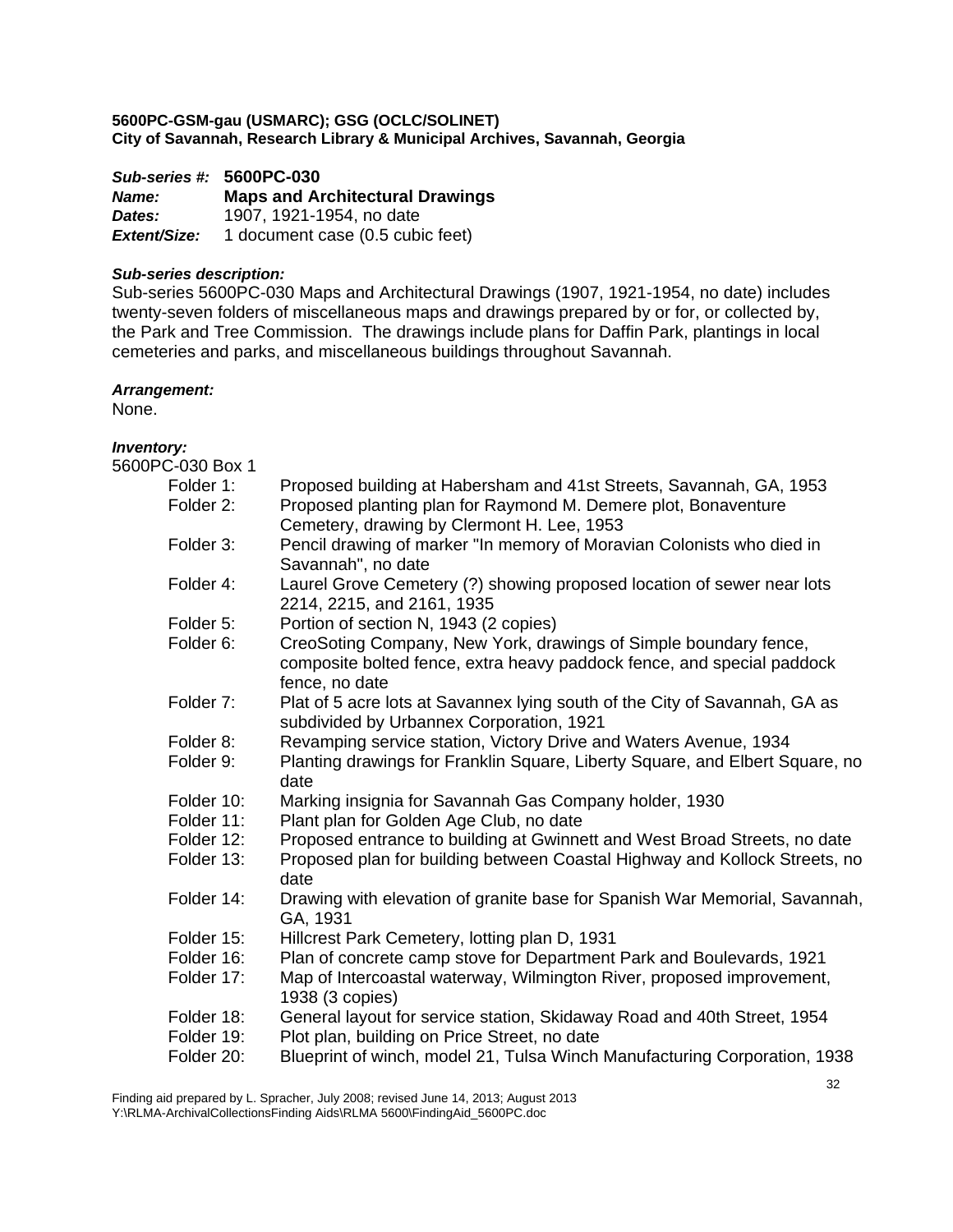| Folder 20A:              | Plan for Improvement of Daffin Park, John Nolen, Landscape Architect, 1907<br>[bound narrative report include image of proposed plan and photographs of<br>Daffin Park and vicinity, including grandstand of old race track and<br>surrounding residences, and Colonial Park Cemetery]<br>"What is City Planning?" John Nolen, December 1919 |
|--------------------------|----------------------------------------------------------------------------------------------------------------------------------------------------------------------------------------------------------------------------------------------------------------------------------------------------------------------------------------------|
| Folder 20B:              | Plan of Daffin Park showing Stadium Site, Office of City Engineer, 1926                                                                                                                                                                                                                                                                      |
| Folder 21:               | Daffin Park, proposed Fire Station sites, 1931                                                                                                                                                                                                                                                                                               |
| Folder 22:               | Daffin Park, location plan, 1940                                                                                                                                                                                                                                                                                                             |
| Folder 23:               | Plan of stadium in Columbus, GA, 1922 [Fragile]                                                                                                                                                                                                                                                                                              |
| Folder 24:               | Dimensions of Whitefield Square, no date                                                                                                                                                                                                                                                                                                     |
| Folder 25:               | Drawing of lots bounded by Deutch Property, Hopkins Street, and Burroughs<br>Street, no date                                                                                                                                                                                                                                                 |
| Folder 26:<br>Folder 27: | Liberty St. Plats, Field Sketches, 1936<br>Greater Chatham County, markings for grass areas, D. A. Byck and<br>Company, no date                                                                                                                                                                                                              |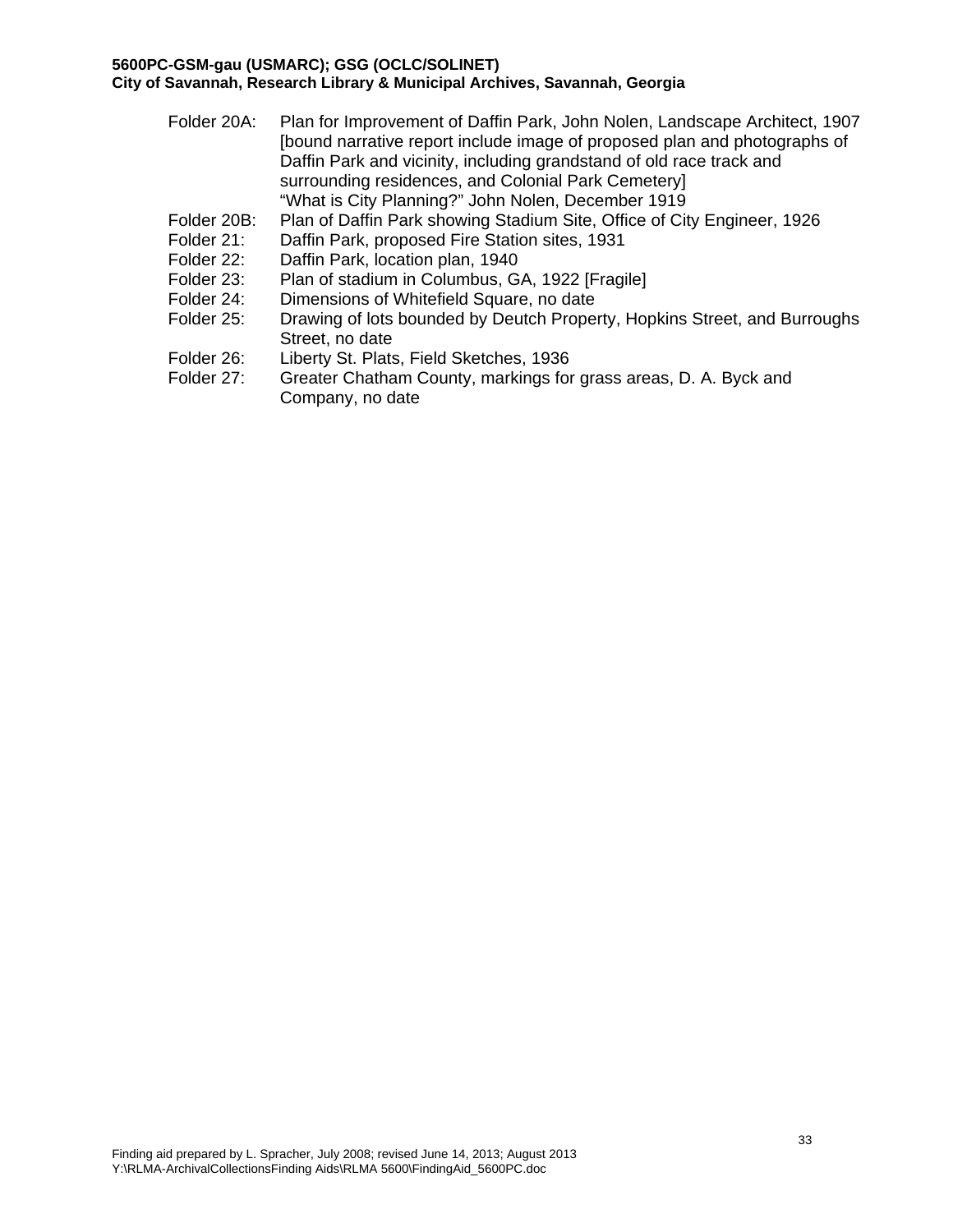| Sub-series #: 5600PC-031 |                               |
|--------------------------|-------------------------------|
| <b>Name:</b>             | <b>Transit/Burial Permits</b> |
| <b>Dates:</b>            | 1885-1920 (some gaps)         |
| Extent/Size:             | 19 volumes (2.5 cubic feet)   |

#### *Sub-series description:*

Sub-series 5600PC-031 Transit/Burial Permits (1885-1920, some gaps) includes nineteen volumes of receipts of transit and/or burial permits for the City of Savannah. The receipts include: name, age, sex and race of the deceased; place of birth; date and place of death; cause of death; residence; attending physician; name of undertaker; and place of burial. Not all of the entries are for burials in Savannah.

#### *Arrangement:*

Chronologically.

| 5600PC-031 Volume 1  | (White), 1885-1887 (January 2, 1885-January 1, 1887)               |
|----------------------|--------------------------------------------------------------------|
| 5600PC-031 Volume 2  | (White), 1895-1897 (November 21, 1895-July 12, 1897)               |
| 5600PC-031 Volume 3  | (White), 1897-1899 (July 12, 1897-January 10, 1899)                |
| 5600PC-031 Volume 4  | (White), 1903-1904 (April 11, 1903-September 30, 1904)             |
| 5600PC-031 Volume 5  | (White), 1906-1907 (July 13, 1906-May 1, 1907)                     |
| 5600PC-031 Volume 6  | (White), 1912-1913 (September 22, 1912-January 1, 1913)            |
| 5600PC-031 Volume 7  | (White), 1914-1915 (January 2, 1914-May 10, 1915)                  |
| 5600PC-031 Volume 8  | (White), 1915-1916 (May 10, 1915-October 2, 1916)                  |
| 5600PC-031 Volume 9  | (White), 1915-1917 (October 17, 1915-September 5, 1917)            |
| 5600PC-031 Volume 10 | (Colored), 1889-1890 (April 1, 1889-February 28, 1890)             |
| 5600PC-031 Volume 11 | (Colored), 1893 (June 21, 1893-May 1, 1893)                        |
| 5600PC-031 Volume 12 | (Colored), 1907-1908 (February 4, 1907-June 24, 1908)              |
| 5600PC-031 Volume 13 | (Colored), 1908-1910 (June 24, 1908-January 5, 1910)               |
| 5600PC-031 Volume 14 | (Colored), 1912-1913 (July 1, 1912-November 1, 1913)               |
| 5600PC-031 Volume 15 | (Colored), 1916-1917 (June 2, 1916-October 8, 1917)                |
| 5600PC-031 Volume 16 | (White and Colored), 1900-1902 (January 2, 1900-November 5, 1902)  |
| 5600PC-031 Volume 17 | (White and Colored), 1906-1908 (November 8, 1906-August 31, 1908)  |
| 5600PC-031 Volume 18 | (White and Colored), 1914-1915 (January 1, 1914-October 17, 1915)  |
| 5600PC-031 Volume 19 | (White and Colored), 1918-1920 (October 24, 1918-January 22, 1920) |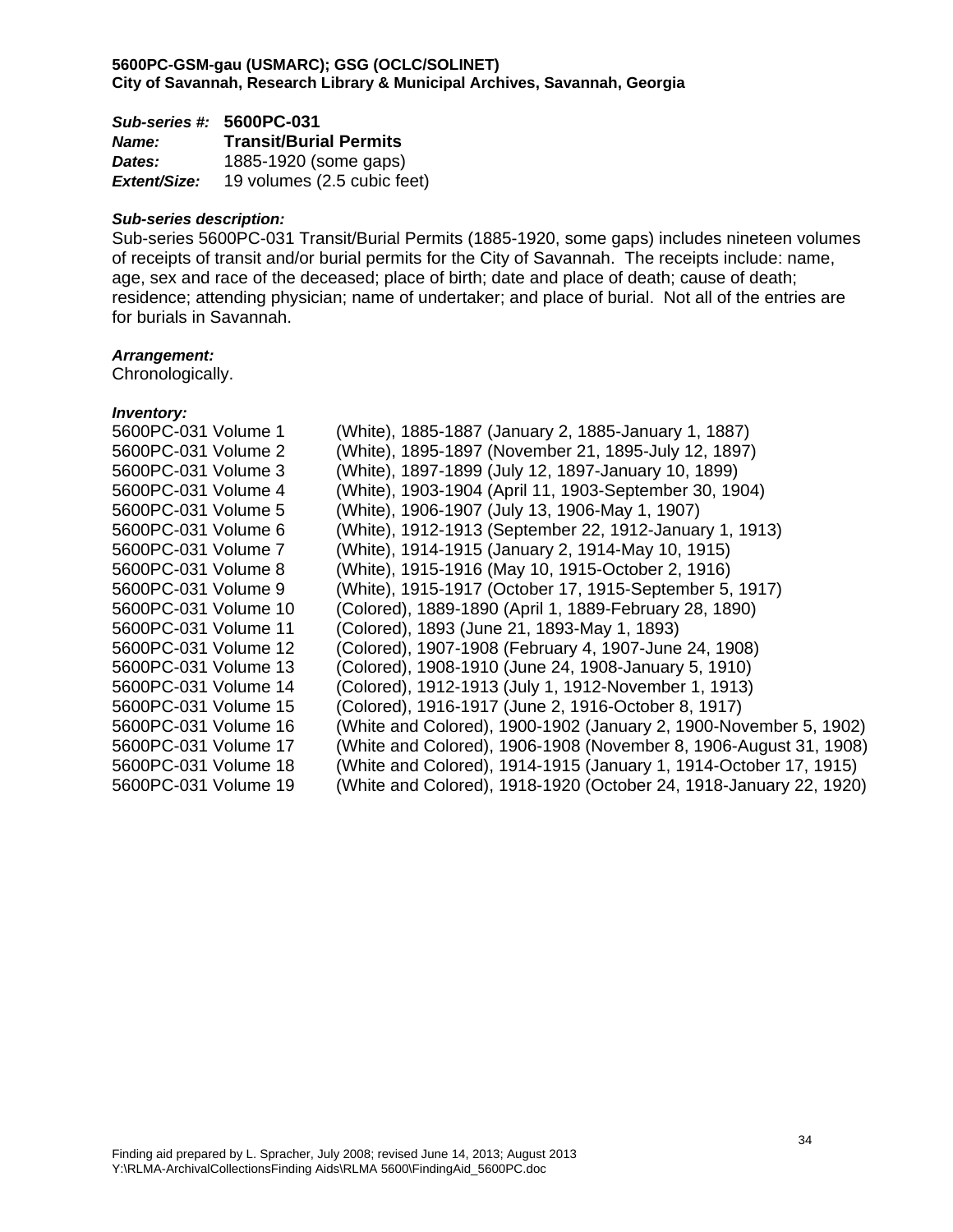*Sub-series #:* **5600PC-032** *Name:* **Daily Cash Receipt Books**  *Dates:* 1933-1965 *Extent/Size:* 2 volumes (1.0 cubic feet)

#### *Sub-series description:*

Sub-series 5600PC-Daily Cash Receipt Books (1933-1965) includes two volumes of receipts for cash received for the sale of burial lots, burial fees, water rents, lot maintenance, and miscellaneous work.

## *Arrangement:*

Chronological.

| 5600PC-032 Volume 1  | Daily Cash Receipt Book, 1933-1951                     |
|----------------------|--------------------------------------------------------|
| 5600PC-032A Volume 1 | Cash Receipt Book, 1951-1965 (July 1951-December 1965) |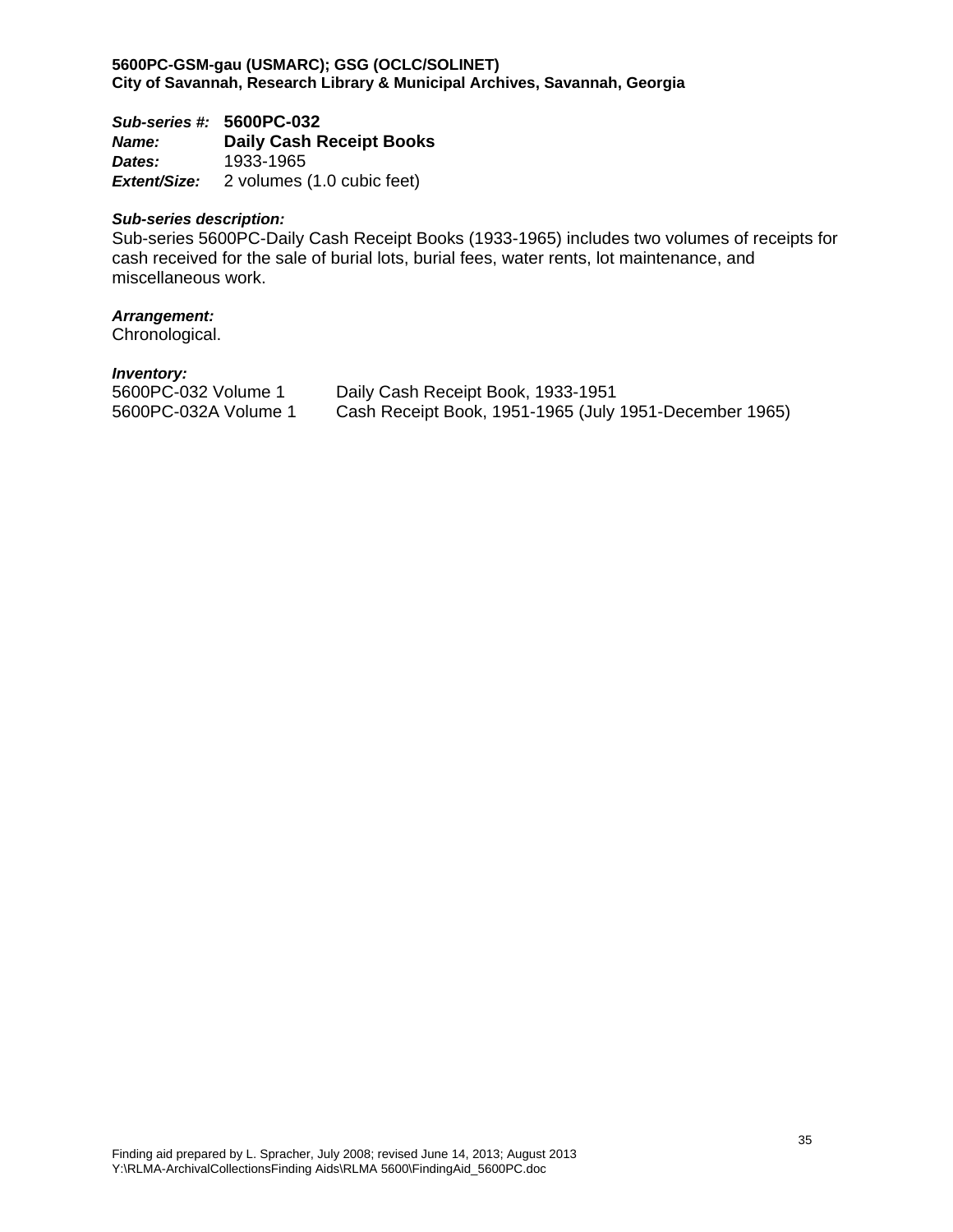*Sub-series #:* **5600PC-033** *Name:* **Receipt Book**  *Dates:* 1964 *Extent/Size:* 1 volume (0.1 cubic feet)

#### *Sub-series description:*

Sub-series 5600PC-033 Receipt Book (1964) includes one volume of receipts for supplies purchased by the Park and Tree Commission.

#### *Arrangement:*

Chronological.

*Inventory:*

Receipt Book, 1964 (September 8, 1964-December 18, 1964)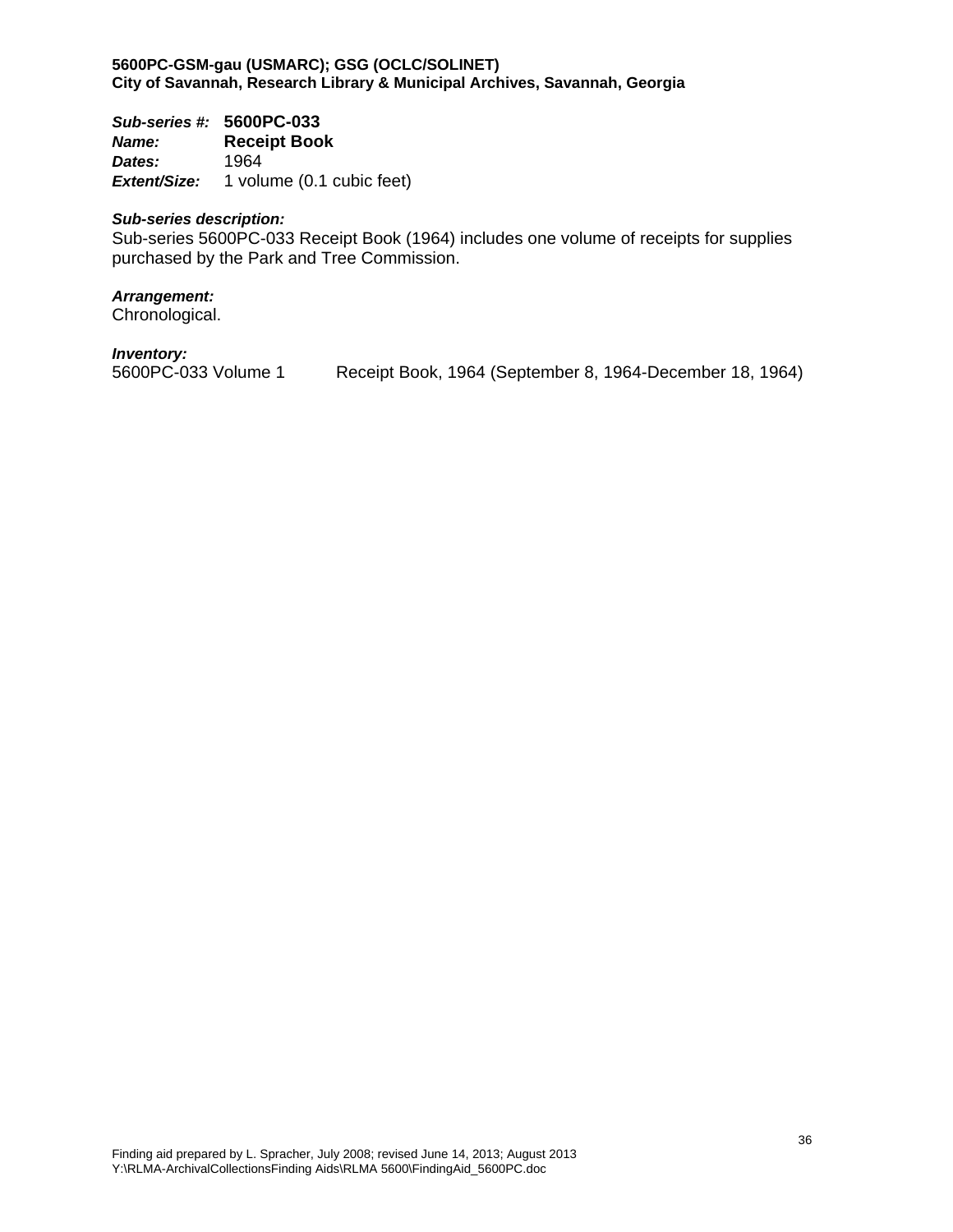*Sub-series #:* **5600PC-034** *Name:* **Cemetery Ordinance**  *Dates:* 1789 *Extent/Size:* 1 item (0.05 cubic feet)

#### *Sub-series description:*

Sub-series 5600PC-034 Cemetery Ordinance (1789) includes one item titled "An Ordinance for enlarging the Cemetery or Public Burial Ground and for laying off 200 feet of land for a Negro Burying Ground." This ordinance predates the incorporation of the City of Savannah, and was passed by the Board of Wardens and signed by President Samuel Stirk. In 1787, Savannah was placed under the authority of a board of seven wardens, one warden from each ward. The Board selected one of their own to serve as president. The ordinances passed by the Board are transcribed in a digest titled "Ordinances 1787-1817" held in the Clerk of Council's Office.

#### *Arrangement:*

Not applicable.

#### *Inventory:*

5600PC-034 Item 1 "An Ordinance for enlarging the Cemetery or Public Burial Ground and for laying off 200 feet of land for a Negro Burying Ground," 29 July 1789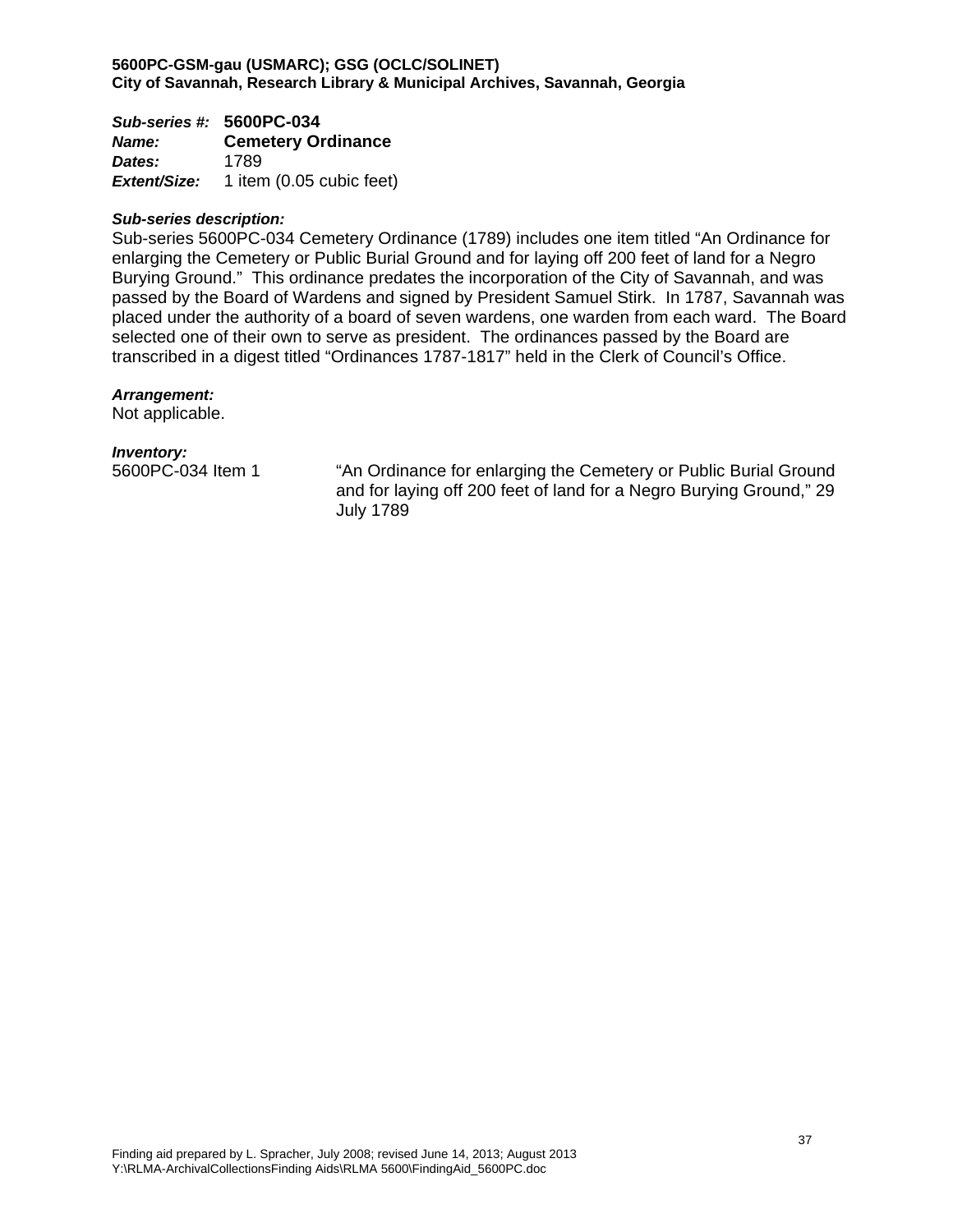*Sub-series #:* **5600PC-035** *Name:* **Payroll Registers**  *Dates:* 1956-1977 *Extent/Size:* 1 volume, 3 record cartons volumes (3.5 cubic feet)

#### *Sub-series description:*

Sub-series 5600PC-035 Payroll Registers (1956-1977) includes four volumes documenting employees of the Park and Tree Commission. Entries are under job categories and include: employee name; hours worked; hourly rate; and total amount earned.

## *Arrangement:*

Chronological.

| Payroll Register, 1956-1960 (January 15, 1956-December 31, 1960) |
|------------------------------------------------------------------|
| Payroll Register, 1961-1965 (January 7, 1961-December 30, 1965)  |
| Payroll Register, 1966-1974 (January 6, 1966-December 28, 1974)  |
| Payroll Register, 1975-1977                                      |
|                                                                  |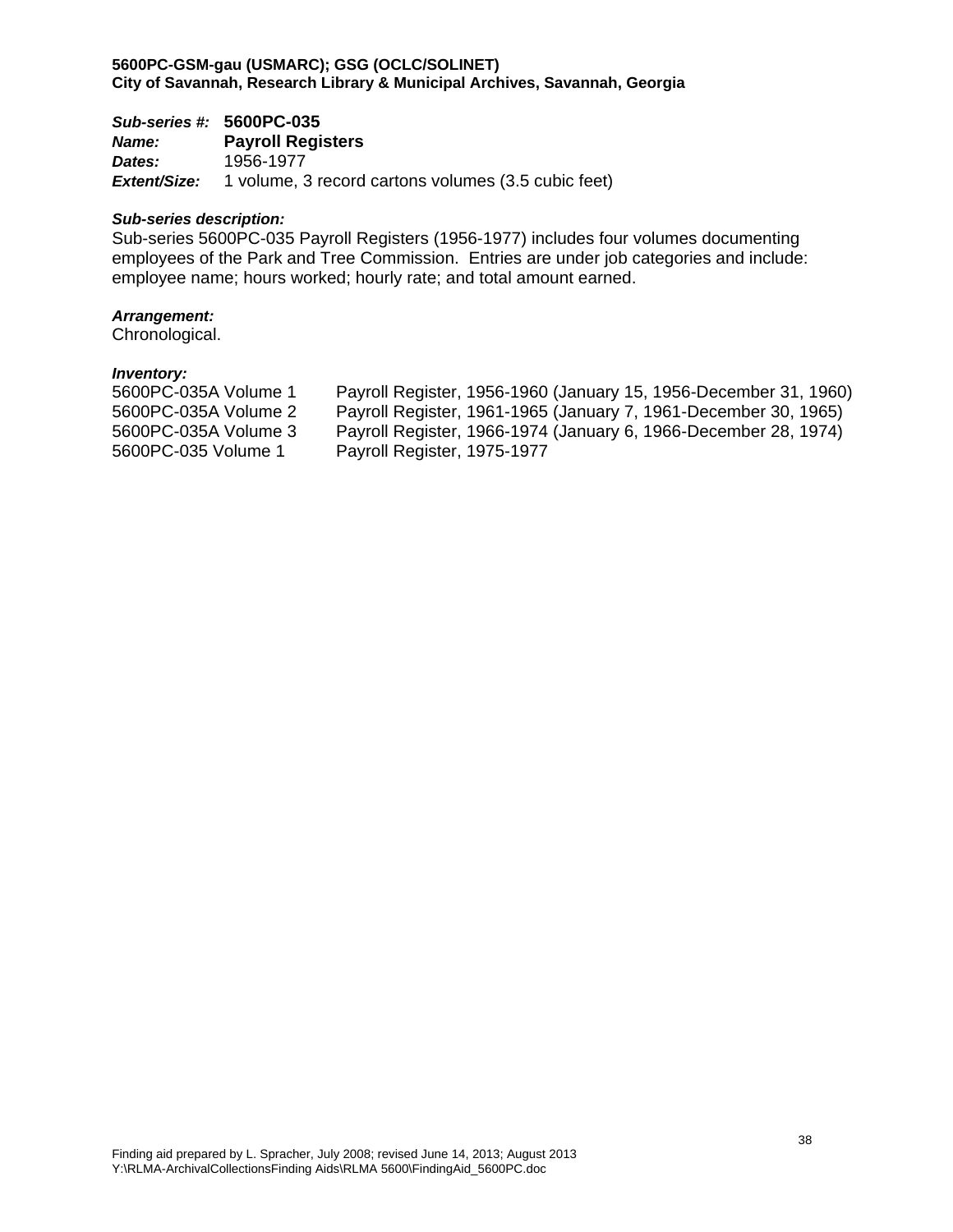# *Sub-series #:* **5600PC-036** *Name:* **Photographs and Prints**

*Dates:* 1907, 1917, 1925-1943, 1995, no date *Extent/Size:* 1 half document case, 2 oversize folders (0.5 cubic feet)

# *Sub-series description:*

Sub-series 5600PC-036 Photographs and Prints (1907, 1917, 1925-1943, 1995, no date) includes one box and two oversize folders of photographs, negatives and postcards relating to the activities of the Park and Tree Commission, including: cemetery workers; cemeteries; parks and recreational activities; and trees. Some of the photographs are reproductions or copies, and some were mounted on foam-core board for presentation purposes.

# *Arrangement:*

Alphabetical by subject.

# *Inventory:*

5600PC-036 Box 1 Photographs and Negatives, 1907, 1917, 1925-1943, 1995, no date

Folders 1A and 1B: Applicants for Cemetery Lot Care, 1925-1943, no date (74 items) Bonaventure Cemetery and Laurel Grove Cemetery lot holders could apply to the Park and Tree Commission for a worker permit to have an individual clean their lots. Each application required a picture of the worker. It is not clear from this collection of photographs if all of these individuals worked for private lot holders, for the Park and Tree Commission, for both, or for neither.

# *Last Name, First Name, Address, Date, Assignment, Folder A or B*

- 1. Adkins, Elliott, 752 East Bolton Lane, no date [contact print], A
- 2. Allen, John, 634 West  $36<sup>th</sup>$  Street Lane, 1935, A
- 3. Bacon, Charlie, 817 East Gwinnett Lane, no date, A
- 4. Baldwin, Paul, 1932, B
- 5. Batiste, Jake, no date, B
- 6. Belinger, Bill, 215 Farm Street, 1932, B
- 7. Branean (Brauean?), Leavean, 1925, B
- 8. Brooks, Bob, Waters Avenue and 52<sup>nd</sup> or 53<sup>rd</sup> Street, no date, B
- 9. Brown [Bramn?], James, 31 Scarbrough Street, 1943, Section O, Hebrah Kadisha, Society of Congregation B. B. Jacob, B
- 10. Brown, Buster, no date, for Bryson, Gilbert and McBride lots, A
- 11. Brown, John, Chauffeur Judge Geo. T. Cann, 20 West Gaston, no date, A
- 12. Bryant, L.B., Atlantic Avenue, no date, A
- 13. Burnham, Sam, 1511 Price Street, no date, A
- 14. Campbell, A., 919 Joe Street, no date, A
- 15. Cone, William, 601 West Park Avenue, 1934, B
- 16. Cox, A.J.\*, Grimble's Point Route A, no date, B
- 17. Cox, M. [or Mr.] H.\*, Grimble's Point Route A, no date, B
- 18. Danner, Charles, 534 Orange Street, 1934, B
- 19. DeLoach, Allan, 520 West 34<sup>th</sup> Street, 1934 [2 images], B
- 20. Freeman, Edgar, 728 Waters Avenue, 1933, B
- 21. Garvin, Henry, 549 East Henry Lane, no date, William Lot 183L, B
- 22. Glover, William, 2108 Bullock Street, 1934, A
- 23. Granade, Jewel+, 311 West York Street, age 16, 1932, B
- 24. Grenade, Lousie, Mrs.+, 311 West York Street, no date, B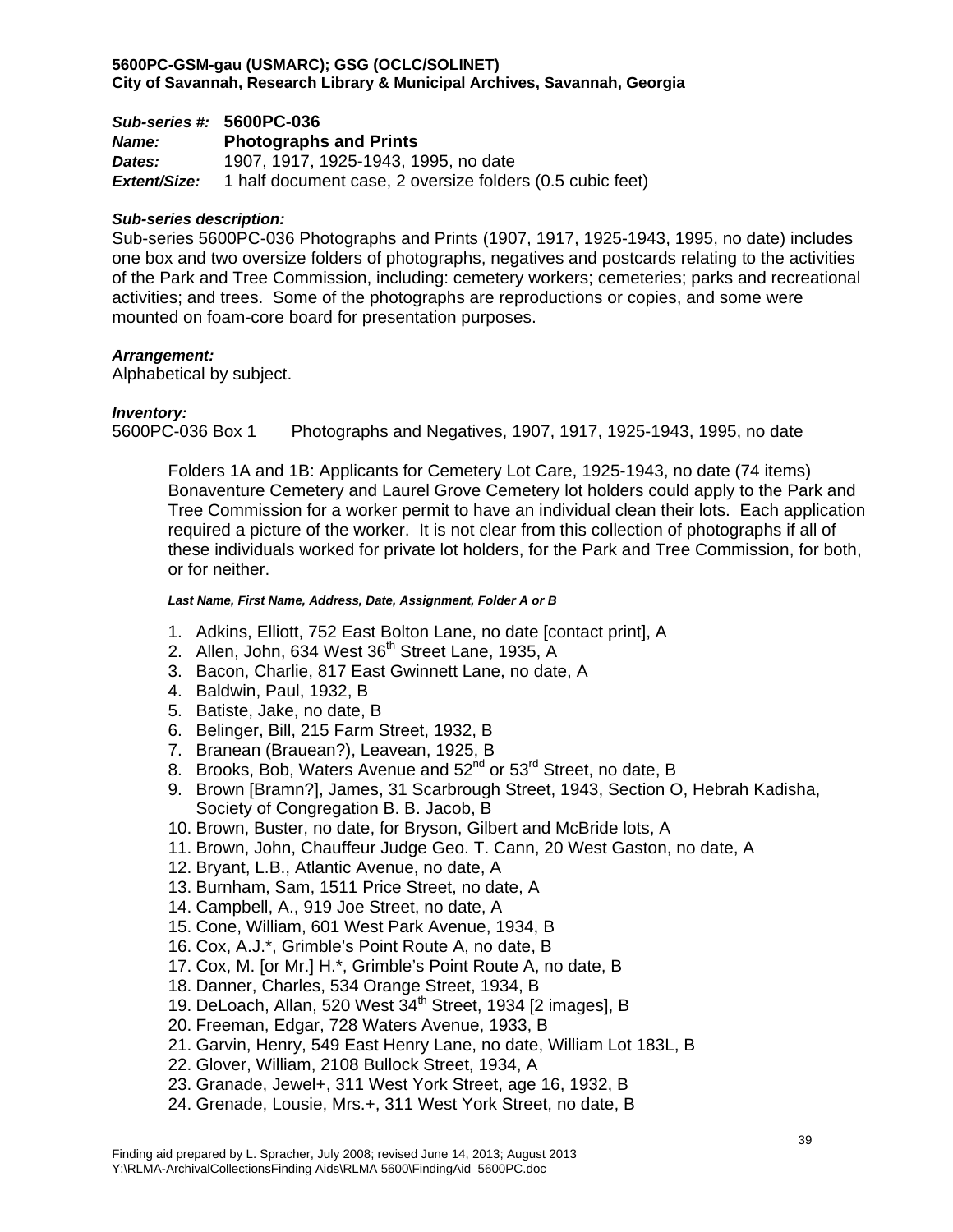- 25. Griffin, Joseph P.\*, 318 West 33<sup>rd</sup> Street, 1934, B
- 26. Hagans, James, 515 Green Street, 1935, A
- 27. Harris, Joe, 913 Reppard Street, 1932, B
- 28. Hays, Dave, 1932, B
- 29. Heath, Odell#, 105 West 42<sup>nd</sup> Street, 1939, B
- 30. Higgins, Isaac, Tatemville, 1933, B
- 31. Hudson, Raymond, Route 3, Beauleau, no date, B
- 32. Jefferson, David, 1930, A
- 33. Jenkins, Chris, 215 Richards Street, no date, B
- 34. Jessup, Tom\*, no date, Mrs. H. C. Cunningham lot, B
- 35. Johnson, Ben J., 1115 Cuyler Street, 1934, A
- 36. Johnson, George, R.F.D. #3, no date, A
- 37. Jones, Elliott, 317 West 55<sup>th</sup> Street, 1934, B
- 38. Kennedy, Luther S.\*, 314 East 33<sup>rd</sup> Street, 1935 [attached to application], A
- 39. Landershine, L.W., Mr.\*, 1932, B
- 40. Lively, Levi, 409 West Henry Street, 1934, for Mr. Waldhour, B
- 41. Long, John, 500 Block West  $40<sup>th</sup>$  Lane, H. F. Precht, no date, B
- 42. Lyniard, Scuyler, 1223 Moore Avenue near Wheaton Street, 1935, A
- 43. Mathews, E.N. $^*$ , 40<sup>th</sup> Street and Skidaway Road, no date, B
- 44. McQueen, Davis, 2<sup>nd</sup> house east of Harmon Street south side of Joe Street, no date, A
- 45. Miller, Lucius\*, 119 East 32<sup>nd</sup> Street, 1938, A
- 46. Monroe, Mose, 1925, B
- 47. Mulling, J.H., Mr.\*, R.F.D. #2, Avondale City, 1933, A
- 48. Munchism, Johnny, Thunderbolt, 1022 East Gwinnett, A. W. Carlson, Oak Grove, no date, care of Lot 344, Section A, Bonaventure Cemetery, B
- 49. Mungin, William, 114 East 41<sup>st</sup> Street Lane, c/o Lucy Wright (sister), 1932, B
- 50. Murray, Jacob, 1935, Register Lot, B
- 51. Palmer, Earl, East Savannah, 1933, B
- 52. Pinkney, George, no date [contact print], A
- 53. Reeves, Albert, House 618 Kline, c/o Savannah Electric & Power Co., 27 West Bay Street, no date, B
- 54. Scott, Jerry, Thunderbolt, 1934, B
- 55. Simmons, Joe, 123 East Jones Street, 1934, B
- 56. Simmons, William, 23 West Broughton Street, 1934, B
- 57. Simms, L. M.\*, 417 West Victory Drive, no date, A
- 58. Singleton, John, Tatemsville [Tatemville], 1935, B
- 59. Stevens, Everett, 312 East Duffy Street, no date, B
- 60. Stewart, Frank, Sandfly, c/o Thomas M. Johnson, 101 East Bay Street, 1936, A
- 61. Swift, William, 1931 [photograph in a round brooch pin], A
- 62. Turner, Claude\*, General Delivery, no date, B
- 63. Tuten, William\*, East 51<sup>st</sup> Street and LaRoche Avenue, 1935, B
- 64. Verdier, Robert, (Arthur J. Monnen), 428 Williamson Street, 1943, Lot 1067, Section L, Bonaventure Cemetery, B
- 65. Waldhour, Frank B.\*, 62 years and 10 months old, 1932, B
- 66. Wilder, Charles, 626 Harmon Street, no date, B
- 67. Williams, Albert, 1934, Bonaventure Cemetery, B
- 68. Williams, David, 1932, B
- 69. Williams, Elijah, 227 West 46<sup>th</sup> Street, 1934, B
- 70. Williams, Willie, 112 West 31<sup>st</sup> Street Lane, 1934 [contact print], A
- 71. Woods, Carl, West 39<sup>th</sup> Street, 1937, Mrs. C. A. Inglesby, B
- 72. Wright, Bunniese, no date, B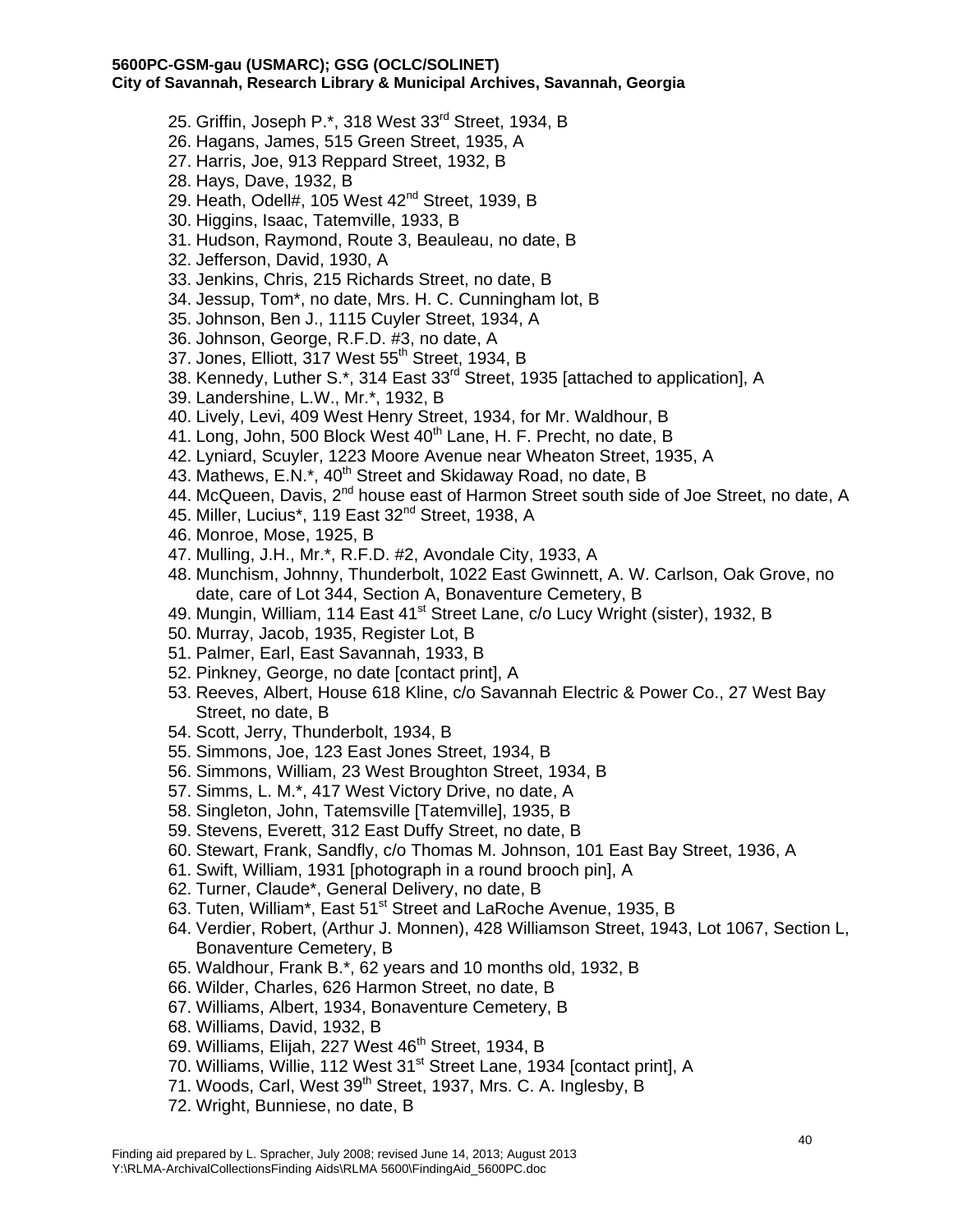73. Young, Abraham, 1131 East Hall Street, 1933, B

*\* Caucasian male + Caucasian female # African-American female All others African-American male* 

Folder 2: Cemeteries (unidentified), no date (3 items)

Folder 2A: Cemeteries – Bonaventure Cemetery Drives, no date (3 items) [copies]

Folder 3: Miscellaneous Sites – Not Savannah, circa 1930s, no date

- Item 1: Postcard of Collegiate School plaque, Manhattan, New York City, circa 1933
- Item 2: Postcard of Chase National Bank plaque, New York City, no date
- Item 3: Postcard of American Museum of Natural History plaque, New York City, circa 1930
- Item 4: Postcard of Washington Park, Milwaukee, Wisconsin, no date
- Item 5: a farm or grove labeled "Seaboard Air Line Ry. Development Dept.," no date
- Item 6: a farm or grove (copy of Item 5 without the label), no date
- Item 7: Middleton Plantation Gardens, no date

Folder 4: Miscellaneous Sites – Savannah, no date (2 items)

- Item 1: De Soto Hotel?, no date
- Item 2: "Title: A First Grade Reading Lesson," Pape School?, no date
- Folder 4A: Miscellaneous Sites Savannah Scrapbook, 1907 (15 items) [copies]
	- Item 1: City Hall
	- Item 2: View of Bull Street
	- Item 3: Strand East of City Hall
	- Item 4: Cotton Exchange
	- Item 5: Broughton Street Looking West from Bull Street
	- Item 6: Oglethorpe Avenue Looking East from Bull Street
	- Item 7: Partial View of Colonial Park [Cemetery]
	- Item 8: Court and Sun Parlor, DeSoto Hotel
	- Item 9: Specimen Live Oak Tree, Savannah Hospital
	- Item 10: South West Approach in Daffin Park
	- Item 11: Grand Stand Daffin Park
	- Item 12: Turn in LaRoche Avenue Near Judge Norwoods
	- Item 13: Roadway Chatham County
	- Item 14: Residence J.A.G. Carson, Isle of Hope
	- Item 15: Wimberly, Isle of Hope

#### Folder 5: Negatives (unidentified), no date (12 items)

- Item 1: tree grove or nursery
- Item 2: tree grove or nursery
- Item 3: young trees in a grove or nursery
- Item 4: trees being moved or planted
- Item 5: trees being moved or planted
- Item 6: trees being moved or planted in a cemetery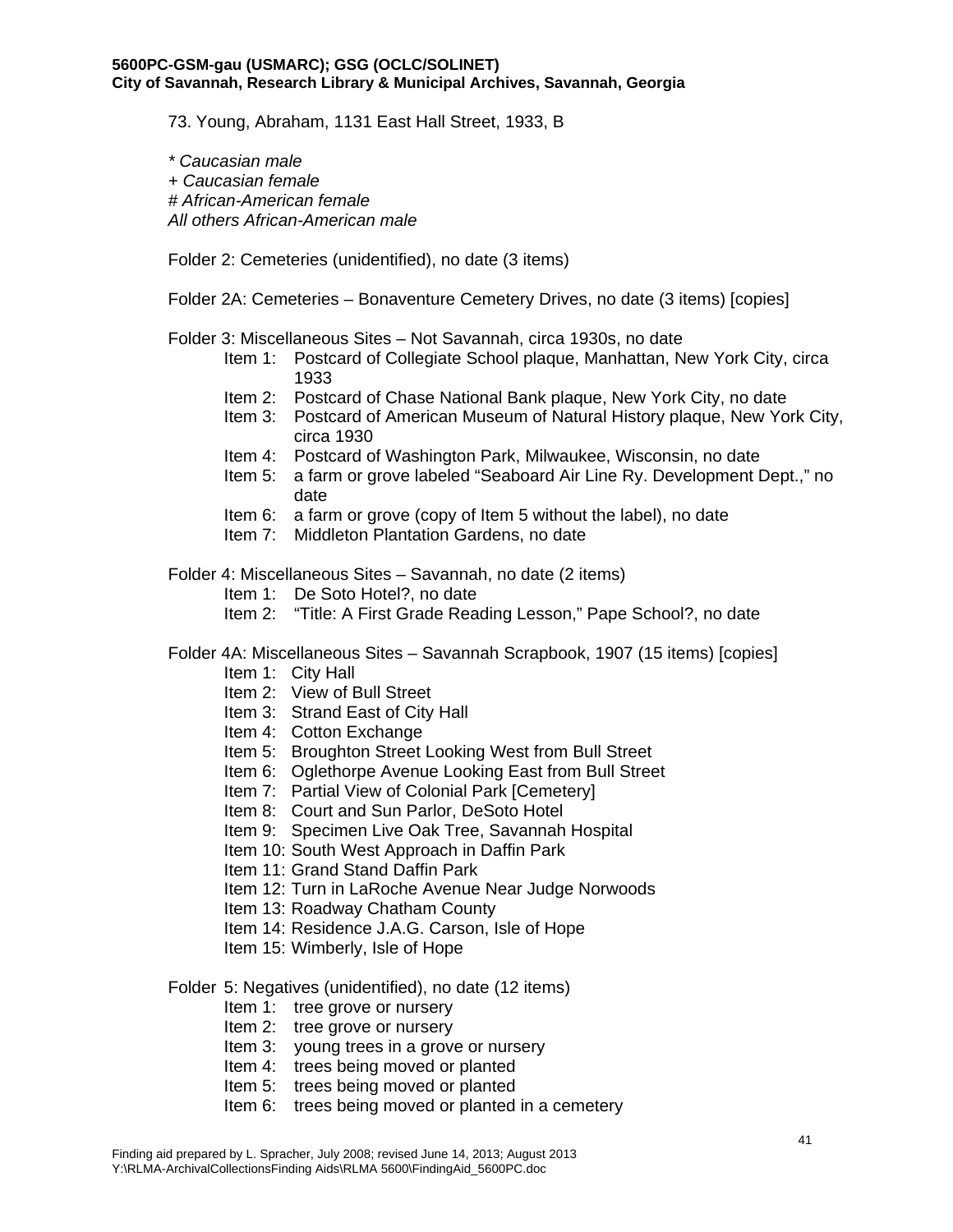- Item 7: cemetery
- Item 8: large tree being moved
- Item 9: large tree stump being moved
- Item 10: residential street
- Item 11: landscaped street median with palms (Victory Drive?)
- Item 12: residential landscape

Folder 6: Parks and Recreation, 1917, no date (3 items)

- Item 1: Photographic reproduction of plan of Daffin Park and Parkside, 1917 (half missing)
- Item 2: Polo match in unidentified park, no date
- Item 3: Youth wrestling match, no date

Folder 7: Photographs removed from 5600PC-012 Correspondence (unidentified), circa 1929 (2 items)

- Item 1: Unidentified African-American boy, no date (removed from 5600PC-012, Box 7, Folder 2, April 1929)
- Item 2: Unidentified miniature golf course (5 snapshots), no date (removed from 5600PC-012, Box 7, Folder 9, December 1929, proposal of Samuel B. Smith and Samuel B. Smith, Jr., of Chattanooga, Tennessee)

Folder 8: Portraits, no date (4 items)

- Item 1: L. A. Downs, no date
- Item 2: Guy H. Wells, no date
- Item 3: Unidentified Caucasian woman, no date
- Item 4: Unidentified African-American man, no date

Folder 8A: Streets – Victory Drive before Landscaping and Oglethorpe Avenue, 1995 (7 items)

Folder 8A(N): Streets – Victory Drive before Landscaping and Oglethorpe Avenue (negatives; see Folder 8A for prints), 1995 (25 items)

Folder 9: Trees (unidentified; in residential areas and tree grove or nursery), no date (7 items)

Folder 10: Trees – Damage (unidentified; Victorian District), no date (7 items)

Folder 11: Trees – Encroachments and Dangers (unidentified; see Folder 11N for negatives), no date (8 items)

- Item 1: tree on residential street (two houses in background)
- Item 2: tree roots on sidewalk (view 1)
- Item 3: tree roots on sidewalk (view 2; off a downtown square)
- Item 4: tree over street with streetcar tracks in residential neighborhood (view 1)
- Item 5: tree over street with streetcar tracks in residential neighborhood (view 2; streetcar in background; Victorian District)
- Item 6: tree roots
- Item 7: uprooted tree (view 1; with worker and "Victors In\_" in background)
- Item 8: uprooted tree (view 2)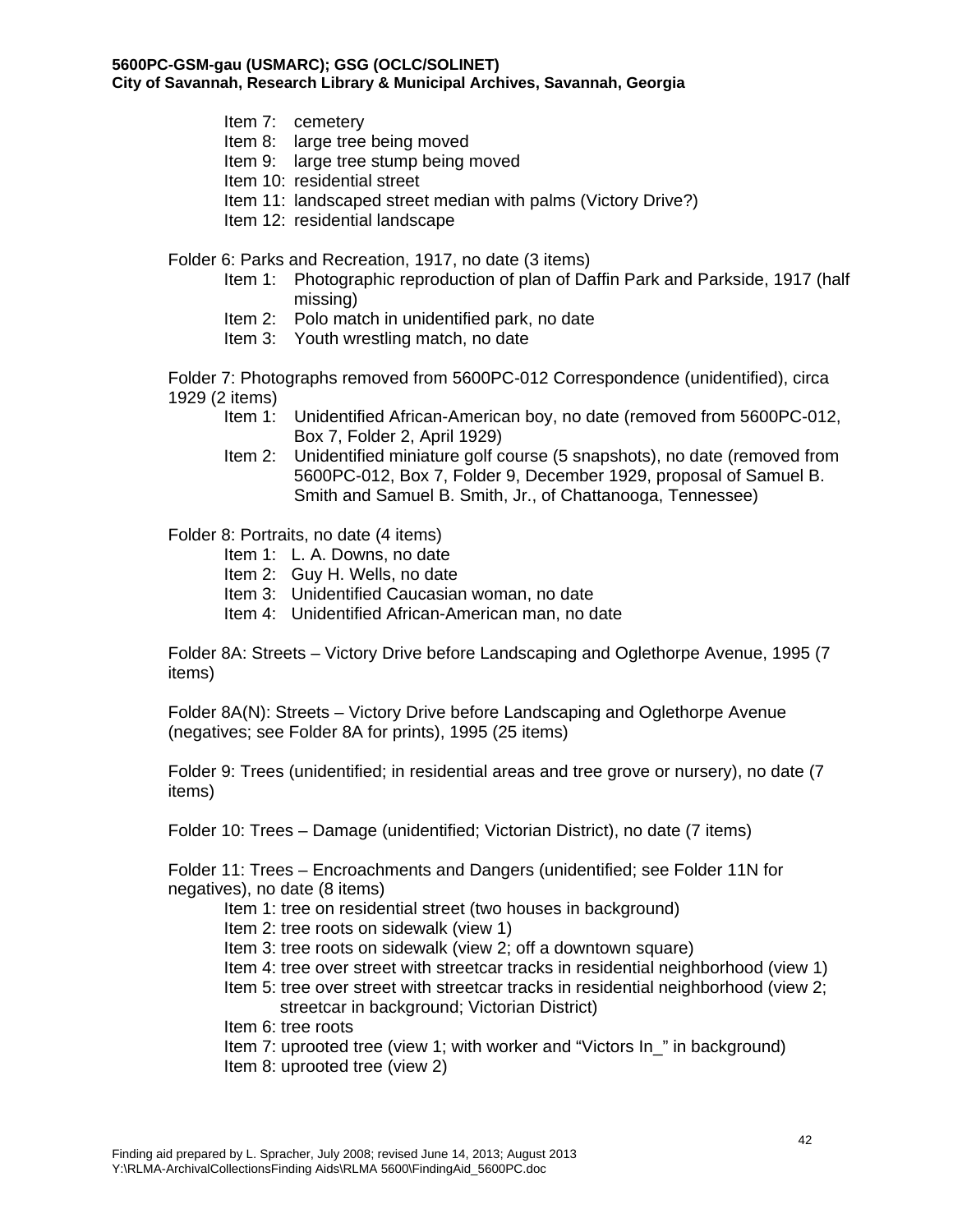Folder 11(N): Trees – Encroachments and Dangers (negatives; see Folder 11 for prints), no date (8 items)

Folder 12: Trees – Removal (unidentified, Victoria District), no date (2 items) [copies]

## 5600PC-036 Oversize Folder 1

Streets – Estill Avenue [now Victory Drive], no date (3 items) [reproductions]

- Item 1: Entrance to Ardsley Park at Abercorn Street on Estill Avenue [mounted on foam-core]
- Item 2: Estill Avenue looking East, at Entrance to Ardsley Park [mounted on foamcore]
- Item 3: Unidentified Residence, on Estill Avenue [?]

# 5600PC-036 Oversize Folder 2

Streets – Victory Drive before Landscaping (enlargements from negatives in Folder 8A(N); for 3x5" prints of same photographs see Folder 8A), 1995 (3 items) [all mounted on foamcore]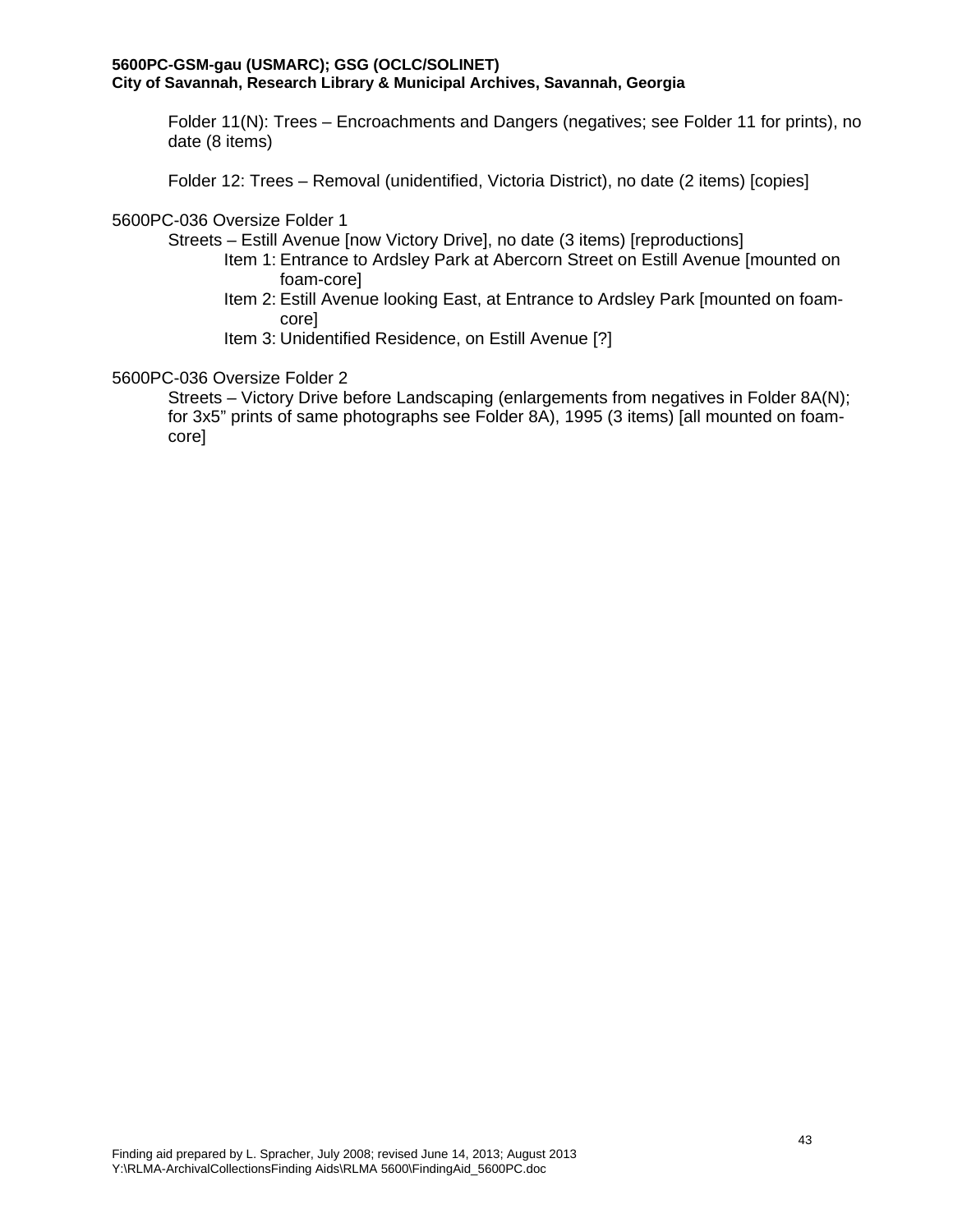*Sub-series#:* **5600PC-037**  *Name:* **Related Organizations**  *Dates:* 1923, 1932-1971, no date *Extent/Size:* 2 document cases, 1 half document case (1.25 cubic feet)

# *Sub-series description:*

Sub-series 5600PC-037 Related Organizations (1923, 1932-1971, no date) include documents from national organizations such as the National Recreation Association and Keep America Beautiful, as well as local clubs including the Savannah Motor Club, the Municipal Tennis Committee, and the Stadium Committee. The Garden Council of Chatham County (1941-1971, no date) includes annual reports of the Council, minutes of their meetings, and reports from the President of the Garden Council. Also included is correspondence, awards given to and given by the Council, and information about their yearly flower shows.

## *Arrangement:*

Arranged by subject, and then either chronologically or alphabetically within each subject

## *Inventory*

5600PC-037 Box 1 – Garden Council of Chatham County

Annual Reports:

- Folder 1: Annual Reports, 1945, 1953
- Folder 2: Annual Reports, 1961-1962
- Folder 3: Annual Reports, 1962-1963
- Folder 4: Annual Reports, 1963-1964
- Folder 5: Annual Reports, 1964-1965
- Folder 6: Annual Reports, 1965-1966
- Folder 7: Annual Reports, 1966-1967
- Folder 8: Annual Reports, 1968-1969

## Clippings:

Folder 9: Clippings, 1941, 1948, 1953, 1963, 1965, 1966, 1967, no date

## Correspondence:

- Folder 10: Correspondence, 1941, 1945, 1948
- Folder 11: Correspondence, 1950, 1951, 1952
- Folder 12: Correspondence, 1953
- Folder 13: Correspondence, 1954
- Folder 14: Correspondence, 1955, 1956
- Folder 15: Correspondence, 1957, 1958, 1959
- Folder 16: Correspondence, 1960
- Folder 17: Correspondence, 1961
- Folder 18: Correspondence, 1962
- Folder 19: Correspondence, 1963
- Folder 20: Correspondence, 1964
- Folder 21: Correspondence, 1965
- Folder 22: Correspondence, 1966
- Folder 23: Correspondence, no date

## Awards:

- Folder 24: Council Awards
- Folder 25: Council Award Application, 1971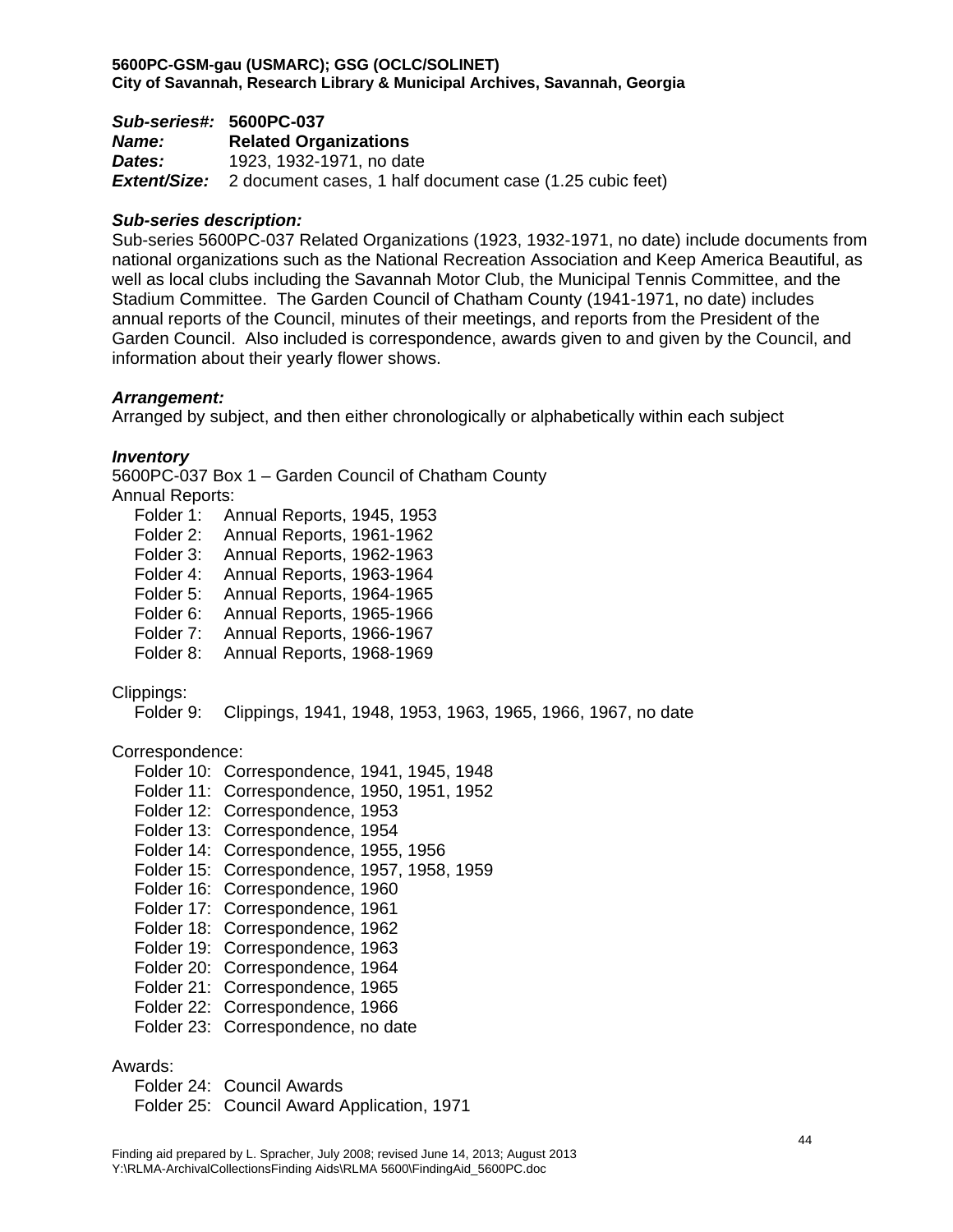5600PC-037 Box 2 – Garden Council of Chatham County Flower Shows: Folder 1: Flower Show, 1951, 1953, 1954 Folder 2: Flower Show, 1955, 1958, 1959, 1960, 1961 Folder 3: Flower Show, 1962 Folder 4: Flower Show, 1963 Folder 5: Flower Show, 1964 Folder 6: Flower Show, 1965 Folder 7: Flower Show, 1966 Folder 8: Flower Show, no date Garden Club of Georgia: Folder 9: Garden Club of Georgia, 1952 Minutes: Folder 10: Minutes, 1955 Folder 11: Minutes, 1956 Folder 12: Minutes, 1957 Folder 13: Minutes, 1958 Folder 14: Minutes, 1959 Folder 15: Minutes, 1960-1961 Folder 16: Minutes, 1963-1964 Folder 17: Minutes, 1964-1965 Folder 18: Minutes, 1965-1966 Folder 19: Minutes, 1966-1967 Folder 20: Minutes, 1967-1968 Folder 21: Minutes, 1968-1969 Photographs: Folder 22: Photographs of flowers, no date Presidents Reports: Folder 23: Presidents Records, 1955 Folder 24: Presidents Records, 1956-1961 Folder 25: Presidents Records, 1967 Folder 26: Presidents Records, 1968-1969, 1971 School Ground Committee: Folder 27: School Ground Improvement Committee, 1956-1957 5600PC-037 Box 3 – Other Related Organizations (1923-1937, 1971) Folder 1: Keep America Beautiful, 1971 Folder 2: National Audubon Society, 1934 Folder 3: National Recreation Association, 1933-1935 Folder 4: Savannah Citizens Committee, 1937 Folder 5: Savannah Motor Club, 1923 Folder 6: Savannah Municipal Tennis Committee, 1932 Folder 6A: South Atlantic Highway Association, 1925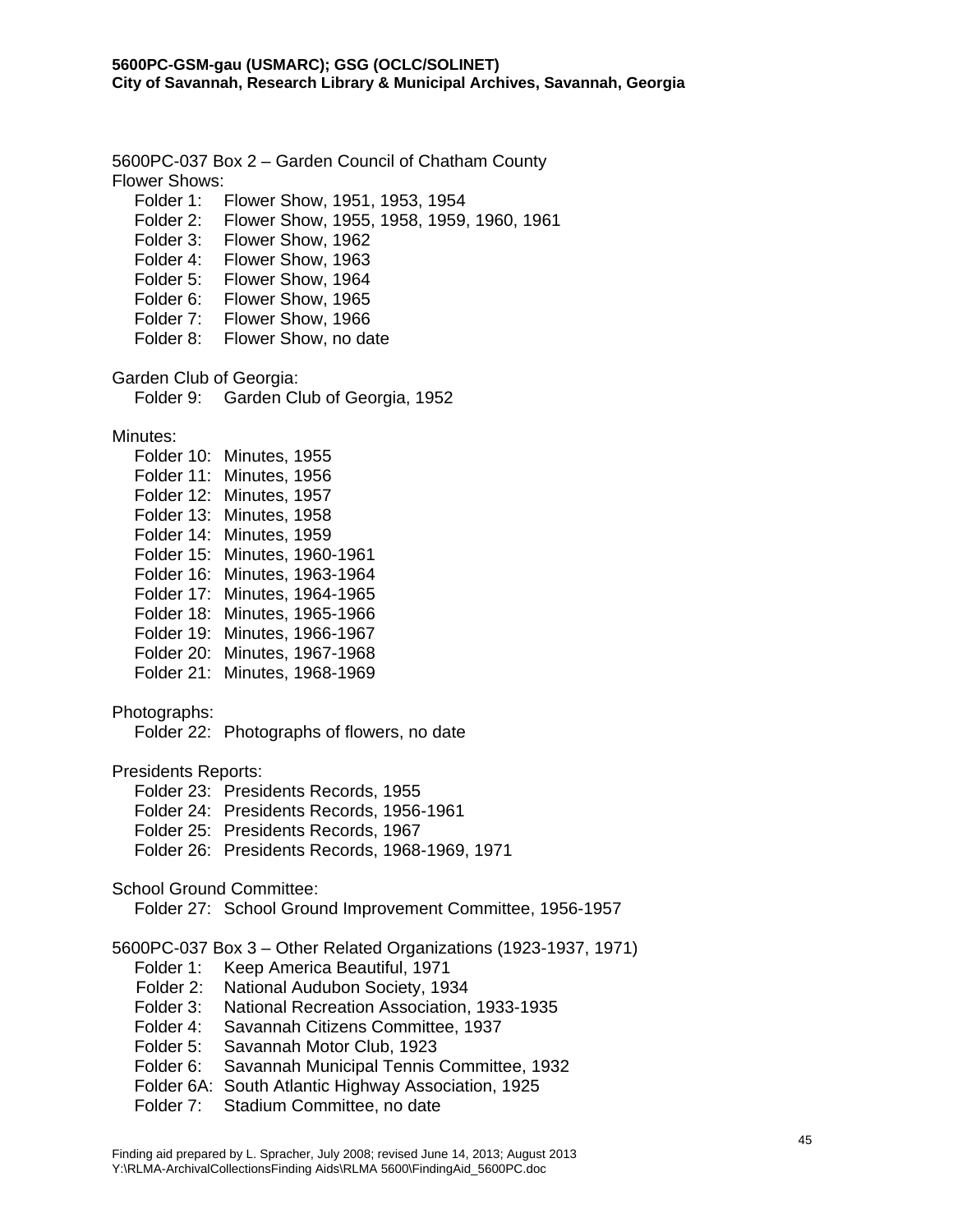*Sub-series #:* **5600PC-038**

*Name:* **Publications**  *Dates:* 1900-1949, no date *Extent/Size:* 1 half document case (0.25 cubic feet)

#### *Sub-series description:*

Sub-series 5600PC-038 Publications (1900-1949, no date) includes: publications from the United States Department of Agriculture regarding woodlands, insects, and meteorological summaries; brochures from companies that sell marble, trees, fertilizers; brochures and booklets from cemeteries outside of Georgia; and planting guides.

#### *Arrangement:*

**Chronological** 

## *Inventory:*

5600PC-038 Box 1 Publications Folder 1A: 1897 Folder 1: 1900-1909 Folder 2: 1910-1929 Folder 2A: 1927 Folder 3: 1930-1939 Folder 4: 1940-1949, no date